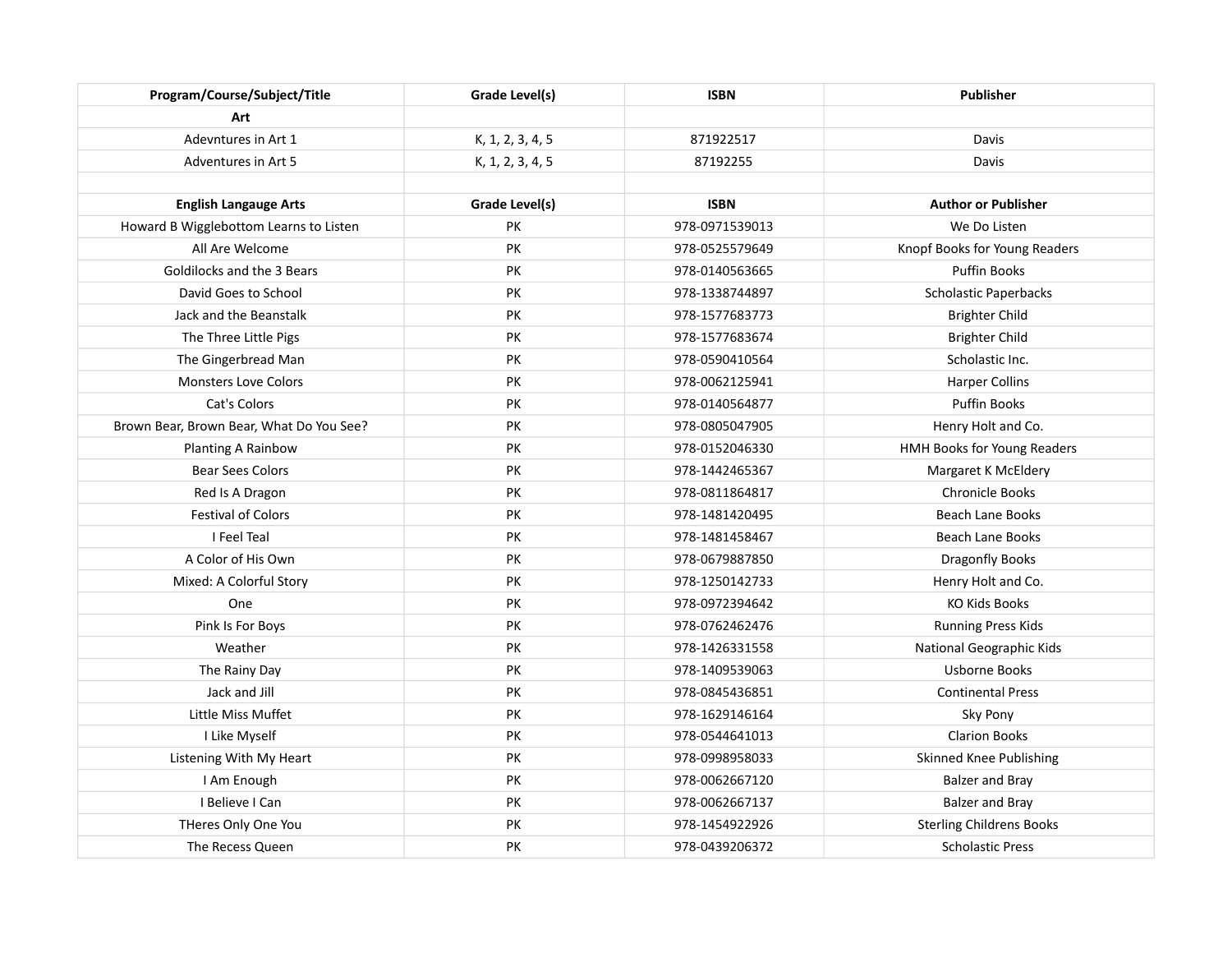| Happy In Our Skin                            | PK | 978-0763699727    | Candlewick                           |
|----------------------------------------------|----|-------------------|--------------------------------------|
| I Can Do Hard Things                         | PK | 978-0998958088    | Skinned Knee Publishing              |
| Ruby Finds A Worry                           | PK | 978-1547602377    | <b>Bloomsbury Childrens Books</b>    |
| <b>Humpty Dumpty</b>                         | PK | 978-0845436684    | <b>Continental Press</b>             |
| Llama Llama Misses Mama                      | PK | 978-0670061983    | Viking Press For Young Readers       |
| Llama Llama Mad At Mama                      | PK | 978-0670062409    | Viking Press For Young Readers       |
| The Way I Feel                               | PK | 978-1884734724    | <b>Parenting Press</b>               |
| The Color Monster                            | PK | 978-0316450010    | Little Brown Books for Young Readers |
| Even Superheroes Have Bad Days               | PK | 978-1454913948    | <b>Sterling Childrens Books</b>      |
| Where Is Bear?                               | PK | 978-0399555930    | Doubleday Books                      |
| Wher Do I Live?                              | PK | 978-0812092417    | B.E.S                                |
| Career Day                                   | PK | 978-0060275655    | <b>Harper Collins</b>                |
| If You Give A Mouse A Cookie                 | PK | 978-0060245863    | <b>Harper Collins</b>                |
| Pancakes, Pancakes                           | PK | 978-0887082757    | Simon and Shuster                    |
| A Quarter From The Tooth Fairy               | PK | 978-0590265980    | Cartwheel                            |
| On Market Street                             | PK | 978-1534468153    | Simon and Shuster                    |
| <b>Arthurs Pet Business</b>                  | PK | 978-0316113168    | Little Brown Books for Young Readers |
| Squirrels New Years Resolution               | PK | 978-0807575925    | Albert Whitman and Company           |
| After the Fall                               | PK | 978-1626726826    | Roaring Brook Press                  |
| <b>Blg Plans</b>                             | PK | 978-1423111009    | Little Brown Books for Young Readers |
| A Head Start on Science                      | PK | 978-1-933531-67-3 | <b>NSTA Press</b>                    |
| Changing Water                               | PK | 978-1541573321    | <b>Lerner Publications</b>           |
| The Little Raindrop                          | PK | 978-1628738216    | Sky Pony                             |
| All The Water In the World                   | PK | 978-1416971306    | Atheneum/Richard Jackson Books       |
| Water is Water                               | PK | 978-1596439849    | Roaring Brook Press                  |
| The Snowflake: A Water Cycle Story           | PK | 978-0761323471    | <b>Millbrook Press</b>               |
| A Drop of Water                              | PK | 978-0618585571    | <b>HMH Books</b>                     |
| <b>Click Clack Series</b>                    | PK | 978-1534450912    | Simon Spotlight                      |
| Game Changers: The Story of Venus and Serena | PK | 978-1481476843    | Simon and Shuster                    |
| Mae Among the Stars                          | PK | 978-0062651730    | <b>Harper Collins</b>                |
| I Am A Promise                               | PK | 978-1617757648    | <b>Black Sheep</b>                   |
| <b>Enemy Pie</b>                             | PK | 978-0811827782    | Chronicle Books                      |
| Kindness is Cooler Mrs. Ruler                | PK | 978-0689873447    | Simon and Schuster                   |
| Llama Llama Time to Share                    | PK | 978-0670012336    | Viking Books for Young Readers       |
| When I Grow Up                               | PK | 978-0578217994    | Bowker                               |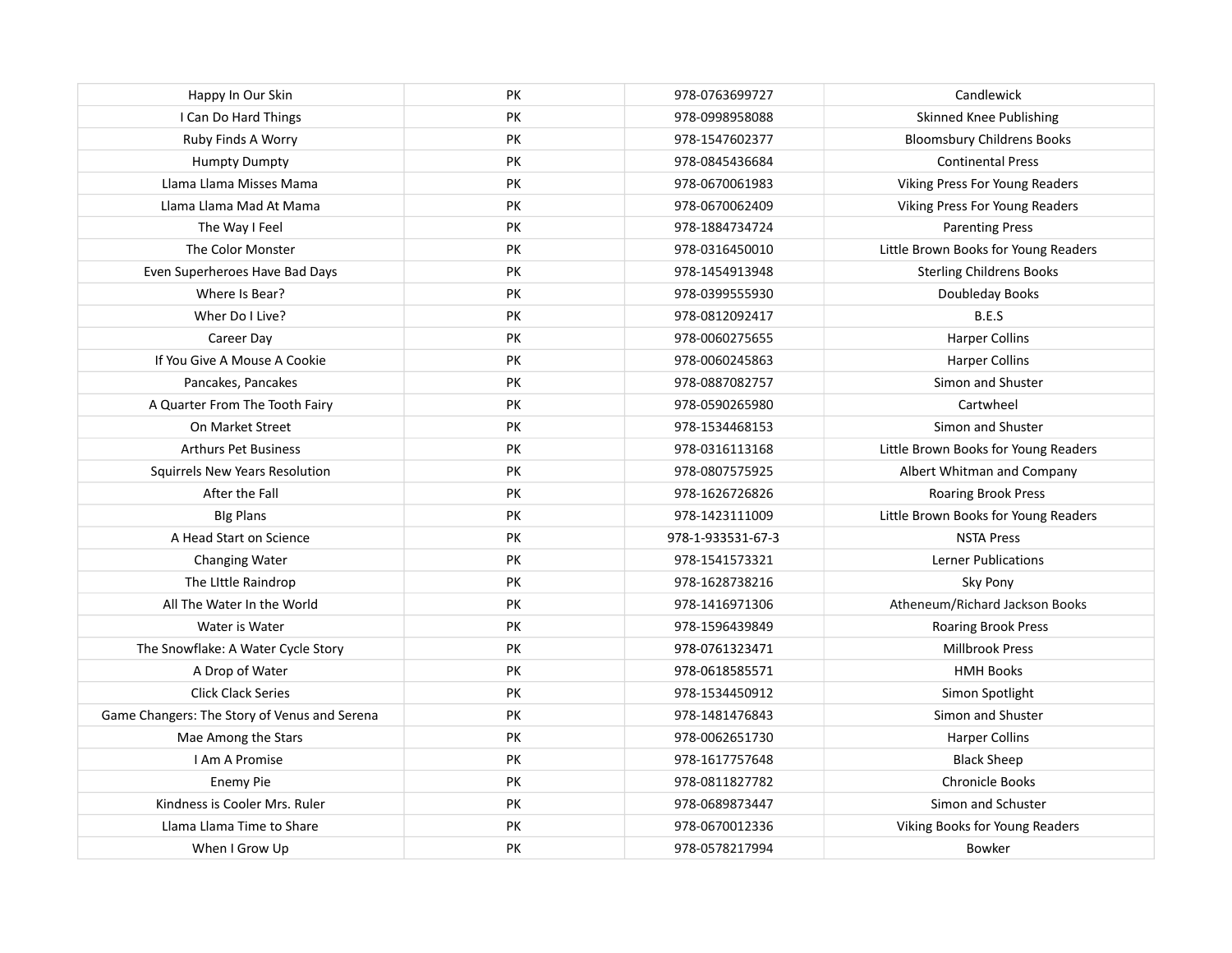| The Ugly Duckling                    | PK        | 978-0688159320 | <b>Morrow Junior Books</b>                 |
|--------------------------------------|-----------|----------------|--------------------------------------------|
| The Selfish Crocodile                | PK        | 978-1408885253 | <b>Bloomsbury Children's Books</b>         |
| Marvelous Me                         | <b>PK</b> | 978-1404801578 | <b>Picture Window Books</b>                |
| Count Down to Fall                   | PK        | 9781607188650  | <b>Arbordale Publishing</b>                |
| Lacey Walker Non Stop Talker         | К         | 978-1479521562 | <b>Picture Window Books</b>                |
| Nugget and Fang                      | К         | 978-0544481718 | <b>HMH Books</b>                           |
| <b>Stick and Stone</b>               | К         | 978-0544032569 | <b>Clarion Books</b>                       |
| My Mouth is A Volcano                | К         | 978-1931636858 | National Center for Youth Issues           |
| David Goes to School                 | К         | 978-1338744897 | Scholastic Paperbacks                      |
| The Recess Queen                     | К         | 978-0439206372 | <b>Scholastic Press</b>                    |
| What If Everybody Did That?          | К         | 978-0761456865 | <b>Two Lions</b>                           |
| Duck and Goose                       | К         | 978-0399557460 | Random House                               |
| What Do You Do With A Problem?       | К         | 978-1943200009 | Compendium Inc.                            |
| That's Not Mine                      | К         | 978-1444918328 | Hatchette Kids                             |
| It's Mine                            | К         | 978-0679880844 | DragonFly Books                            |
| <b>Enemy Pie</b>                     | К         | 978-0811827782 | <b>Chronicle Books</b>                     |
| Chamelia and the New Kid In Class    | К         | 978-0316210423 | Little Brown Books for Kids                |
| We Found A Hat                       | К         | 978-0763656003 | Candlewick                                 |
| Pig The Pug                          | К         | 978-1338112450 | <b>Scholastic Press</b>                    |
| <b>Giraffes Can't Dance</b>          | К         | 978-0545392556 | <b>Cartwheel Books</b>                     |
| The Other Side                       | К         | 978-0399231162 | G.P. Putnam's Sons Books for Young Readers |
| Each Kindess                         | К         | 978-0399246524 | G.P. Putnam's Sons Books for Young Readers |
| Imagine A Wolf                       | К         | 978-1624149320 | Page Street Kids                           |
| Henry's Freedom Box                  | К         | 978-0439777339 | <b>Scholastic Press</b>                    |
| <b>Beautiful Yetta</b>               | К         | 978-0312558246 | Feiwel & Friends                           |
| <b>Ada Twist Scientist</b>           | К         | 978-1419721373 | Abrams Books for Young Readers             |
| What Will the Weather Be Like Today? | К         | 978-0618036455 | Houghton Mifflin                           |
| Weather Words                        | К         | 978-0823441907 | <b>Holliday House</b>                      |
| What Will The Weather Be?            | К         | 978-0062381989 | <b>Harper Collins</b>                      |
| The Rain Came Down                   | К         | 978-0439050210 | <b>Blue Sky Press</b>                      |
| Goodbye Summer, Hello Autumn         | К         | 978-1627794152 | Henry Holt and Co                          |
| May I Come In?                       | К         | 978-1585363940 | <b>Sleeping Bear Press</b>                 |
| Hurricane                            | К         | 978-0759554931 | Little Brown Books for Kids                |
| <b>Thunder Cake</b>                  | К         | 978-0698115811 | Puffin books                               |
| When The Wind Blows                  | К         | 978-0140094190 | <b>Viking Childrens</b>                    |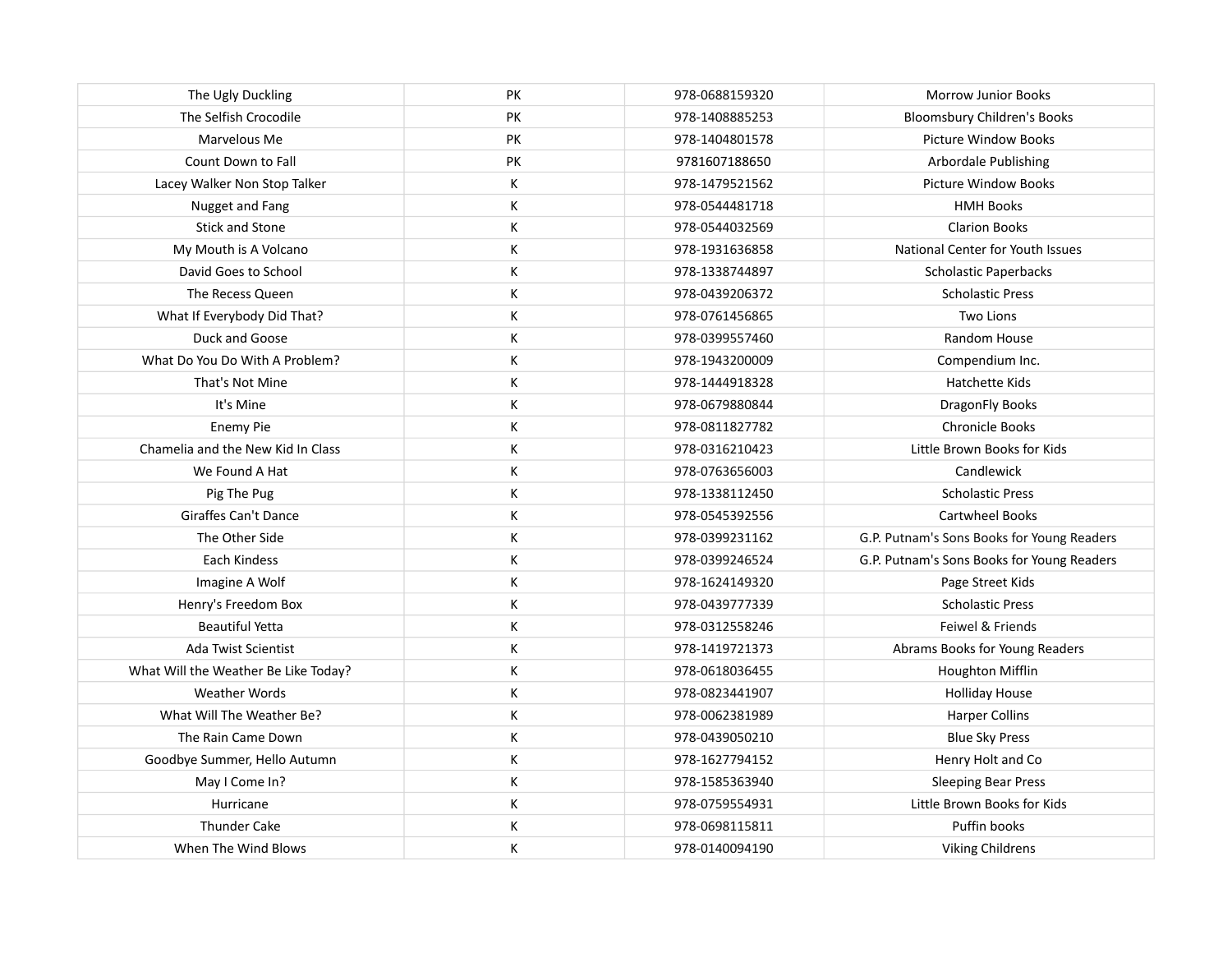| Rosie Revere Engineer                                              | К | 978-1419708459 | Harry Abrams                     |
|--------------------------------------------------------------------|---|----------------|----------------------------------|
| Little House on The Prairie                                        | К | 978-0603579868 | Edgemont                         |
| Cookie's Week                                                      | К | 978-0698114357 | Puffin Books'                    |
| The Very Hungry Caterpillar                                        | К | 978-0399226908 | World of Eric Carle              |
| School in Colonial America                                         | К | 978-0516234946 | <b>Children's Press</b>          |
| This Is The Rope                                                   | К | 978-0425288948 | Puffin Books'                    |
| Imagine                                                            | К | 978-1536217407 | Candlewick                       |
| Newton and Me                                                      | К | 978-1607188667 | Arbordale                        |
| Oscar and The Cricket                                              | К | 978-0763645120 | Candlewick                       |
| Leaf Trouble                                                       | К | 978-0545198592 | Scholastic                       |
| How Do You Know It's Winter                                        | К | 978-1617723971 | Bearport                         |
| My Map Book                                                        | К | 978-0062898876 | <b>Harper Collins</b>            |
| Looking at Maps and Globes                                         | К | 978-0531292884 | Scholastic Illustrated           |
| Mapping Penny's World                                              | К | 978-0805072624 | Squarefish                       |
| What's Alive                                                       | К | 978-0064451321 | <b>Harper Collins</b>            |
| What Do Living Things Need?                                        | К | 978-1480745230 | <b>Teacher Created Resources</b> |
| The 3 R's                                                          | К | 978-0764135811 | <b>BES</b>                       |
| Michael Recycle                                                    | К | 978-1600102240 | <b>IDW</b>                       |
| Wangaris Trees Of Peace                                            | К | 978-1328869210 | Clarion                          |
| We Planted a Tree                                                  | К | 978-0553539035 | Dragonfly                        |
| Our Tree Named Stevve                                              | К | 978-0142407431 | Puffin                           |
| Not Norman: A Goldfish Story                                       | К | 978-0763627638 | Candlewick                       |
| My Magical Choices                                                 | К | 978-1732596375 | <b>Boundless Movement</b>        |
| What Should Danny Do?                                              | К | 978-1733094689 | Elon                             |
| What Were you Thinking?                                            | К | 978-1934490969 | <b>Boys Town Press</b>           |
| What if Everyone Did that?                                         | К | 978-0761456865 | <b>Two Lions</b>                 |
| Rufus the Writer                                                   | К | 978-0385378536 | Scwartz and Wade                 |
| An Apple Pie for Dinner                                            | К | 978-1477810538 | Two Lions                        |
| The Doorbell Rang                                                  | К | 9780688092344  | <b>Greenwillow Books</b>         |
| Sam and the Lucky Money                                            | Κ | 978-1880000533 | Lee and Low                      |
| Whose Hands Are These?: A Community Helper<br><b>Guessing Book</b> | К | 978-1467752145 | Millbrook Press                  |
| Whose Hat Is This?: A Look at Hats Workers Wear                    | Κ | 978-1404819764 | <b>Picture Window Books</b>      |
| Maybe You Should Fly a Jet! Maybe You Should Be a<br>Vet!          | К | 978-1984894069 | Random House                     |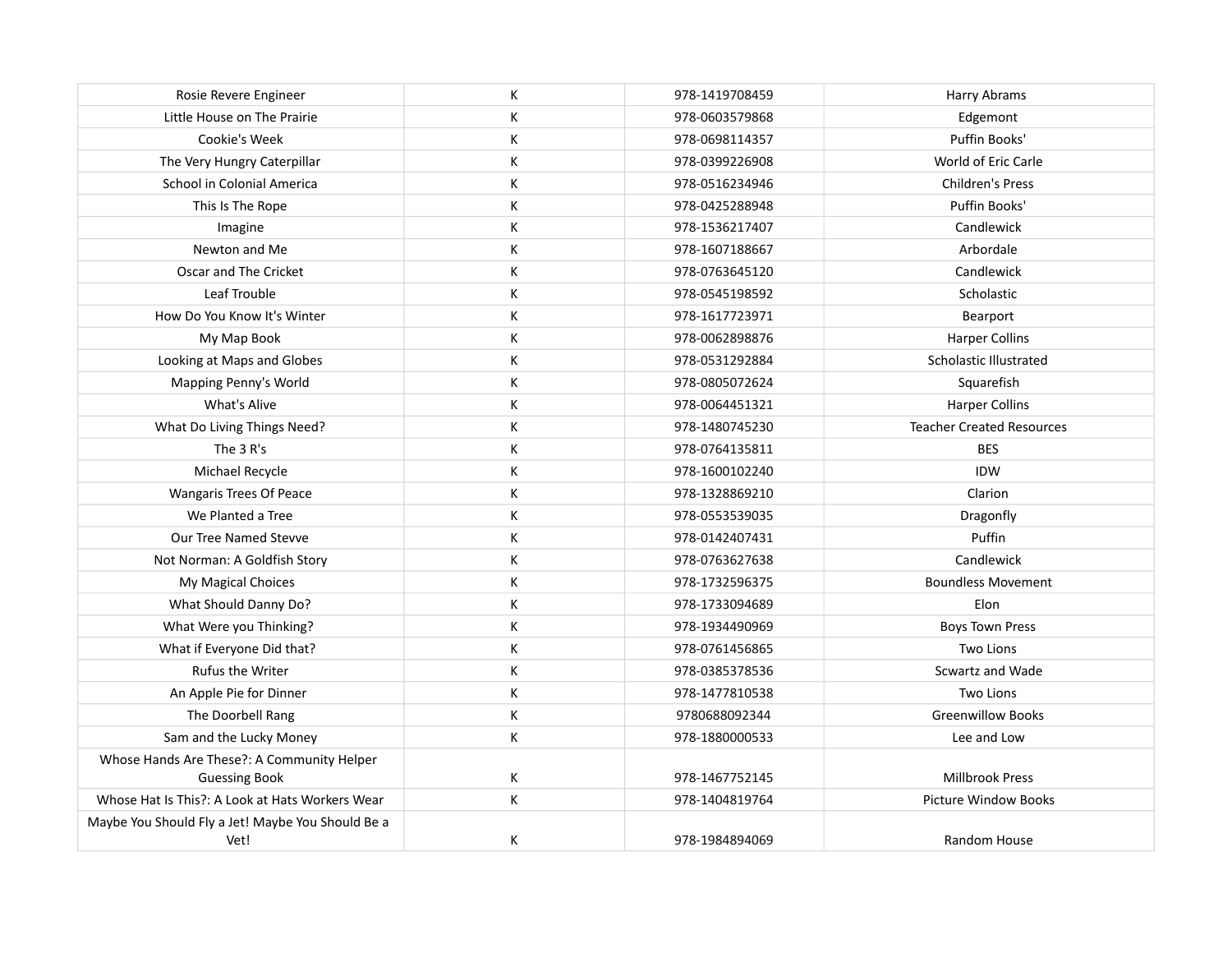| Whose Tools Are These?                        | К | 978-1404819788 | <b>Picture Window Books</b>   |
|-----------------------------------------------|---|----------------|-------------------------------|
| Whose Vehicle Is That?                        | К | 978-1404819795 | <b>Picture Window Books</b>   |
| When I Grow Up                                | К | 978-0061926914 | <b>Harper Collins</b>         |
| ALL KINDS OF FRIENDS                          | К | 9781338255508  | Shelley Rotner                |
| <b>Bear Feels Sick</b>                        | К | 9780545107075  | Wilson & Chapman              |
| Big Cat, Guided Reading Level A               | К | 9781338255485  | Long                          |
| <b>BOB BOOKS SET 1: BEGINNING READERS</b>     | К | 9780439845007  | By: Bobby Lynn MaslenIllustra |
| <b>Classroom Friends</b>                      | К | 9780545802680  | Chambers                      |
| Do Unto Otters, A Book About Manners          | К | 9780545109079  | Laurie Keller                 |
| Don't Let the Pigeon Drive the Bus!           | К | 9780439686174  | Mo Willems                    |
| DUCKLING GETS A COOKIE!?, THE                 | К | 9780545816717  | Willems                       |
| Ellie                                         | К | 9781338190649  | Wu                            |
| GREAT GRACIE CHASE, THE: STOP THAT DOG! (SSE) | К | 9780590100441  | Rylant                        |
| Hoot Owl, Master of Disguise                  | К | 9781338137194  | Taylor                        |
| I AM INVITED TO A PARTY!                      | К | 9781338213706  | Mo Willems                    |
| I Broke My Trunk                              | К | 978-1423133094 | Mo Willems                    |
| I Like to Read                                | К | 9781338180305  | Charlesworth                  |
| IF YOU EVER WANT TO BRING A CIRCUS TO THE LIB | К | 9781338267662  | <b>Elise Parsley</b>          |
| Jack and the Beanstalk                        | К | 9781338032703  | Mara Alperin                  |
| JUST-RIGHT READERS: A: WE LOVE TO SHARE       | К | 9780545802673  | Liza Charlesworth             |
| JUST-RIGHT READERS: B: CLASSROOM FRIENDS      | К | 9780545802680  | Liza Charlesworth             |
| <b>KNUFFLE BUNNY</b>                          | К | 9780439801980  | Mo Willems                    |
| <b>KNUFFLE BUNNY TOO</b>                      | К | 9780545103558  | Mo Willems                    |
| <b>LIBRARY MOUSE</b>                          | К | 9780545109604  | Daniel Kirk                   |
| Little Red Riding Hood                        | К | 9780545846363  | Alperin                       |
| Lola Reads to Leo                             | К | 9780545673884  | McQuinn                       |
| MY FRIEND IS SAD                              | К | 9780545071475  | Mo Willems                    |
| Perfect Poems for Teaching Phonics            | К | 9780590390194  | Deborah Ellermeyer, Judi H    |
| PIGEON FINDS A HOT DOG!, THE                  | К | 9780439800129  | Mo Willems                    |
| Shades of People                              | К | 9780545198660  | Kelly                         |
| Splat the Cat                                 | К | 97/0545198660  | Scotton                       |
| STORY OF CLIFFORD, THE                        | К | 9781338577136  | Norman Bridwell               |
| The ABCs of Thanks and Please                 | К | 9780545379625  | Ohanesian                     |
| The Pigeon Finds a Hot Dog!                   | К | 9780439800129  | Mo Willems                    |
| The Three Little Pigs                         | К | 9780590457811  | Mara Alperin                  |
|                                               |   |                |                               |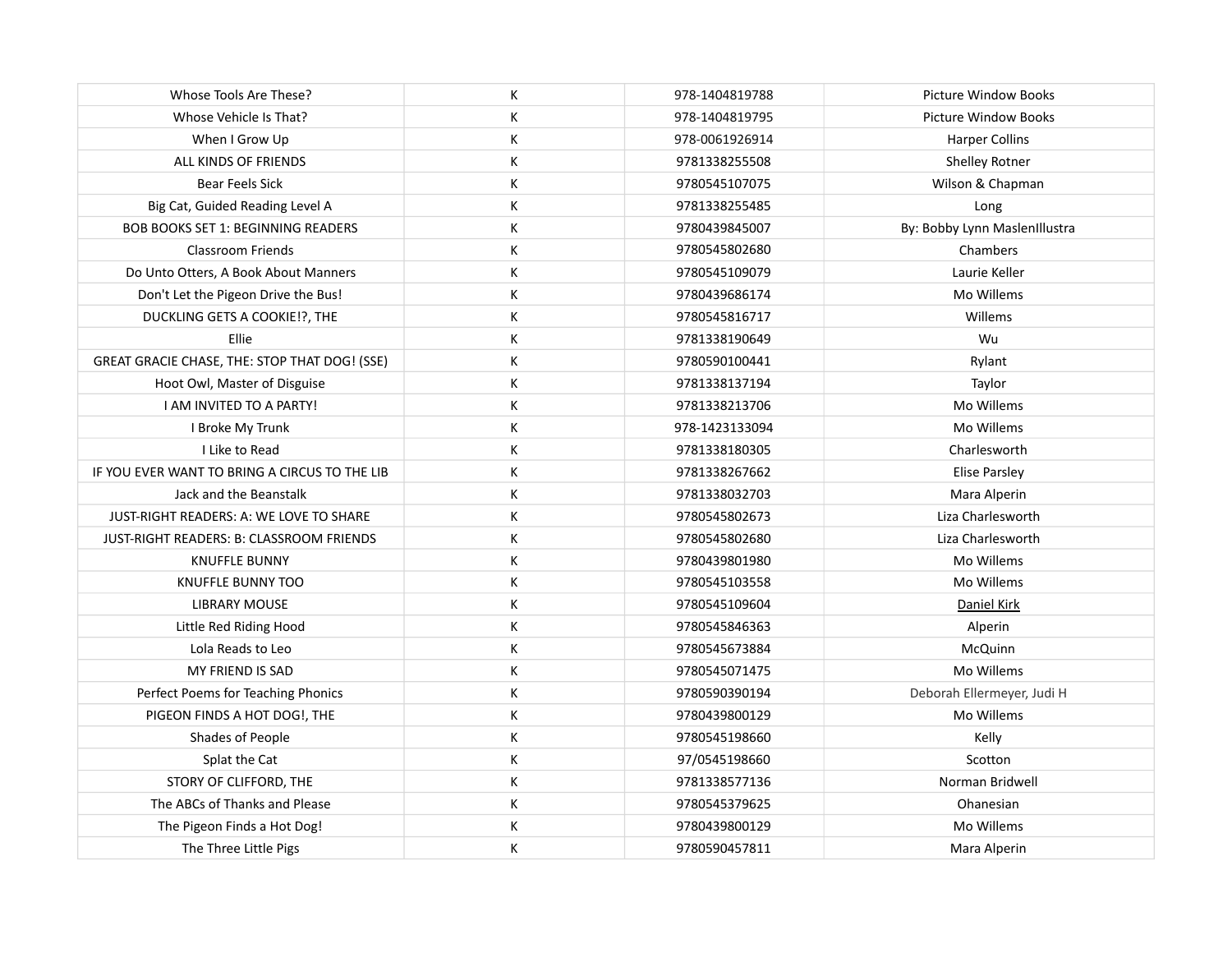| <b>TIGER IN MY SOUP</b>                             | К | 9780545747189 | Sheth                             |
|-----------------------------------------------------|---|---------------|-----------------------------------|
| Tortillas Are Round / Las tortillas son<br>redondas | K | 9780545709255 | Roseanne Thong                    |
| We Are Citizens                                     | К | 9780531214480 | Laine Falk                        |
| We Love to Share                                    | К | 9780545802673 | Charlesworth                      |
| WHO HELPS US GET AROUND?                            | K | 9781338264012 | Erica Donner                      |
| WHY ARE YOU DOING THAT?                             | К | 9781338171457 | Elisa Amado                       |
| A Day with Firefighters                             | К | 9780531292518 | Jodie Shepherd                    |
| A Unicorn Named Sparkle                             | К | 9780374301859 | Amy Young                         |
| ALL ABOUT THINGS PEOPLE DO                          | К | 9780590451642 | Rice                              |
| AMERICAN FLAG, THE                                  | К | 9780531218396 | Herrington                        |
| ARE WE STILL FRIENDS?                               | К | 9781338173079 | Horowitz                          |
| <b>BALD EAGLE, THE</b>                              | К | 9780531218372 | Lisa Herrington                   |
| BE WHO YOU ARE                                      | К | 9781338232615 | <b>Todd Parr</b>                  |
| BERNICE GETS CARRIED AWAY                           | К | 9781338169805 | Harrison                          |
| <b>BETSY ROSS</b>                                   | К | 9780545490207 | <b>Becky White</b>                |
| Bob Books Set #2: Advanced Readers                  | К | 9780439845021 | By: Bobby Lynn MaslenIllustra     |
| <b>CHALK</b>                                        | К | 9780545399821 | <b>Bill Thomson</b>               |
| CLOTHESLINE CLUES TO JOBS PEOPLE DO                 | К | 9780545643054 | Deborah Hembrook & Kathryn Heling |
| <b>Construction Workers Build!</b>                  | К | 9780545887649 | Charlesworth                      |
| <b>CREEPY CARROTS!</b>                              | К | 9780545780421 | Aaron Reynolds                    |
| <b>GEORGE WASHINGTON</b>                            | К | 9780531247020 | Jackson                           |
| <b>GRUFFALO, THE</b>                                | К | 9781338265033 | Julia Donaldson                   |
| HELPERS IN YOUR NEIGHBORHOOD                        | К | 9781338572605 | Shira Evans                       |
| LET'S READ ABOUT ABRAHAM LINCOLN                    | К | 9780439295451 | <b>Black</b>                      |
| LET'S READ ABOUT MARTIN LUTHER KING, JR.            | К | 9780439221122 | Courtney Baker                    |
| LOUISE LOVES ART                                    | К | 9780545887885 | Light                             |
| Martin Luther King, Jr.                             | K | 9780545142335 | <b>Marion Dane Bauer</b>          |
| NATIONAL GEOGRAPHIC READER, PRE-READER: SW          | К | 9780545725927 | Susan Neuman                      |
| <b>NEVER TICKLE A TIGER</b>                         | K | 9781338188493 | <b>Butchart</b>                   |
| <b>OWL MOON</b>                                     | К | 9780590420440 | Yolen                             |
| PERFECT DAY, A                                      | К | 9781338291018 | Lane Smith                        |
| PLEDGE OF ALLEGIANCE, THE                           | К | 9780516244860 | Fontes                            |
| RIBBIT!                                             | К | 9780545972116 | Folgueira                         |
| SCHOL RDR LVL 2: GEORGE WASHINGTON                  | К | 9780439098670 | Garnet Jackson                    |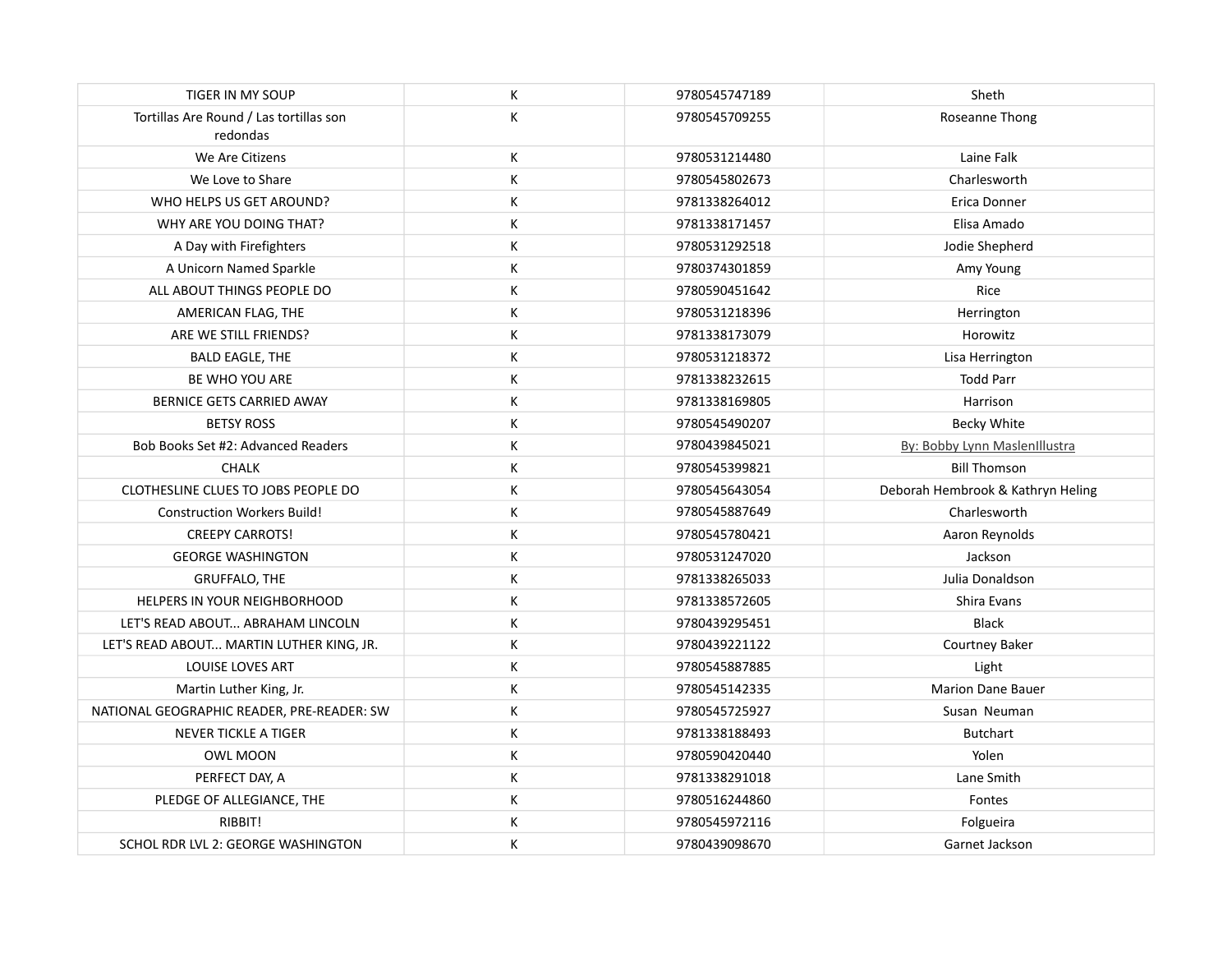| School Long Ago                                  | К | 9780439697088 | Novek                         |
|--------------------------------------------------|---|---------------|-------------------------------|
| SOMETIMES I FEEL SUNNY                           | К | 9780545732208 | Shields                       |
| SPOON                                            | К | 9780545448949 | Rosenthal                     |
| The Koala Who Could                              | К | 9781338139082 | <b>Bright</b>                 |
| The Statue of Liberty                            | К | 9780531215654 | Herrington                    |
| This Little Trailblazer, A Girl Power Primer     | К | 9781338281798 | Holub                         |
| Up, Up, and Away: The Story of Amelia<br>Earhart | К | 9780545591409 | Canizares                     |
| Washington, D.C.                                 | К | 9780531215692 | Joanne Mattern                |
| WE CAN VOTE                                      | К | 9780531137727 | Ann Bonwill                   |
| WHAT IS THE STATUE OF LIBERTY?                   | К | 9780531224281 | Janice Behrens                |
| Z is for Moose                                   | К | 9780545544214 | Bingham                       |
| All Around Our Country                           | К | 9780439045629 | Canizares                     |
| <b>ANTOINETTE</b>                                | К | 9781338280883 | Kelly DiPucchio               |
| AROUND THE WORLD IN 10 PANCAKES                  | К | 9781338260984 | Charlie Moore                 |
| Bob Books Set #3                                 | К | 9780439845090 | By: Bobby Lynn MaslenIllustra |
| <b>CARING FOR YOUR LION</b>                      | К | 9781338568547 | Tammi Sauer                   |
| Click, Clack, Quackity-Quack                     | К | 9780545211222 | Cronin                        |
| Clifford Sees America                            | К | 9780545231442 | By: Norman Bridwell           |
| <b>CLIFFORD'S MANNERS</b>                        | К | 9780545215862 | By: Norman Bridwell           |
| Fire Engine No. 9                                | К | 9781338253085 | Austin                        |
| <b>FLY GUY PRESENTS: SNAKES</b>                  | К | 9780545851886 | <b>Tedd Arnold</b>            |
| Growing Vegetable Soup                           | К | 9780590450300 | Ehlert                        |
| Hello Ocean                                      | К | 9780439403177 | Ryan                          |
| I Read Signs                                     | К | 9780590486590 | Hoban                         |
| IT'S OKAY TO MAKE MISTAKES                       | К | 9780545801300 | <b>Todd Parr</b>              |
| J is for Jollof Rice                             | К | 9781456449049 | Wayetu Moore                  |
| Me on the Map                                    | К | 9780590107051 | Sweeney                       |
| My First Soccer Game                             | К | 9781338233636 | Capucilli                     |
| My House                                         | К | 9780545165167 | Peters                        |
| Spiders                                          | К | 9780439877565 | By: Nic Bishop                |
| Old Mikamba Had a Farm                           | К | 9780399257407 | Rachel Isadora                |
| Over in the Meadow                               | К | 9780590448482 | Wadsworth                     |
| Penguins                                         | К | 9780545496315 | By: Penny Arlon               |
| <b>Runaway Mittens</b>                           | К | 9780545276283 | Rogers                        |
|                                                  |   |               |                               |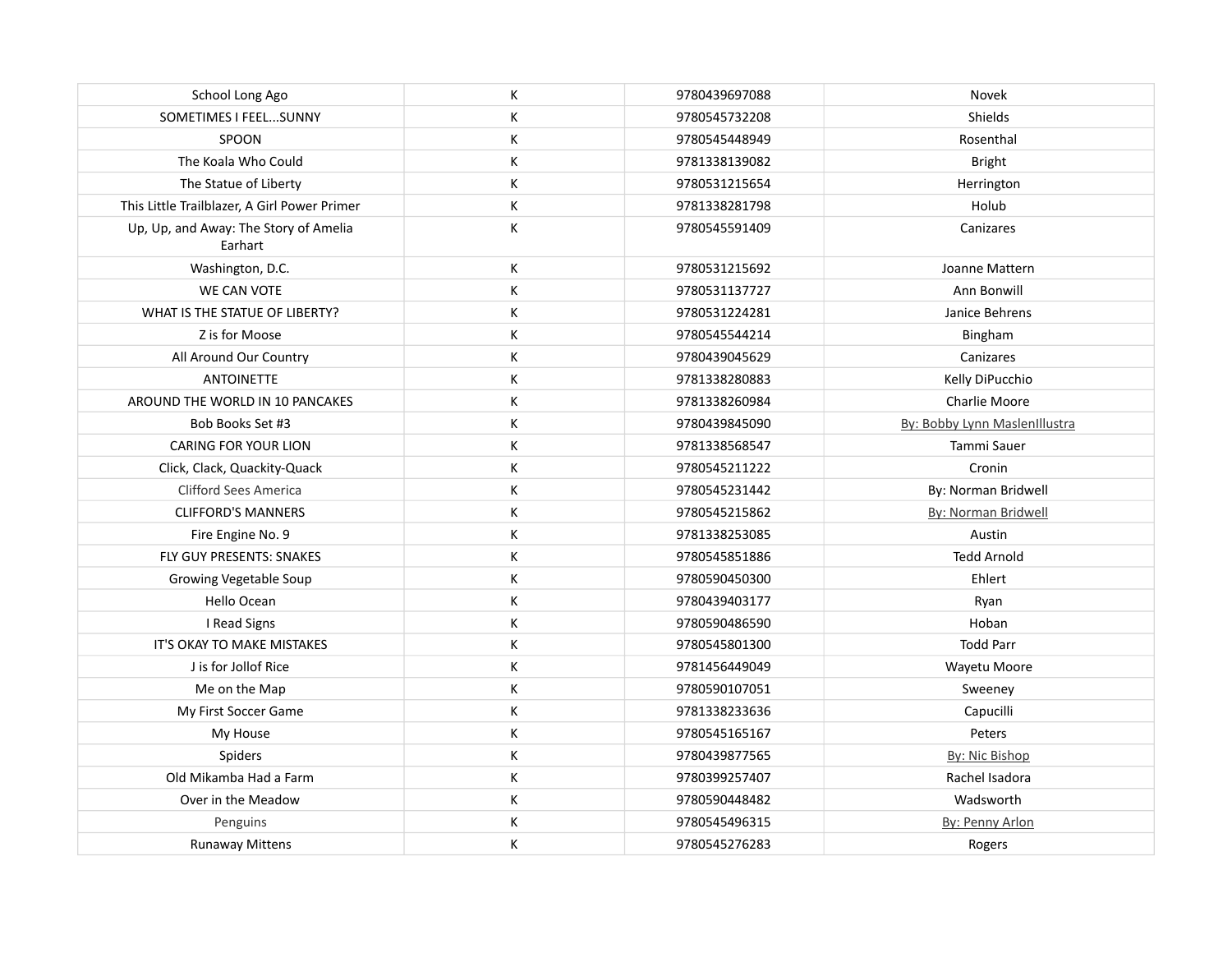| SING, DON'T CRY                                                  | К | 9781338628043 | Angela Dominguez                       |
|------------------------------------------------------------------|---|---------------|----------------------------------------|
| Sloth Slept On                                                   | К | 9781338264968 | Preston-Gannon                         |
| Such a Little Mouse                                              | К | 9781338078558 | Schertle                               |
| Sugar White Snow and Evergreens, A<br>Winter Wonderland of Color | К | 9780545934398 | Chernesky                              |
| Sun Above and Blooms Below, A<br>Springtime of Opposites         | К | 9780545934411 | Chernesky                              |
| Tracks in the Snow                                               | К | 9781338128536 | Yee                                    |
| VERY HUNGRY BEAR, THE                                            | К | 9780545522908 | Bland                                  |
| What Is It Made Of?                                              | К | 9781338051346 | Wilton                                 |
| What Should I Make?                                              | К | 9780545274470 | Nayar                                  |
| What Will We Build Today?                                        | К | 9781338104899 | Katherine Durgin-Bruce                 |
| Where In the World?                                              | К | 9780545168281 | Nelson                                 |
| WHO LIVES IN THE DESERT?                                         | К | 9781338590135 | VanVoorst                              |
| ¡Perros! ¡Perros! Dogs! Dogs!                                    | К | 9780545858342 | Guy                                    |
| 10 Things I Can Do to Help My World                              | К | 9780545685979 | Walsh                                  |
| A House Is a House for Me                                        | К | 9780142407738 | Hoberman                               |
| All Kinds of Boats                                               | К | 9780545648301 | Noonan                                 |
| <b>CHICKEN STORY TIME</b>                                        | К | 9781338337822 | Sandy Asher                            |
| Chop It, Carve It: Wood                                          | К | 9780545152273 | Scott                                  |
| Dig Dig Digging                                                  | К | 9780439927840 | Mayo                                   |
| Dog on a Frog?                                                   | К | 9781338227659 | Gray                                   |
| Duck! Rabbit!                                                    | К | 9780811868655 | Amy Krouse Rosenthal & Tom Lichtenheld |
| <b>Getting There</b>                                             | К | 9780545165273 | Johns                                  |
| Good News, Bad News                                              | К | 9780545563376 | Mack                                   |
| Hensel and Gretel: Ninja Chicks                                  | К | 9781338203868 | Gomez                                  |
| How to Share with a Bear                                         | К | 9781338134964 | <b>Eric Pinder</b>                     |
| I AM (NOT) SCARED                                                | К | 9781338249422 | Anna Kang                              |
| It Came in the Mail                                              | К | 9781338195583 | Clanton                                |
| Just Saving My Money                                             | К | 9780545708050 | Mayer                                  |
| Looking for Bongo                                                | К | 9781338144871 | Velasquez                              |
| On a Boat                                                        | К | 9780439697057 | Novek                                  |
| Peace Is an Offering                                             | К | 9781338188479 | Lebox                                  |
| PERFECT SQUARE                                                   | К | 9780545511995 | <b>Michael Hall</b>                    |
| Princess Truly in I Am Truly                                     | К | 9781338227857 | Greenawalt                             |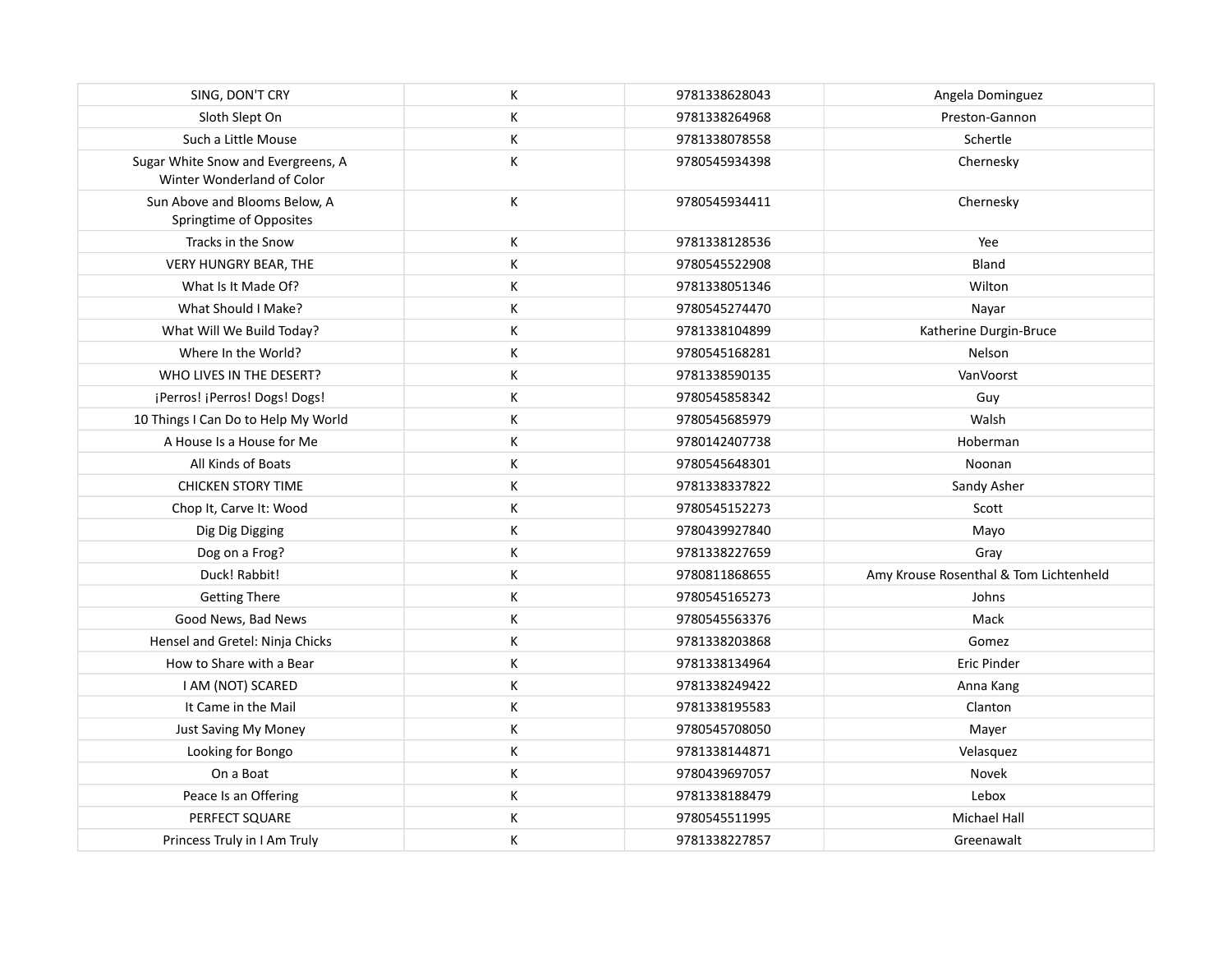| Some Pets                                                      | К            | 9781338261967 | <b>DiTerlizzi</b>   |
|----------------------------------------------------------------|--------------|---------------|---------------------|
| SWAP!                                                          | К            | 9781338581966 | Steve Light         |
| That's (Not) Mine                                              | К            | 9781338101133 | Kang                |
| There's a Giraffe in My Soup                                   | К            | 9781338147896 | <b>Burach</b>       |
| What Does It Mean To Be Green?                                 | К            | 9780545656245 | DiOrio              |
| Where the Wild Things Are                                      | К            | 9780064431781 | Sendak              |
| Wolfie the Bunny                                               | К            | 9781338036930 | Dyckman             |
| You Are (Not) Small                                            | Κ            | 9780545850636 | Kang                |
| YOU MUST BRING A HAT!                                          | К            | 9781338577860 | Simon Philip        |
| You Read to Me, I'll Read to You: Very Short Fairy<br>Tales to | К            | 9780316207447 | Mary Ann Hoberman   |
| A World of Homes                                               | $\mathbf{1}$ | 978054289016  | Amy Baker           |
| ADVENTURES OF BEEKLE, THE                                      | $\mathbf{1}$ | 9780545839815 | Dan Santat          |
| ALMA AND HOW SHE GOT HER NAME                                  | $\mathbf{1}$ | 9781338609837 | Juana Martinez-Neal |
| <b>BLACKOUT</b>                                                | $\mathbf{1}$ | 9780545627832 | Rocco               |
| DIARY OF A WORM                                                | $\mathbf{1}$ | 9780439677745 | Cronin              |
| DON'T THROW IT TO MO!                                          | $\mathbf{1}$ | 9781338118377 | Adler               |
| <b>ENEMY PIE</b>                                               | $\mathbf{1}$ | 9781338132755 | Derek Munson        |
| EVERYWHERE, WONDER                                             | $\mathbf{1}$ | 9781338262674 | Swanson             |
| <b>EXTRA YARN</b>                                              | $\mathbf{1}$ | 9781338269253 | Mac Barnett         |
| FLY GUY #1: HI! FLY GUY                                        | $\mathbf{1}$ | 9780439799140 | Arnold              |
| Gaston                                                         | $\mathbf{1}$ | 9781338089004 | DiPucchio           |
| GET A HIT, MO!                                                 | $\mathbf{1}$ | 9781338180848 | Adler               |
| Goldilocks and the Three Dinosaurs                             | $\mathbf{1}$ | 9780545946025 | Willems             |
| <b>HAPPY PIG DAY!</b>                                          | $\mathbf{1}$ | 9781338113334 | Willems             |
| IF I BUILT A HOUSE                                             | $\mathbf{1}$ | 9780545644655 | Chris Van Dusen     |
| If You Ever Want to Bring a Circus to the<br>Library, Don't!   | $\mathbf{1}$ | 9781338267662 | Parsley             |
| If you Plant a Seed                                            | $\mathbf{1}$ | 9780062298898 | Kadir Nelson        |
| <b>JABARI JUMPS</b>                                            | $\mathbf{1}$ | 9781338612653 | Gaia Cornwall       |
| JACKIE ROBINSON AND THE BIG GAME                               | $\mathbf{1}$ | 9781338272987 | Garvin              |
| KATIE WOO AND FRIENDS                                          | 1            | 9780545606530 | Manushkin           |
| <b>LEO: A GHOST STORY</b>                                      | $\mathbf{1}$ | 9781338097115 | Barnett             |
| LET'S VOTE ON IT!                                              | $\mathbf{1}$ | 9780531214459 | <b>Behrens</b>      |
| My Teacher                                                     | $\mathbf 1$  | 9780807732599 | Ransome             |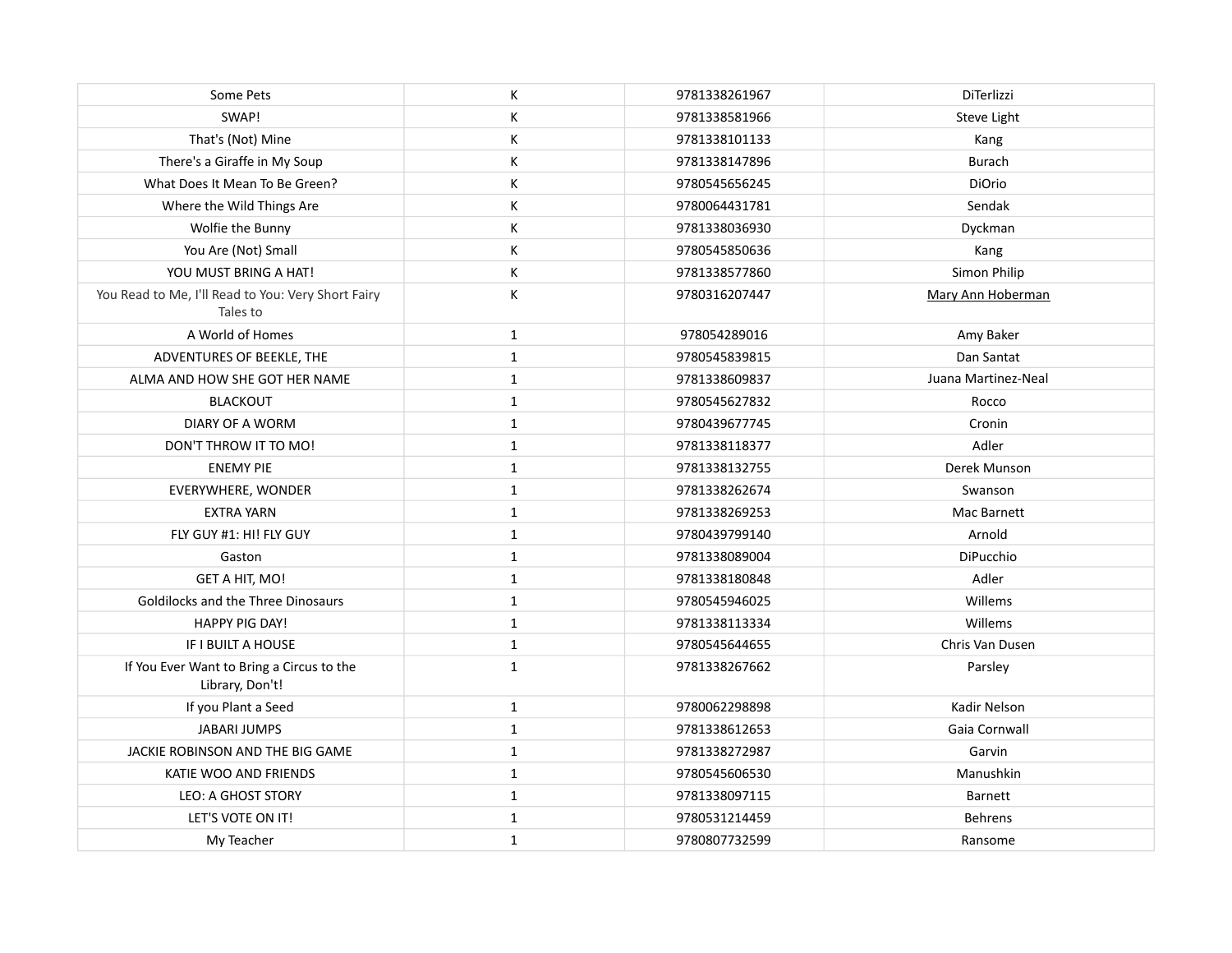| NEW GIRL AND ME, THE                             | $\mathbf{1}$ | 9780545882033 | Jacqui Robbins  |
|--------------------------------------------------|--------------|---------------|-----------------|
| Not Norman, A Goldfish Story                     | $\mathbf{1}$ | 9780545163880 | <b>Bennett</b>  |
| ONE WORLD, ONE DAY                               | $\mathbf{1}$ | 9780545512060 | Kerley          |
| RELATIVES CAME, THE                              | $\mathbf{1}$ | 9780590477901 | Cynthia Rylant  |
| Seasons of the Circle, A Native American<br>Year | $\mathbf{1}$ | 9780545320689 | <b>Bruchac</b>  |
| SNAIL AND THE WHALE, THE                         | $\mathbf{1}$ | 9781338566895 | Julia Donaldson |
| <b>SUPERTRUCK</b>                                | $\mathbf{1}$ | 9780545944984 | Savage          |
| THIS IS THE WAY WE GO TO SCHOOL                  | $\mathbf{1}$ | 9780531214404 | Falk            |
| THROW YOUR TOOTH ON THE ROOF                     | 1            | 9780439785075 | Beeler          |
| TUCKER'S JOURNAL                                 | $\mathbf{1}$ | 9781770582132 | Krpan           |
| Turtle Island                                    | $\mathbf 1$  | 9780545931700 | Sherry          |
| VIVA FRIDA (BIL)                                 | $\mathbf{1}$ | 9780545856317 | <b>Morales</b>  |
| WATER PRINCESS, THE                              | $\mathbf{1}$ | 9781338188554 | Susan Verde     |
| WE ARE ALIKE, WE ARE DIFFERENT                   | $\mathbf{1}$ | 9780531214473 | <b>Behrens</b>  |
| WE NEED MORE NUTS!                               | $\mathbf{1}$ | 9781338261127 | Fenske          |
| What If You Had Animal Eyes                      | $\mathbf{1}$ | 9781338101089 | Markle          |
| WHEN SPRING COMES                                | $\mathbf{1}$ | 9781338196252 | Henkes          |
| WHOEVER YOU ARE                                  | $\mathbf{1}$ | 9780590200271 | Fox             |
| Young Clara Barton, The Pillar of Caring         | 1            | 9780545734301 | Alcott          |
| <b>Construction Zone</b>                         | $\mathbf{1}$ | 9780763693442 | Hudson          |
| <b>FRIENDSHAPE</b>                               | $\mathbf{1}$ | 9780545900157 | Rosenthal       |
| FROM SHEEP TO WOOL                               | 1            | 9781338051919 | Karen Alexander |
| <b>HOTEL BRUCE</b>                               | $\mathbf{1}$ | 9781338226973 | Higgins         |
| <b>HOW A HOUSE IS BUILT</b>                      | $\mathbf{1}$ | 9780590449403 | Gibbons         |
| IF I HAD A RAPTOR                                | $\mathbf{1}$ | 9781338151947 | O'Connor        |
| INSIDE MOUSE, OUTSIDE MOUSE                      | $\mathbf{1}$ | 9780439858007 | George          |
| <b>MOTHER BRUCE</b>                              | $\mathbf{1}$ | 9781338101157 | Higgins         |
| My Little Book of Rescue Vehicles                | $\mathbf{1}$ | 9781609929510 | Claudia Martin  |
| NINJA! ATTACK OF THE CLAN                        | $\mathbf{1}$ | 9781338163414 | Chung           |
| <b>NOT A BOX</b>                                 | $\mathbf{1}$ | 9780545228589 | Portis          |
| PETE THE CAT AND THE BAD BANANA                  | $\mathbf{1}$ | 9780545864619 | Dean            |
| PETE THE CAT'S TRAIN TRIP                        | 1            | 9781338113327 | Dean            |
| Pigsty                                           | $\mathbf{1}$ | 9780439598439 | Teague          |
| RAWR!                                            | $\mathbf{1}$ | 9780545600736 | Doodler         |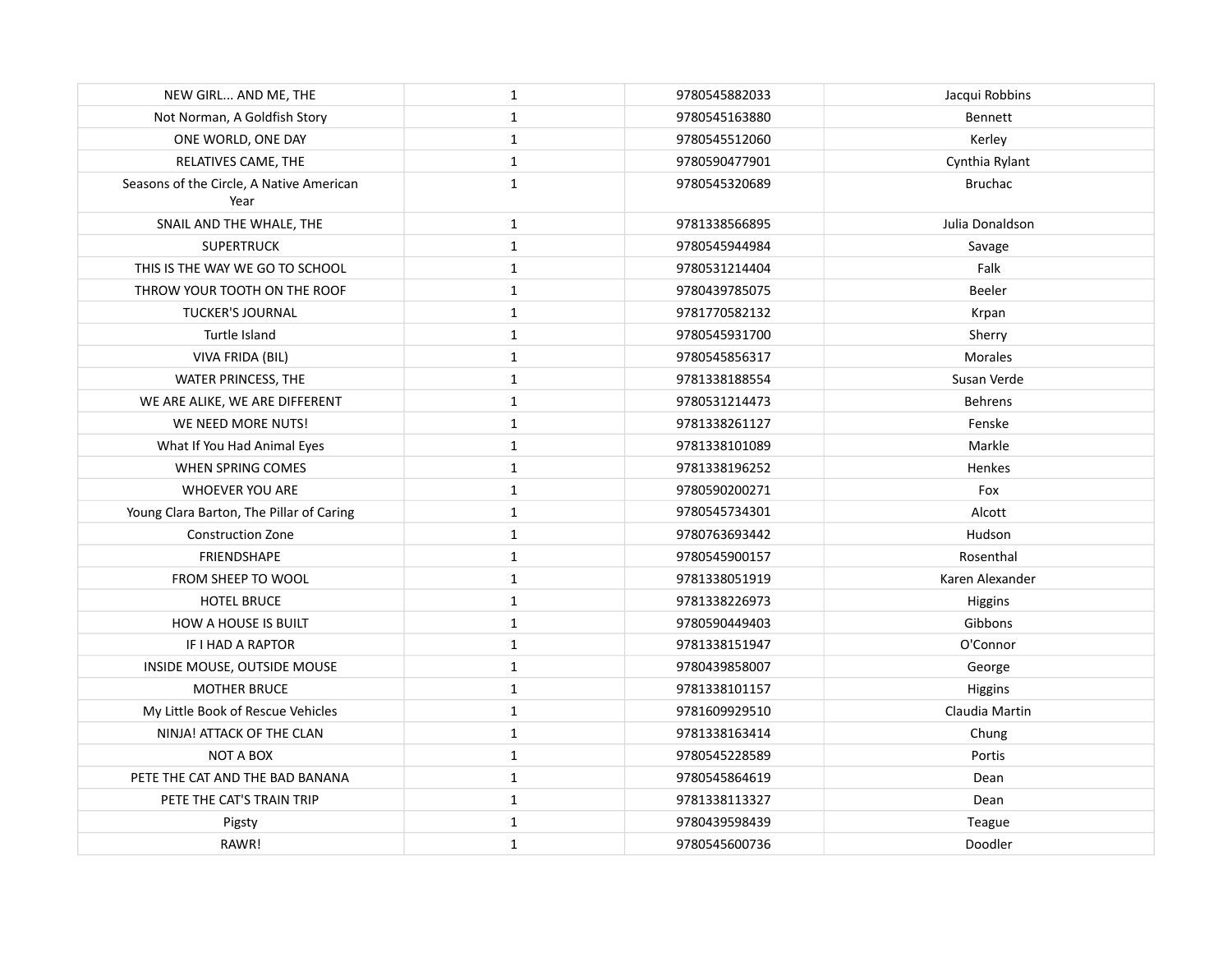| <b>REAL DRAGONS!</b>                                            | $\mathbf{1}$ | 9781338356595 | Jennifer Szymanski                      |
|-----------------------------------------------------------------|--------------|---------------|-----------------------------------------|
| She Persisted                                                   | $\mathbf{1}$ | 9780593117583 | Alexandra Boiger and<br>Chelsea Clinton |
| <b>SUMMER BIRDS</b>                                             | $\mathbf{1}$ | 9780545662697 | Engle                                   |
| <b>TICKTOCK BANNEKER'S CLOCK</b>                                | $\mathbf{1}$ | 9781338619690 | David Gardner                           |
| Tomatoes to Ketchup                                             | $\mathbf{1}$ | 9780531247099 | Herrington                              |
| <b>VETERANS DAY</b>                                             | $\mathbf{1}$ | 9780516274997 | Cotton                                  |
| WHAT IF YOU HAD AN ANIMAL TAIL?                                 | $\mathbf{1}$ | 9781338208788 | Sandra Markle                           |
| <b>WHAT IS A FRIEND?</b>                                        | $\mathbf 1$  | 9781338051728 | Kay                                     |
| Whoosh! Lonnie Johnson's Super-<br>Soaking Stream of Inventions | $\mathbf{1}$ | 9781580892988 | Chris Barton                            |
| A Beginner's Guide to Bear Spotting                             | $\mathbf{1}$ | 9781408845561 | Michelle Robinson                       |
| <b>ABRAHAM LINCOLN</b>                                          | $\mathbf{1}$ | 9780531249796 | Anderson                                |
| APPLE PICKING DAY!                                              | $\mathbf{1}$ | 9781338087741 | Ransom                                  |
| At 1600 Pennsylvania Avenue                                     | $\mathbf{1}$ | 9780439351089 | Wirth                                   |
| <b>BAD SEED, THE</b>                                            | $\mathbf{1}$ | 9781338346664 | Jory John                               |
| BOY + BOT                                                       | $\mathbf{1}$ | 9781338038262 | Dyckman                                 |
| <b>Caring Classmates</b>                                        | $\mathbf{1}$ | 9781338033403 | Sierra Harimann                         |
| <b>CHARACTER COUNTS: YOUNG ABRAHAM LINCOLN</b>                  | $\mathbf{1}$ | 9780545734400 | Andrew Woods                            |
| <b>CHARACTER COUNTS! READY TO BE RESPONSIBLE</b>                | $\mathbf{1}$ | 9781338033380 | Jenne Simon                             |
| <b>CIRCLES OF HOPE</b>                                          | $\mathbf{1}$ | 9780545880534 | Williams                                |
| <b>CLOTHES IN COLONIAL AMERICA</b>                              | $\mathbf{1}$ | 9780516234908 | <b>Thomas</b>                           |
| <b>EXCLAMATION MARK</b>                                         | $\mathbf{1}$ | 9780545631303 | Rosenthal                               |
| <b>EXPLORERS OF THE WILD</b>                                    | $\mathbf{1}$ | 9781338196641 | Atkinson                                |
| FLY GUY PRESENTS: THE WHITE HOUSE                               | $\mathbf{1}$ | 9780545917377 | <b>Tedd Arnold</b>                      |
| FOOD IN COLONIAL AMERICA                                        | $\mathbf{1}$ | 9780516234915 | Thomas                                  |
| George Washington, Level 2                                      | $\mathbf{1}$ | 9780545697095 | Gilpin                                  |
| <b>GOING PLACES</b>                                             | $\mathbf 1$  | 9780545848886 | Paul Reynolds                           |
| <b>GRAVITY</b>                                                  | $\mathbf{1}$ | 9780545833127 | Chin                                    |
| HOW FULL IS YOUR BUCKET? FOR KIDS                               | $\mathbf{1}$ | 9780545642958 | Rath                                    |
| <b>I DON'T WANT TO BE A FROG</b>                                | $\mathbf 1$  | 9781338225259 | Petty                                   |
| <b>ISH</b>                                                      | $\mathbf{1}$ | 9780545303026 | Peter Reynolds                          |
| Jaguar vs Skunk                                                 | $\mathbf{1}$ | 9780545946087 | Jerry Pallotta                          |
| KINDNESS IS COOLER, MRS. RULER                                  | $\mathbf 1$  | 9781338245981 | Cuyler                                  |
| LET'S READ ABOUT GEORGE WASHINGTON                              | $\mathbf{1}$ | 9780439281355 | Kimberly Weinberger                     |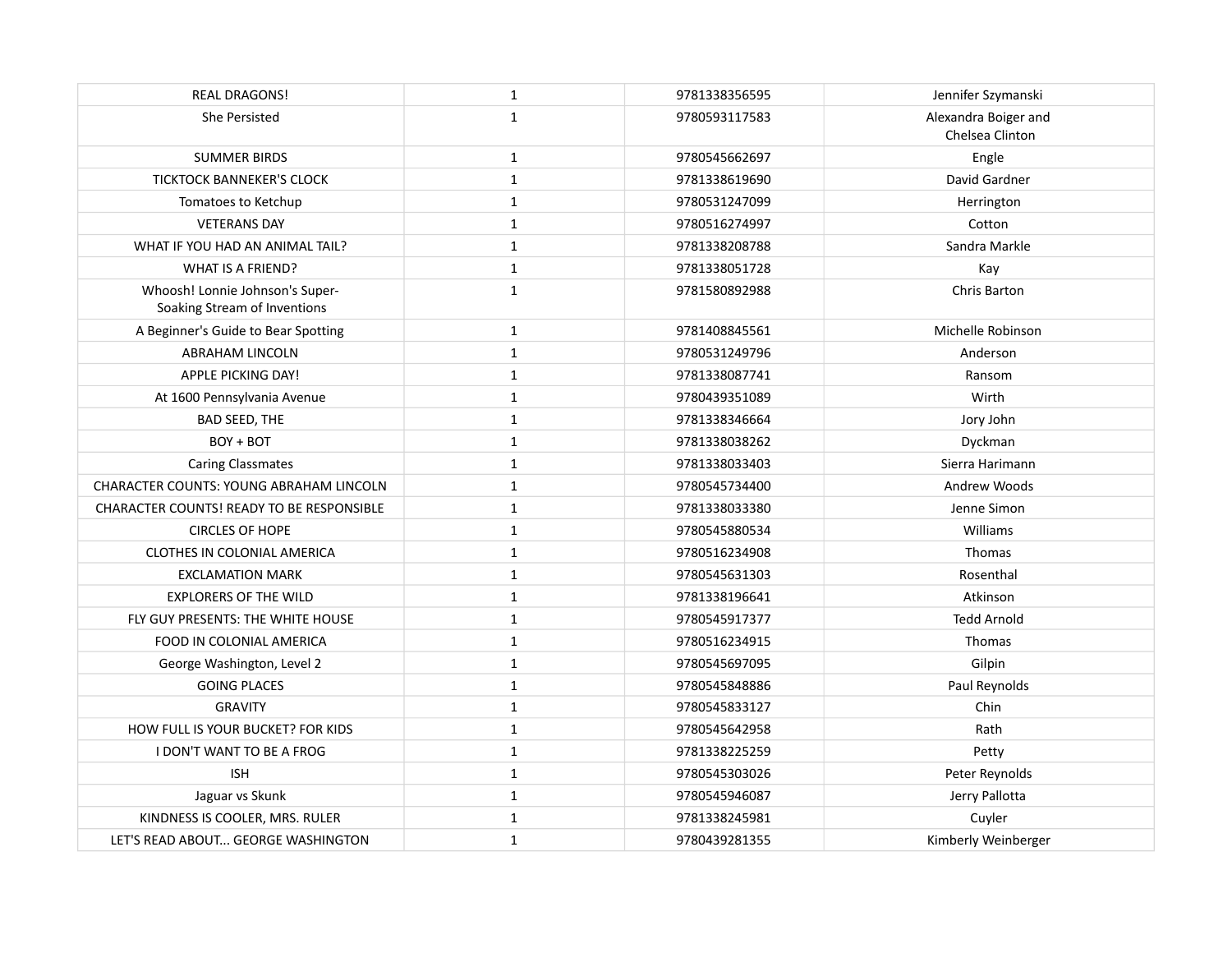| LET'S READ ABOUT RUBY BRIDGES                             | $\mathbf{1}$ | 9780439513623 | <b>Bridges</b>       |
|-----------------------------------------------------------|--------------|---------------|----------------------|
| Long, Tall Lincoln                                        | $\mathbf{1}$ | 9780062432551 | <b>Dussling</b>      |
| LOOKING AT LINCOLN                                        | $\mathbf{1}$ | 9780545614634 | Kalman               |
| OVER AND UNDER THE POND                                   | $\mathbf{1}$ | 9781338243314 | Messner              |
| PEDRO AND THE SHARK                                       | $\mathbf 1$  | 9781338281101 | Manushkin            |
| PRESIDENTS' DAY                                           | $\mathbf{1}$ | 9780516273761 | Marx                 |
| R is for Robot, A Noisy Alphabet                          | $\mathbf{1}$ | 9780545964531 | Watkins              |
| RAIN CAME DOWN, THE                                       | $\mathbf{1}$ | 9780439051538 | Shannon              |
| RAINBOW MYSTERY, THE                                      | $\mathbf{1}$ | 9780545872300 | <b>Dussling</b>      |
| Ready to be Responsible                                   | $\mathbf{1}$ | 9781338033380 | Jenne Simon          |
| ROOSTER WHO WOULD NOT BE QUIET!, THE                      | $\mathbf 1$  | 9781338173123 | Deedy                |
| Ruby Bridges Goes to School, My True<br>Story             | $\mathbf{1}$ | 9780545108553 | <b>Bridges</b>       |
| SCHOL RDR LVL 1: SHOO, FLY GUY!                           | $\mathbf 1$  | 9780545078825 | Arnold               |
| SCHOOL IN COLONIAL AMERICA                                | $\mathbf{1}$ | 9780516234946 | Thomas               |
| STORY OF THE WHITE HOUSE, THE                             | $\mathbf{1}$ | 9780531224311 | Marge M. Kennedy     |
| SURPRISE!                                                 | $\mathbf{1}$ | 9781338328332 | Caroline Hadilaksono |
| <b>WE MARCH</b>                                           | $\mathbf{1}$ | 9780545649537 | Evans                |
| WHAT DOES IT MEAN TO BE KIND?                             | $\mathbf{1}$ | 9781338088175 | DiOrio               |
| Word Collector                                            | $\mathbf{1}$ | 9780545865029 | Reynolds             |
| Young George Washington, The Pillar of<br>Trustworthiness | $\mathbf{1}$ | 9780545734455 | Andrew Woods         |
| 10 THINGS YOU CAN DO TO PROTECT ANIMALS                   | $\mathbf{1}$ | 9780531227589 | Weitzman             |
| A City Park                                               | $\mathbf 1$  | 9780545291286 | Barrow               |
| <b>BAD KITTY DOES NOT LIKE SNOW</b>                       | $\mathbf{1}$ | 9781338272604 | Nick Bruel           |
| <b>BIG RIVERS</b>                                         | $\mathbf{1}$ | 9780545666565 | Ryder                |
| <b>BRAVE</b>                                              | $\mathbf{1}$ | 9781338269857 | McAnulty             |
| <b>BUILDING A HOUSE</b>                                   | $\mathbf{1}$ | 9780590275002 | Barton               |
| <b>CITY AND COUNTRY</b>                                   | $\mathbf{1}$ | 9781338245448 | Shaffer              |
| <b>CITY GREEN</b>                                         | $\mathbf 1$  | 9780590622189 | DiSalvo-Ryan         |
| <b>CITY OR COUNTRY?</b>                                   | $\mathbf{1}$ | 9780545666671 | Ellen                |
| <b>CITY SHAPES</b>                                        | $\mathbf{1}$ | 9781338185218 | Murray               |
| <b>EARTH DAY</b>                                          | $\mathbf{1}$ | 9780545244992 | McNamara             |
| FLUTTER & HUM / ALETEO Y ZUMBIDO                          | $\mathbf{1}$ | 9781338197044 | Paschkis             |
| FROM ACORN TO OAK TREE                                    | $\mathbf{1}$ | 9780545476454 | Melvin Berger        |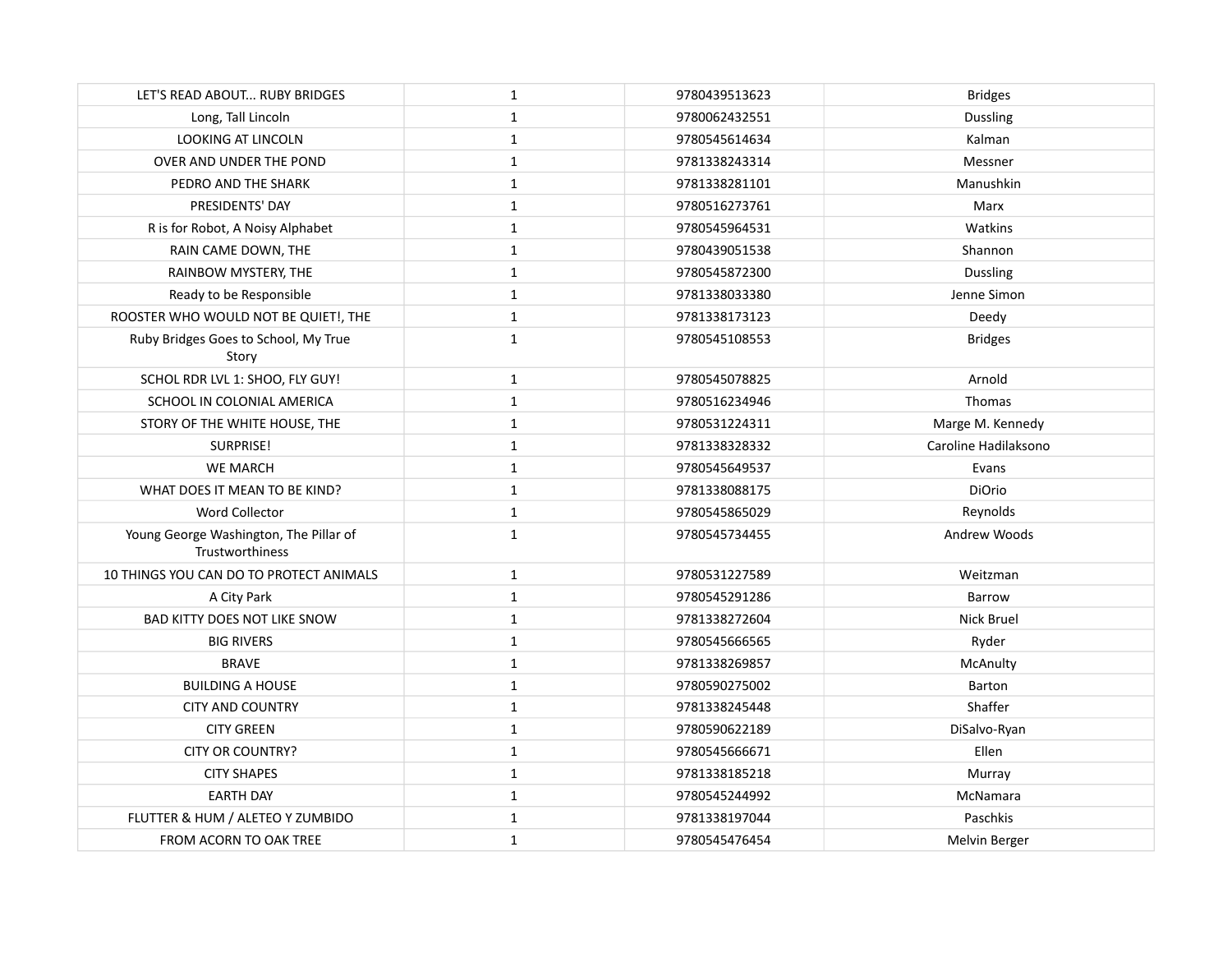| <b>GIVE BEES A CHANCE</b>                             | $\mathbf{1}$   | 9781338289152 | Bethany Barton         |
|-------------------------------------------------------|----------------|---------------|------------------------|
| Going Around The Sun, Some Planetary<br>Fun           | $\mathbf{1}$   | 9781584691006 | <b>Marianne Berkes</b> |
| <b>GRASS GROWS, THE</b>                               | $\mathbf{1}$   | 9780545666688 | Jephson Gibbs          |
| <b>Great Smoky Mountains</b>                          | $\mathbf{1}$   | 9780531233924 | Josh Gregory           |
| Gus Grows a Plant                                     | $\mathbf{1}$   | 9780545340526 | Frank Remkiewicz       |
| THE BLIND MEN AND THE ELEPHANT                        | $\mathbf{1}$   | 9780590458139 | Karen Backstein        |
| How Is a Crayon Made?                                 | $\mathbf{1}$   | 9780590459976 | Oz Charles             |
| MADELINE FINN AND THE LIBRARY DOG                     | $\mathbf{1}$   | 9781338255447 | Papp                   |
| Martin Luther King Jr. day, Ready-to-<br>Read Level 1 | $\mathbf 1$    | 9781416934943 | Margaret McNamara      |
| MELT IT, SHAPE IT: GLASS                              | $\mathbf{1}$   | 9780545148931 | May Nelson             |
| Milk From Cow to Carton, Stage 1                      | $\mathbf{1}$   | 9780064451116 | Aliki                  |
| <b>MY RIVER</b>                                       | $\mathbf{1}$   | 9780590472371 | Shari Halpern          |
| NATIONAL GEOGRAPHIC READER LVL 1: TRAINS              | $\mathbf{1}$   | 9780545420198 | Amy Shields            |
| NATIONAL GEOGRAPHIC READER: PLANES                    | $\mathbf{1}$   | 9780545903226 | Amy Shields            |
| NATIONAL GEOGRAPHIC READER: TRUCKS!                   | $\mathbf{1}$   | 9780545498982 | Mara                   |
| Over in a River, Flowing Out to the Sea               | $\mathbf 1$    | 9781728243504 | Marianne Berkes        |
| ROBIN HILL SCHOOL: MARTIN LUTHER KING JR. DA          | $\mathbf{1}$   | 9780545104333 | McNamara               |
| <b>TADPOLE TO FROG</b>                                | $\mathbf{1}$   | 9781338356564 | Shira Evans            |
| These Rocks Count!                                    | $\mathbf{1}$   | 9781338257045 | Formento               |
| <b>TROUPER</b>                                        | $\mathbf{1}$   | 9781338132090 | Kearney                |
| We're In the Wrong Book                               | $\mathbf{1}$   | 9780192743183 | Byrne                  |
| YOSEMITE                                              | $\mathbf{1}$   | 9781338262582 | Sara Gilbert           |
| YOSEMITE NATIONAL PARK                                | $\mathbf{1}$   | 9780531239063 | Audra Wallace          |
| AMADI'S SNOWMAN                                       | 2              | 9780545875943 | Saint-Lot              |
| Ananse and the Lizard                                 | $\overline{2}$ | 9780545873949 | Cummings               |
| Benjamin Franklin                                     | $\overline{2}$ | 9781647398217 | Anderson               |
| <b>BUTTERFLY BOY</b>                                  | $\overline{2}$ | 9780545620239 | Virginia Kroll         |
| CALENDAR MYSTERIES #9: SEPTEMBER SNEAKERS             | 2              | 9780545631914 | Ron Roy                |
| CHICKEN SQUAD: THE FIRST MISADVENTURE                 | $\overline{2}$ | 9780545788007 | Cronin                 |
| CHUKFI RABBIT'S BIG, BAD BELLYACHE                    | $\overline{2}$ | 9781338539622 | <b>Greg Rodgers</b>    |
| CONFLICT RESOLUTION: WHEN FRIENDS FIGHT               | $\overline{2}$ | 9780531213810 | Elizabeth George       |
| <b>DIEGO</b>                                          | $\overline{2}$ | 9780590471381 | Winter                 |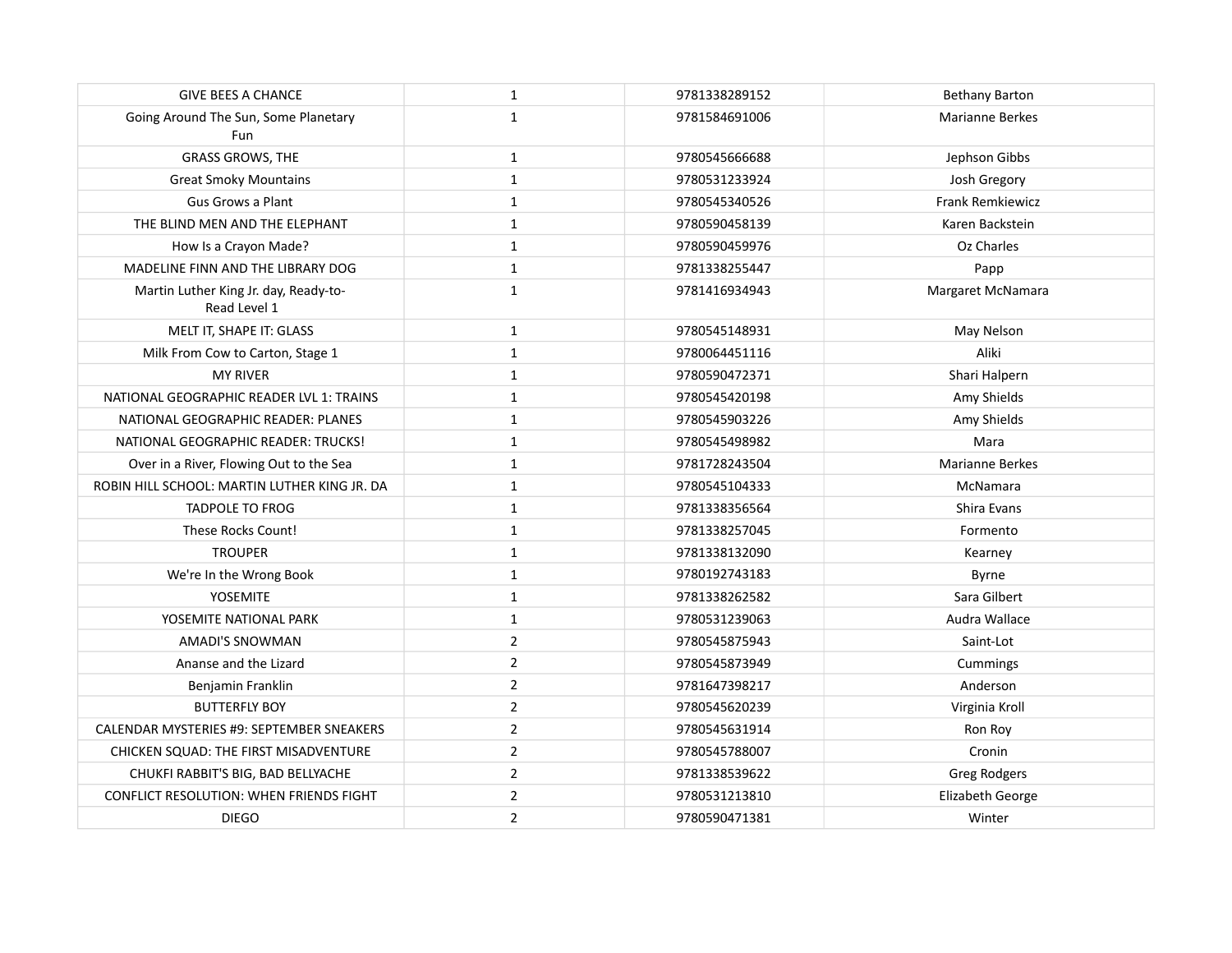| Dory Fantasmagory, A Little Rascal with a Big<br>Imagination | $\overline{2}$ | 9780803740884 | Abby Hanlon           |
|--------------------------------------------------------------|----------------|---------------|-----------------------|
| EARTH!                                                       | $\overline{2}$ | 9781338546491 | <b>Stacy McAnulty</b> |
| FLAT STANLEY AND THE LOST TREASURE                           | $\overline{2}$ | 9781338111415 | Houran                |
| FRANKLIN D. ROOSEVELT                                        | $\overline{2}$ | 9780531238639 | Roome                 |
| <b>FREDERICK DOUGLASS</b>                                    | $\overline{2}$ | 9781338171013 | Kramer                |
| Gandhi, A March to the Sea                                   | $\overline{2}$ | 9780545734769 | McGinty               |
| <b>GRANDMA'S GIFT</b>                                        | $\overline{2}$ | 9780545569170 | Velasquez             |
| Gung Hay Fat Choy, Happy New Year                            | $\overline{2}$ | 9780516088426 | June Behrens          |
| HOW MARTHA SAVED HER PARENTS FROM GREEN                      | $\overline{2}$ | 9781338043433 | LaRochelle            |
| HOW NOT TO START THIRD GRADE                                 | $\overline{2}$ | 9781338048513 | Hapka                 |
| I AM MARTIN LUTHER KING, JR                                  | $\overline{2}$ | 9781338112368 | <b>Brad Meltzer</b>   |
| KINDNESS AND GENEROSITY: IT STARTS WITH ME!                  | $\overline{2}$ | 9780531213841 | Shepherd              |
| LEGEND OF ROCK PAPER SCISSORS, THE                           | $\overline{2}$ | 9781338268799 | Daywalt               |
| <b>LIBRARY LION</b>                                          | $\overline{2}$ | 9780545153423 | Knudsen               |
| LITTLE RED FORT, THE                                         | $\overline{2}$ | 9781338268966 | <b>Brenda Maier</b>   |
| LIVING IN MEXICO                                             | $\overline{2}$ | 9781338136722 | <b>Chloe Perkins</b>  |
| Living InChina, Level 2                                      | $\overline{2}$ | 9781481460477 | <b>Chloe Perkins</b>  |
| Martina the Beautiful Cockroach, A Cuban                     |                | 9780545858274 | Deedy                 |
| Folktale                                                     | $\overline{2}$ |               |                       |
| Mi Música / My Music                                         | $\overline{2}$ | 9780516254944 | Ancona                |
| MR. GEORGE BAKER                                             | $\overline{2}$ | 9781338130843 | Hest                  |
| My Family Adventure                                          | $\overline{2}$ | 9781479557905 | Jacqueline Jules      |
| NASREDDINE                                                   | $\overline{2}$ | 9781338095050 | Weulersse             |
| NATIONAL GEOGRAPHIC READER: ROSA PARKS                       | $\overline{2}$ | 9780545908603 | Kitson Jazynka        |
| Ninja Red Riding Hood                                        | $\overline{2}$ | 9780545880893 | Corey Rosen Schwartz  |
| PRINCESS IN BLACK, THE                                       | $\overline{2}$ | 9780545812450 | Hale                  |
| <b>RABBIT'S SNOW DANCE</b>                                   | $\overline{2}$ | 9780545706063 | <b>Bruchac</b>        |
| Rodeo Rider                                                  | $\overline{2}$ | 9780516048093 | Scott                 |
| <b>RUSSIA</b>                                                | $\overline{2}$ | 9780531243701 | <b>Blevins</b>        |
| September Sneakers                                           | $\overline{2}$ | 9780375868870 | Ron Roy               |
| <b>STONE SOUP</b>                                            | $\overline{2}$ | 9780439640220 | Muth                  |
| TITO PUENTE: MAMBO KING / REY DEL MAMBO                      | $\overline{2}$ | 9780545858847 | Brown                 |
| <b>TOAD WEATHER</b>                                          | $\overline{2}$ | 9781338048759 | Markle                |
| WALLACE AND GRACE TAKE THE CASE                              | $\overline{2}$ | 9781338240948 | Alexander             |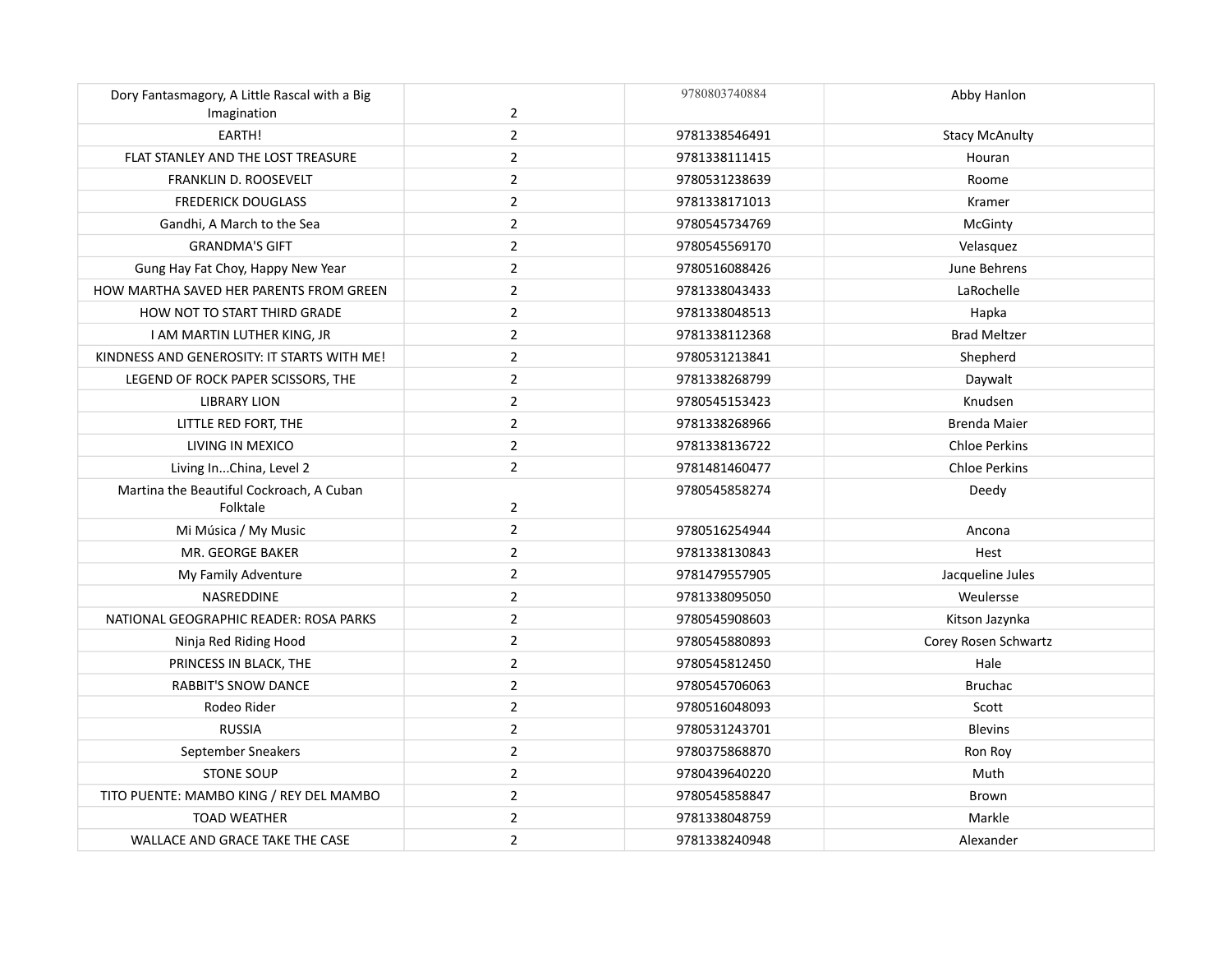| WE ARE BETTER TOGETHER                                                  | $\overline{2}$ | 9780531137703 | Ann Bonwill          |
|-------------------------------------------------------------------------|----------------|---------------|----------------------|
| WHAT DOES IT MEAN TO BE PRESENT?                                        | $\overline{2}$ | 9781338232295 | <b>DiOrio</b>        |
| WRITTEN AND DRAWN BY HENRIETTA                                          | $\overline{2}$ | 9781338152036 | Liniers              |
| Young Rosa Parks, The Pillar of Fairness                                | $\overline{2}$ | 9780545734424 | Anne Benjamin        |
| YOUNGEST MARCHER, THE                                                   | $\overline{2}$ | 9781338277845 | Levinson             |
| ZAPATO POWER: FREDDIE RAMOS SPRINGS INTO A                              | $\overline{2}$ | 9780545858250 | Jacqueline Jules     |
| Soccer on Sunday, A Merlin Mission                                      | $\overline{2}$ | 9781338226911 | Osborne              |
| A Dance Like Starlight, One Ballerina's<br>Dream                        | $\overline{2}$ | 9780545899444 | Dempsey              |
| <b>ABOUT RAPTORS</b>                                                    | $\overline{2}$ | 9780545700818 | Cathryn Sill         |
| ADVENTURES OF SPARROWBOY, THE                                           | $\overline{2}$ | 9780545872584 | <b>Brian Pinkney</b> |
| ALL MY FRIENDS ARE PLANETS: THE STORY OF PLU                            | $\overline{2}$ | 9781338250008 | Alisha Vimawala      |
| AMELIA BEDELIA IS FOR THE BIRDS                                         | $\overline{2}$ | 9781338047967 | Parish               |
| Amelia Bedelia's First Library Card                                     | $\overline{2}$ | 9780545687928 | Parish               |
| DAY OF THE NIGHT CRAWLERS                                               | $\overline{2}$ | 9780545493253 | Cummings             |
| EERIE ELEMENTARY #1: THE SCHOOL IS ALIVE!                               | $\overline{2}$ | 9780545623926 | Jack Chabert         |
| Farm, A LEGO Adventure in the Real World                                | $\overline{2}$ | 9781338214246 | Arlon                |
| FIRE! FIRE!                                                             | $\overline{2}$ | 9781338141610 | Lysiak               |
| FLAT STANLEY GOES CAMPING                                               | $\overline{2}$ | 9780545660235 | Brown                |
| FLY GUY PRESENTS: CASTLES                                               | $\overline{2}$ | 9780545917384 | Arnold               |
| <b>GRAND CANYON NATIONAL PARK</b>                                       | $\overline{2}$ | 9780531239049 | Herrington           |
| <b>Great Smoky Mountains National Park</b>                              | $\overline{2}$ | 9780531239032 | Herrington           |
| HUMPHREY'S MIXED-UP MAGIC TRICK                                         | $\overline{2}$ | 9781338148695 | Birney               |
| <b>I AM ROSA PARKS</b>                                                  | $\overline{2}$ | 9780545843034 | <b>Brad Meltzer</b>  |
| If You Were a Kid During the Civil Rights<br>Movement                   | $\overline{2}$ | 9780531230985 | Hooks                |
| IF YOU WERE A KID DURING THE CIVIL WAR                                  | $\overline{2}$ | 9780531221662 | Mara                 |
| If You Were a Kid in the Thirteen Colonies                              | $\overline{2}$ | 9780531221693 | Mara                 |
| Keena Ford and the Field Trip Mix-Up                                    | $\overline{2}$ | 9781338090918 | Thomson              |
| MAGIC SCHOOL BUS PRESENTS: PLANET EARTH                                 | $\overline{2}$ | 9780545680127 | Tom Jackson          |
| Marvelous Cornelius, Hurricane Katrina And<br>The Spirit Of New Orleans | $\overline{2}$ | 9781338121094 | Bildner              |
| Talent Show Mix-Up                                                      | $\overline{2}$ | 9781338232424 | Gutman               |
| Polar Plunge, Enter the icy world of the Arctic<br>and Antarctic        | 2              | 9780545941037 | Steele               |
| The Quickest Kid in Clarksville                                         | $\overline{2}$ | 9781338157628 | Miller               |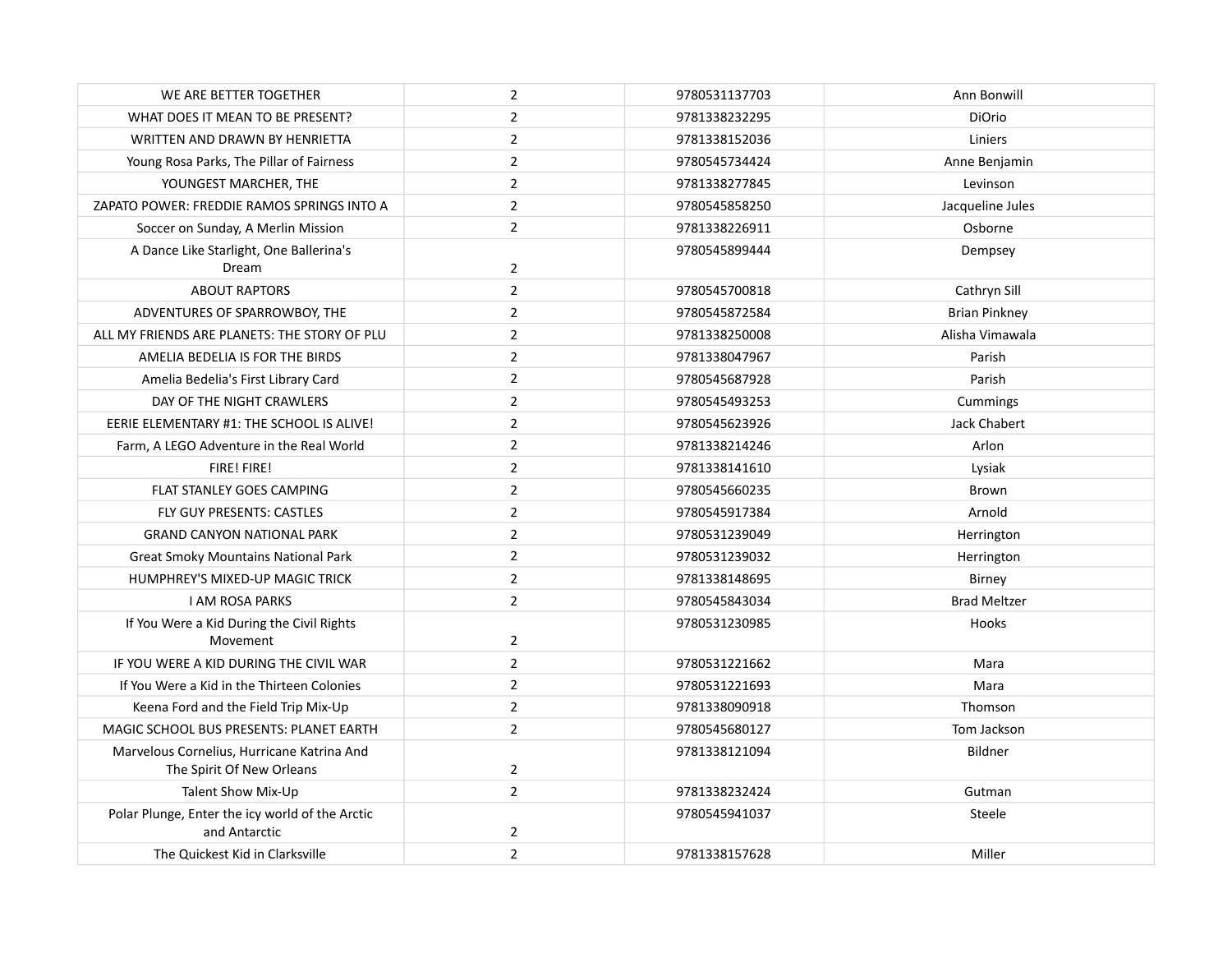| ROBOTS RULE THE SCHOOL                                               | $\overline{2}$ | 9781338182811 | Hopper                    |
|----------------------------------------------------------------------|----------------|---------------|---------------------------|
| Sojourner Truth's Step-Stomp Stride                                  | $\overline{2}$ | 9780786807673 | Andrea Davis Pinkney      |
| The Dinosaur Disaster                                                | $\overline{2}$ | 9780553523782 | <b>Matthew McElligott</b> |
| The Magic School Bus® Gets Recycled                                  | $\overline{2}$ | 9780439899369 | Anne Capeci               |
| Totally Cool Caves and Hot Volcanoes, Plus<br>10 More Epic Landforms | 2              | 9780531225899 | Janice Behrens            |
| <b>Totally Strange Buildings</b>                                     | $\overline{2}$ | 9780531225912 | Herrington                |
| UP IN THE GARDEN AND DOWN IN THE DIRT                                | $\overline{2}$ | 9781338030051 | Kate Messner              |
| <b>VIKINGS</b>                                                       | $\overline{2}$ | 9781338321883 | Libby Romero              |
| WE NEED DIRECTIONS!                                                  | $\overline{2}$ | 9780516273808 | De Capua                  |
| YELLOWSTONE NATIONAL PARK                                            | $\overline{2}$ | 9780531239070 | Wallace                   |
| 10 Fascinating Facts About Dollar Bills                              | $\overline{2}$ | 9780531229408 | Jozefowicz                |
| A Good Day at the Garage Sales!                                      | $\overline{2}$ | 9781770582194 | Muir                      |
| A Spoon for Every Bite / Una cuchara para<br>cada bocado             | 2              | 9780938317937 | Hayes                     |
| <b>BUZZ ALDRIN</b>                                                   | $\overline{2}$ | 9781338562323 | Kitson Jazynka            |
| CATS VS. DOGS                                                        | $\overline{2}$ | 9780545390781 | Elizabeth Carney          |
| DRAGONS AND MARSHMALLOWS                                             | $\overline{2}$ | 9781338217742 | Citro                     |
| Emergency!, A LEGO Adventure in the Real<br>World                    | $\overline{2}$ | 9781338149142 | Arlon                     |
| FLY GUY PRESENTS: FIREFIGHTERS                                       | $\overline{2}$ | 9780545631600 | Arnold                    |
| GOOD DAY AT THE GARAGE SALES!, A                                     | $\overline{2}$ | 9781770582194 | Suzanne Muir              |
| <b>GREAT THANKSGIVING ESCAPE, THE</b>                                | $\overline{2}$ | 9780545912839 | Fearing                   |
| I, FLY: THE BUZZ ABOUT FLIES AND HOW AWESOM                          | $\overline{2}$ | 9781338036336 | Heos                      |
| I'M TRYING TO LOVE SPIDERS                                           | $\overline{2}$ | 9781338224658 | Barton                    |
| Let's Dream, Martin Luther King, Jr.!                                | $\overline{2}$ | 9780439554435 | Connie Roop               |
| MAPLE HARVEST, THE (BRAIN BANK)                                      | $\overline{2}$ | 9780545012768 | Murray                    |
| MY BROTHER MARTIN                                                    | $\mathbf 2$    | 9780439581431 | Farris                    |
| <b>NOODLE MAGIC</b>                                                  | $\overline{2}$ | 9781338033069 | Thong                     |
| NOW YOU KNOW HOW IT WORKS                                            | $\overline{2}$ | 9781338346503 | Valorie Fisher            |
| <b>ROBOTS</b>                                                        | $\overline{2}$ | 9781338190168 | Melissa Stewart           |
| SO YOU WANT TO BE A WRITER?                                          | $\overline{2}$ | 9781338051902 | Alexander                 |
| Steve Jobs                                                           | $\overline{2}$ | 9780531247051 | Mattern                   |
| The Secret Message                                                   | $\overline{2}$ | 9781423110446 | Javaherbin                |
| THIS TREE COUNTS                                                     | $\overline{2}$ | 9780545349437 | Formento                  |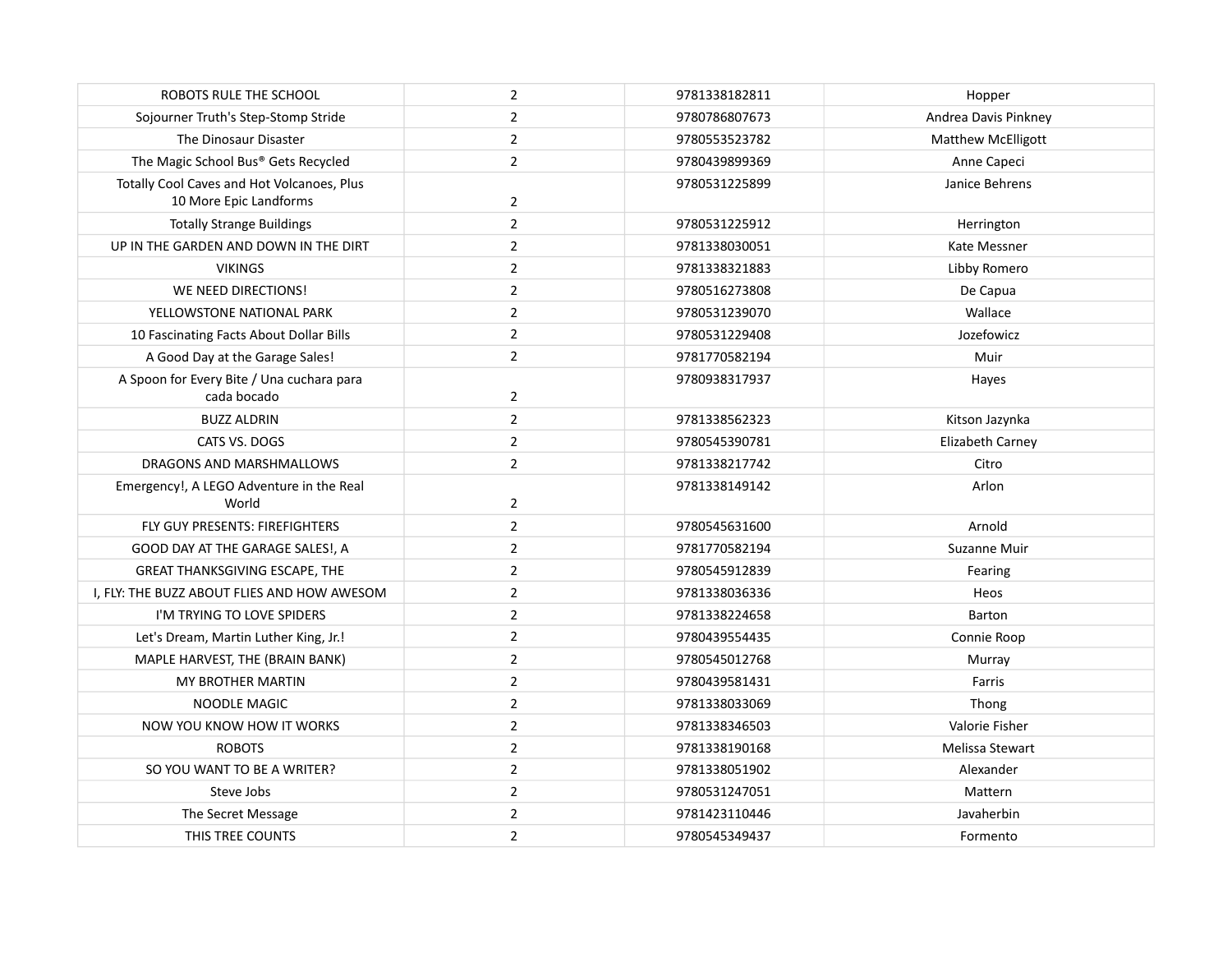| WHAT DOES A VETERINARIAN DO?                           | $\overline{2}$ | 9781338051896 | Alexander                  |
|--------------------------------------------------------|----------------|---------------|----------------------------|
| WHAT REALLY HAPPENED TO HUMPTY?                        | $\overline{2}$ | 9780545496612 | Ransom                     |
| WHY SHOULD I PROTECT NATURE?                           | $\overline{2}$ | 9780545729406 | Green                      |
| AMELIA BEDELIA UNLEASHED                               | $\overline{2}$ | 9780545648646 | Parish                     |
| Andy Shane and the Very Bossy Dolores<br>Starbuckle    | $\overline{2}$ | 9780439921169 | Jacobson                   |
| Bookmarks Are People Too!                              | $\overline{2}$ | 9780448479972 | Henry Winkler & Lin Oliver |
| Brave Like Me                                          | $\overline{2}$ | 9781426323607 | Barbara Kerley             |
| CAMPING TRIP THAT CHANGED AMERICA, THE                 | $\overline{2}$ | 9780545569910 | <b>Barb Rosenstock</b>     |
| CAPTAIN AWESOME #1: CAPTAIN AWESOME TO T               | $\overline{2}$ | 9781338154801 | Kirby                      |
| Cheese, Please                                         | $\overline{2}$ | 9780439807890 | Janine Scott               |
| DESMOND COLE GHOST PATROL # 2: GHOSTS DON              | $\overline{2}$ | 9781338341119 | Andes Miedoso              |
| DIARY OF A FLY                                         | $\overline{2}$ | 9780545650885 | Cronin                     |
| <b>DIARY OF A SPIDER</b>                               | $\overline{2}$ | 9780545243308 | Cronin                     |
| Dogerella                                              | $\overline{2}$ | 9780375833939 | <b>Maribeth Boelts</b>     |
| DORY AND THE REAL TRUE FRIEND                          | $\overline{2}$ | 9781338102611 | Hanlon                     |
| DOT, THE                                               | $\overline{2}$ | 9780545303033 | Reynolds                   |
| Farmers, Growing the Foods We Eat                      | $\overline{2}$ | 9781338051933 | Mitchell                   |
| FLAG WE LOVE, THE                                      | $\overline{2}$ | 9780439252928 | Ryan                       |
| FLY GUY PRESENTS: SPACE                                | $\overline{2}$ | 9780545564922 | <b>Tedd Arnold</b>         |
| FLY, THE                                               | $\overline{2}$ | 9781338135343 | Gravel                     |
| Frankie vs. The Cowboy's Crew                          | $\overline{2}$ | 9780545666169 | Lampard                    |
| FREEDOM ON THE MENU                                    | $\overline{2}$ | 9780545271516 | Weatherford                |
| George Washington and the General's Dog                | $\overline{2}$ | 9780375810152 | Murphy                     |
| HERO DOG!                                              | $\overline{2}$ | 9781338141559 | Lysiak                     |
| I Pledge Allegiance                                    | $\overline{2}$ | 9780545877534 | <b>Bill Martin Jr.</b>     |
| <b>IT'S OUR GARDEN</b>                                 | $\overline{2}$ | 9780545846844 | George Ancona              |
| Last Stop on Market Street                             | $\overline{2}$ | 9780545964524 | de la Peña                 |
| Mae and June and the Wonder Wheel                      | $\mathbf 2$    | 9781338218312 | Harper                     |
| Martin Luther King, Jr. and the March on<br>Washington | $\overline{2}$ | 9780545917407 | Ruffin                     |
| MONSTERS AND MOLD                                      | $\overline{2}$ | 9781338277463 | Asia Citro                 |
| MORE-IGAMI                                             | $\overline{2}$ | 9781338151985 | Kleber                     |
| Nate the Great                                         | $\overline{2}$ | 9780440461265 | Sharmat                    |
| NATIONAL GEOGRAPHIC LVL 3 READER: SACAGAW              | $\overline{2}$ | 9780545854870 | Kitson Jazynka             |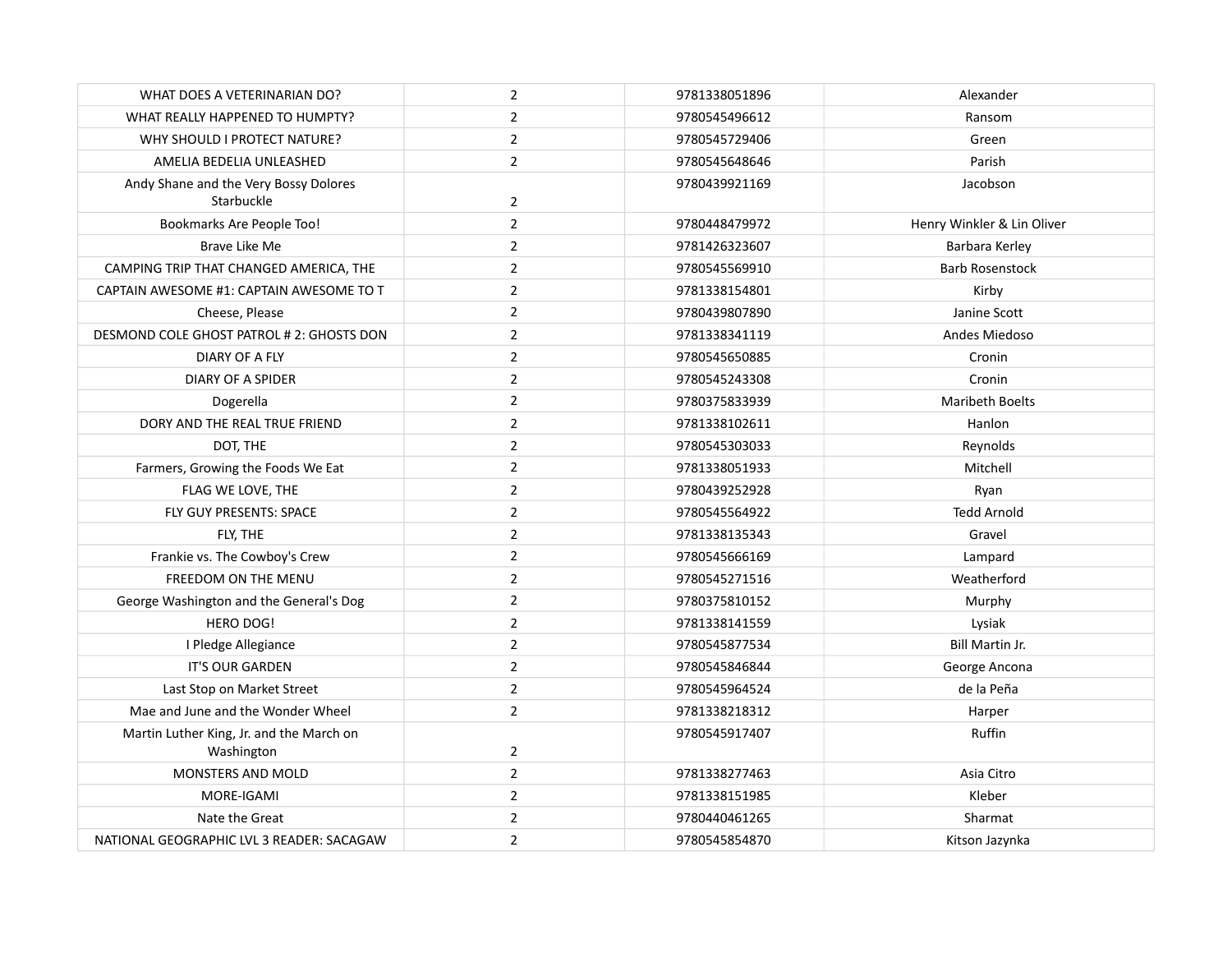| Out and About in D.C.                                                       | $\overline{2}$ |               | Scott                       |
|-----------------------------------------------------------------------------|----------------|---------------|-----------------------------|
| Planets Around the Sun                                                      | $\overline{2}$ | 9781338053388 | Seymour Simon               |
| <b>Scardey Squirell</b>                                                     | $\overline{2}$ | 9780545222631 | Watt                        |
| Slug, The                                                                   | $\overline{2}$ | 9781338187144 | Gravel                      |
| Stink And The Freaky Frog Freakout                                          | $\overline{2}$ | 9780545747721 | Megan McDonald              |
| The Camping Trip That Changed America                                       | $\overline{2}$ | 9780803737105 | Rosenstock                  |
| Two Bobbies                                                                 | $\overline{2}$ | 9780545496650 | Kirby Larson & Mary Nethery |
| We have a Government                                                        | $\mathbf 2$    | 9780531137741 | Ann Bonwill                 |
| What is you had an Animal Nose?                                             | $\overline{2}$ | 9780545859226 | Sandra Markle               |
| What's in Washington DC?                                                    | $\overline{2}$ | 9780531224298 | Falk                        |
| Where There Was Smoke                                                       | $\overline{2}$ | 9780439351157 | Suzanne Martinucci          |
| Yes, We Can!, A Salute to Children From<br>President Obama's Victory Speech | $\overline{2}$ | 9780545163668 | Obama                       |
| You Should Meet Mae Jemison                                                 | $\overline{2}$ | 9781338273038 | Calkhoven                   |
| Young Frederick Douglass                                                    | $\overline{2}$ | 9780439878593 | Woods                       |
| Freddie Ramos Makes A Splash                                                | $\overline{2}$ | 9780545858243 | Jacqueline Jules            |
| The American Flag, All New, All True                                        | 3              | 9780531147757 | Landau                      |
| <b>ANCIENT EGYPT</b>                                                        | 3              | 9781338562309 | Drimmer                     |
| Let's Drive, Henry Ford!                                                    | $\mathsf 3$    | 9780439676243 | Roop                        |
| <b>BEING A BEE</b>                                                          | 3              | 9781338574845 | Jinny Johnson               |
| <b>BEN FRANKLIN'S BIG SPLASH</b>                                            | 3              | 9780545899666 | Rosenstock                  |
| The Boy Who Harnessed the Wind                                              | $\mathsf 3$    | 9780545591881 | Kamkwamba                   |
| <b>CORAL REEFS</b>                                                          | 3              | 9780545449427 | Chin                        |
| DRAGONS IN A BAG                                                            | 3              | 9781338603279 | Zetta Elliott               |
| E IS FOR ELECTION DAY                                                       | 3              | 9781338129397 | Garvis                      |
| FARMER WILL ALLEN AND THE GROWING TABLE                                     | 3              | 9780545870801 | Martin                      |
| G is for Gold Medal, An Olympics Alphabet                                   | 3              | 9780545699037 | Herzog                      |
| Granddaddy's Turn, A Journey to the Ballot<br>Box                           | 3              | 9781338151930 | Bandy                       |
| Growing a Business                                                          | 3              | 9780545547178 | Alexander                   |
| How Do You Know What Time It Is?                                            | 3              | 9780439852425 | Wells                       |
| How This Book Was Made                                                      | 3              | 9781338232622 | <b>Barnett</b>              |
| <b>I AM JIM HENSON</b>                                                      | 3              | 9781338320220 | <b>Brad Meltzer</b>         |
| <b>I AM NEIL ARMSTRONG</b>                                                  | 3              | 9781338562538 | <b>Brad Meltzer</b>         |
| Just Like Josh Gibson                                                       | 3              | 9780545522700 | Johnson                     |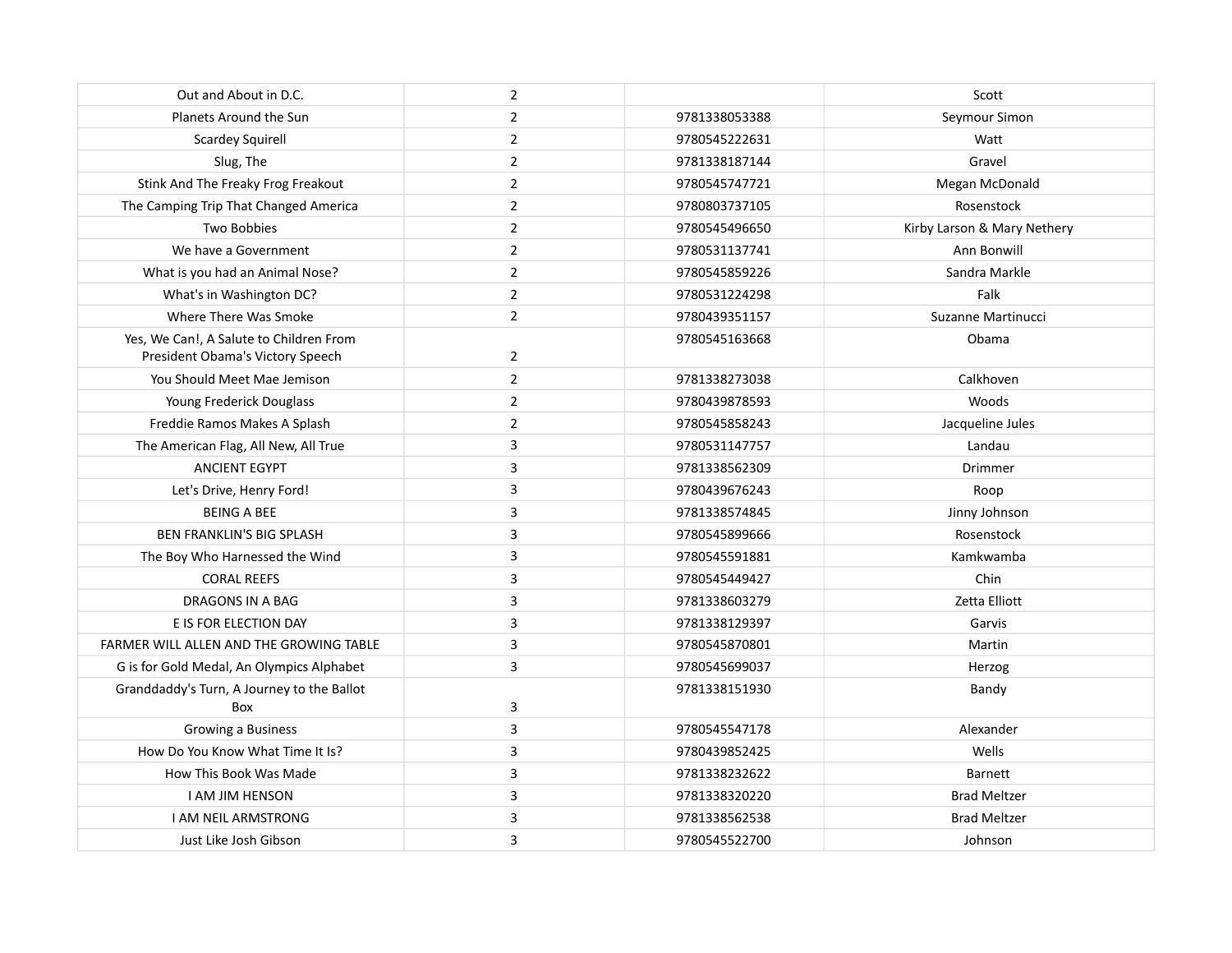| <b>LITTLE ROBOT</b>                          | 3           | 9781338193220 | Hatke                    |
|----------------------------------------------|-------------|---------------|--------------------------|
| Long Shot, Never Too Small to Dream Big      | 3           | 9780545343107 | Paul                     |
| Martin's Big Words, The Life of Dr. Martin   |             | 9780439390040 | Rappaport                |
| Luther King, Jr.                             | 3           |               |                          |
| Modern Pirates, All New, All True            | 3           | 9780531220795 | Yomtov                   |
| Mr. Lincoln's Way                            | 3           | 9780439430111 | Polacco                  |
| The Magic School Bus® at the Waterworks      | 3           | 9780590403603 | Joanna Cole              |
| Mummies, Science Readers Level 2             | 3           | 9780545503914 | Carney                   |
| Our Tree Named Steve                         | 3           | 9780142407431 | Alan Zweibel             |
| Polar Lands                                  | 3           | 9781848102361 | Parker                   |
| So You Want to Be an Inventor?               | 3           | 9780439575898 | St. George               |
| STELLA DIAZ HAS SOMETHING TO SAY             | 3           | 9781338325393 | Angela Dominguez         |
| Stick Dog Dreams of Ice Cream                | 3           | 9781338053524 | Watson                   |
| That's Not Fair! / ¡No es justo!             | 3           | 9780545858304 | Tafolla                  |
| The Not-a-Pig                                | 3           | 9781338057966 | Faber                    |
| <b>Walt Disney</b>                           | 3           | 9780545629188 | Norwich                  |
| Walt Disney, Level 3                         | 3           | 9781426326738 | Kramer                   |
| When Gorilla Goes Walking                    | 3           | 9780439317702 | Grimes                   |
| <b>WILDFIRES</b>                             | $\mathsf 3$ | 9781338244892 | Kathy Furgang            |
| <b>WINGS</b>                                 | 3           | 9780590033787 | <b>Christopher Myers</b> |
| YOU SHOULD MEET KATHERINE JOHNSON            | 3           | 9781338547412 | Alyssa Petersen          |
| Zen Ties                                     | 3           | 9780545104623 | Muth                     |
| An A From Miss Keller                        | 3           | 9781338120455 | Patricia Polacco         |
| Abe's Honest Words, The Life Of Abraham      |             | 9780545620253 | Rappaport                |
| Lincoln                                      | 3           |               |                          |
| <b>Bad Kitty School Daze</b>                 | 3           | 9780545562560 | Bruel                    |
| BEFORE I MADE HISTORY: TAKE A STAND, ROSA PA | 3           | 9780439676250 | Peter Roop               |
| Charlotte's Web                              | 3           | 9780590302715 | White                    |
| Elizabeth Leads the Way, Elizabeth Cady      |             | 9780545874526 | Stone                    |
| Stanton And The Right to Vote                | 3           |               |                          |
| Francine Poulet Meets the Ghost Raccoon      | 3           | 9781338227581 | DiCamillo                |
| Helen Keller, Her Life in Pictures           | 3           | 9780545685313 | Sullivan                 |
| Honest Abe's Guide to Presidential Elections | 3           | 9780545483292 | Silbert                  |
| IF YOU WERE A KID DOCKING AT THE INTERNATIO  | 3           | 9780531239476 | Josh Gregory             |
| Judy Moody and the Bucket List               | $\mathsf 3$ | 9781338132595 | McDonald                 |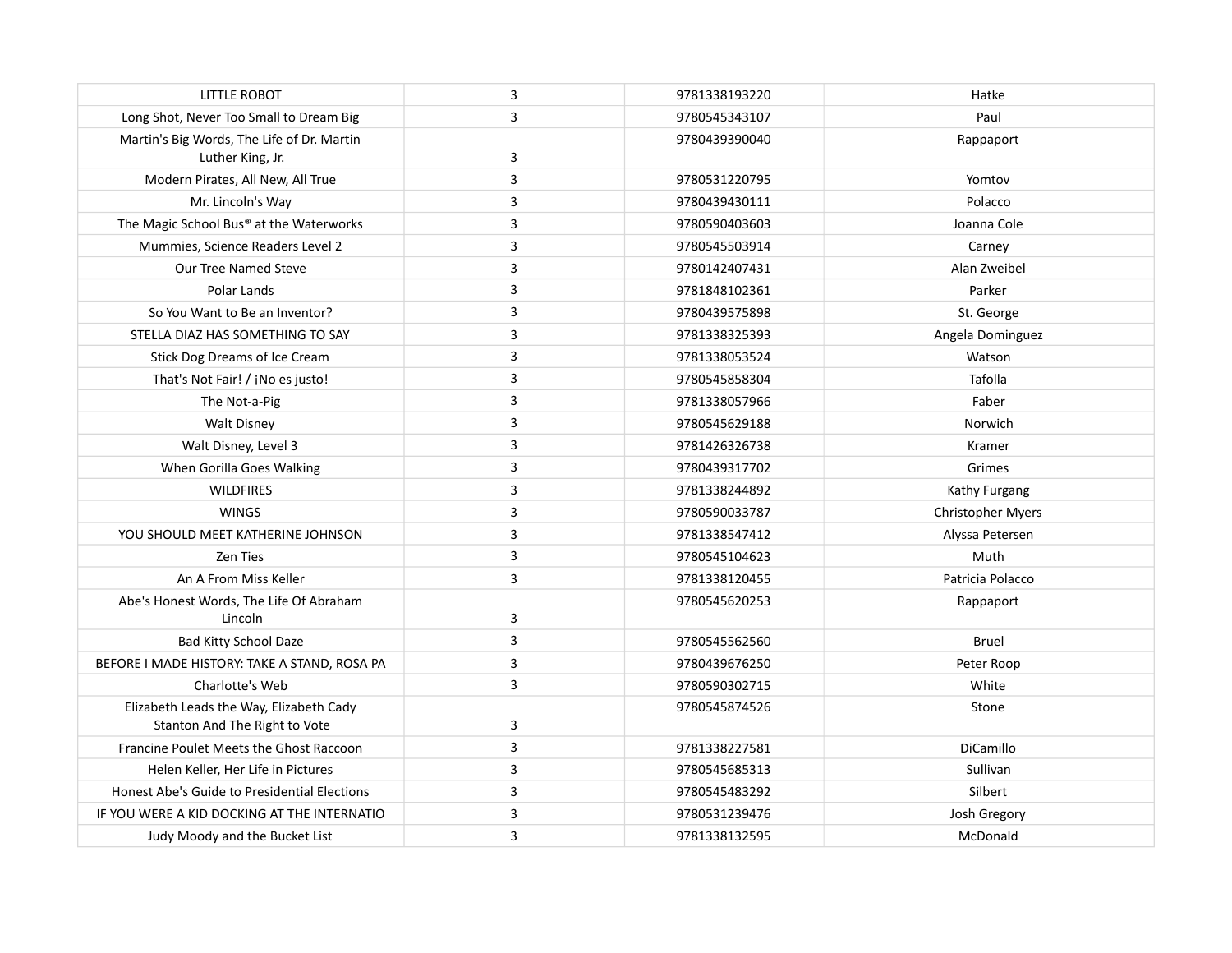| <b>JUNKYARD WONDERS</b>                       | 3 | 9780545390712 | Patricia Polacco        |
|-----------------------------------------------|---|---------------|-------------------------|
| Leroy Ninker Saddles Up                       | 3 | 9780545945691 | DiCamillo               |
| Let's Find Out About Money                    | 3 | 9780590738033 | <b>Barabas</b>          |
| The Lion's Share, A Tale of Halving Cake and  |   | 9780545512176 | McElligott              |
| Eating it, too                                | 3 |               |                         |
| Lola Levine Is Not Mean!                      | 3 | 9781338126860 | Brown                   |
| Lola Levine Meets Jelly and Bean              | 3 | 9781338162882 | Brown                   |
| Lucky Beans                                   | 3 | 9780545496636 | Birtha                  |
| Making Smart Choices, All New, All True       | 3 | 9780531239247 | Raatma                  |
| Martin & Mahalia, His Words, Her Song         | 3 | 9780545882019 | Pinkney                 |
| Maya Lin, Artist-Architect of Light and Lines | 3 | 9781338281248 | Harvey                  |
| Noah's Walk                                   | 3 | 9780545861588 | Pickney                 |
| O, Say Can You See?, America's Symbols,       |   | 9780439593601 | Keenan                  |
| Landmarks, and Inspiring Words                | 3 |               |                         |
| Playing to Win, The Story of Althea Gibson    | 3 | 9780545496575 | Deans                   |
| Ron's Big Mission                             | 3 | 9780545290098 | Blue                    |
| Rules                                         | 3 | 9780439443838 | Cynthia Lord            |
| So You Want to Be President?                  | 3 | 9780545530637 | St. George              |
| SPRING ACCORDING TO HUMPHREY                  | 3 | 9781338166316 | Birney                  |
| STINK AND THE ATTACK OF THE SLIME MOLD        | 3 | 9781338068870 | McDonald                |
| Take a Stand, Rosa Parks!                     | 3 | 9780439676250 | Peter Roop              |
| THANK YOU, MR. FALKER                         | 3 | 9780439098366 | Polacco                 |
| Tsunami!                                      | 3 | 9780545273985 | Kajikawa                |
| Uncle Rain Cloud                              | 3 | 9780545874588 | Johnston                |
| What If You Had Animal Teeth!?                | 3 | 9780545484381 | Sandra Markle           |
| Where Are You Going, Baby Lincoln?            | 3 | 9780763697587 | Kate DiCamillo          |
| WHO WOULD WIN?: ALLIGATOR VS. PYTHON          | 3 | 9780545451925 | Jerry Pallotta          |
| <b>WOLVERINES</b>                             | 3 | 9781338321876 | Melissa Stewart         |
| 10 THINGS YOU CAN DO TO REDUCE, REUSE, AND    | 3 | 9780531227602 | Elizabeth Weitzman      |
| <b>Barbed Wire Baseball</b>                   | 3 | 9780545690980 | Moss                    |
| <b>Counting Sheep</b>                         | 3 | 9781627798709 | Jacqueline Kelly        |
| Cyberbullying, All New, All True              | 3 | 9780531239223 | Raatma                  |
| DONAVAN'S DOUBLE TROUBLE                      | 3 | 9781338547146 | <b>Monalisa DeGross</b> |
| DONAVAN'S WORD JAR                            | 3 | 9780439148672 | <b>Monalisa DeGross</b> |
| ELLRAY JAKES THE RECESS KING!                 | 3 | 9781338272734 | Sally Warner            |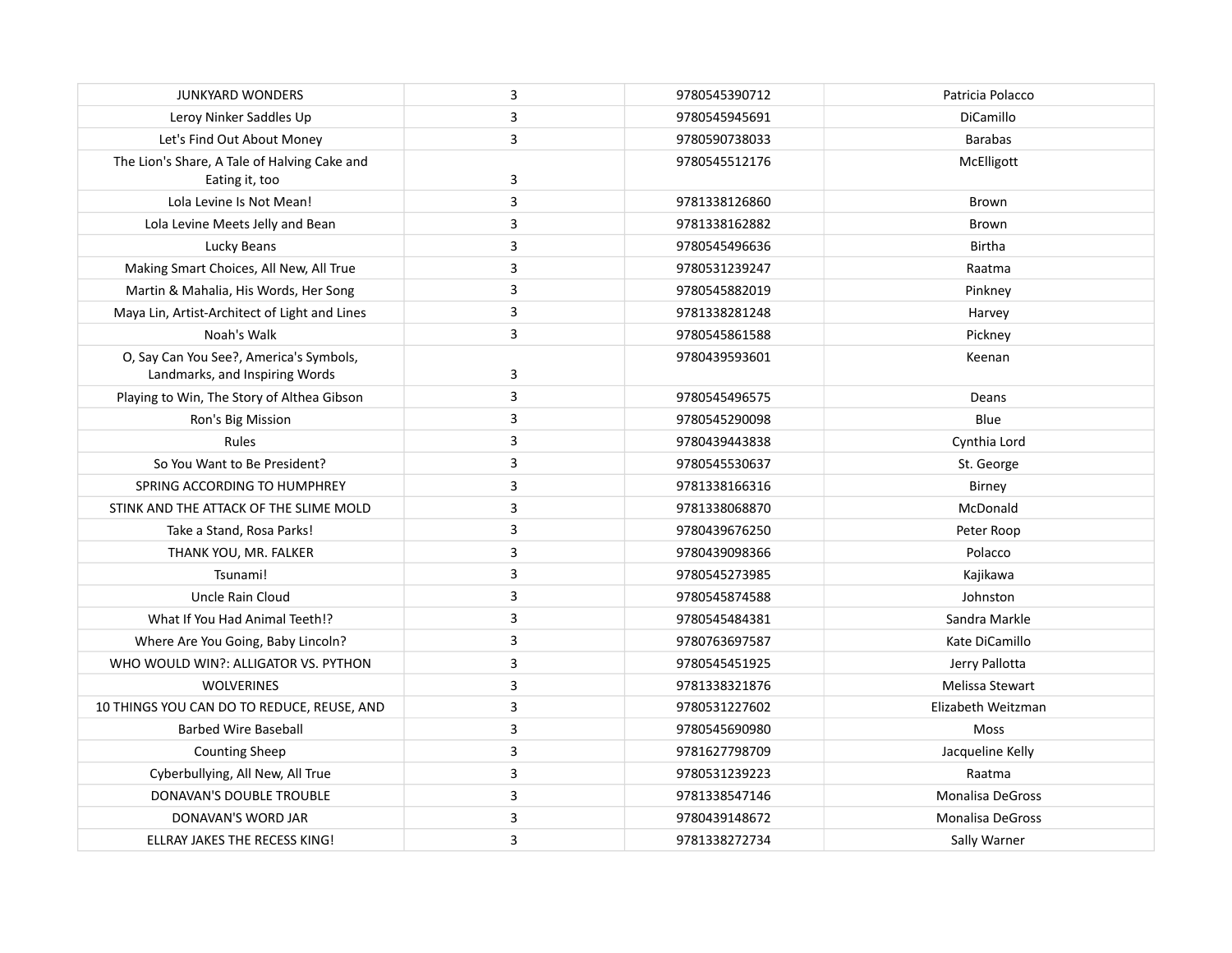| FLY GUY PRESENTS: GARBAGE AND RECYCLING                   | 3 | 9781338217193 | <b>Tedd Arnold</b>  |
|-----------------------------------------------------------|---|---------------|---------------------|
| The Global Economy, All New, All True                     | 3 | 9780531284629 | Roome               |
| Helen Keller                                              | 3 | 9780545447799 | Norwich             |
| <b>Hottest Coldest Highest Deepest</b>                    | 3 | 9780439785099 | Jenkins             |
| If the World Were a Village, Second Edition               | 3 | 9780545512206 | Smith               |
| If You Lived in Colonial Times                            | 3 | 9780590451604 | McGovern            |
| Ivy and Bean Take the Case                                | 3 | 9780545826402 | <b>Barrows</b>      |
| Jake Drake, Know-It-All                                   | 3 | 9780545078993 | Clements            |
| Lincoln and Grace, Why Abraham Lincoln<br>Grew a Beard    | 3 | 9780545484329 | Metzger             |
| LOLA LEVINE AND THE VACATION DREAM                        | 3 | 9781338269383 | Brown               |
| LOLA LEVINE: DRAMA QUEEN                                  | 3 | 9781338162875 | Brown               |
| Look What Came from Mexico                                | 3 | 9780531186558 | Harvey              |
| Make Way for Dyamonde Daniel                              | 3 | 9780545222419 | Grimes              |
| March On!, The Day My Brother Martin<br>Changed the World | 3 | 9780545149839 | Farris              |
| Mexico                                                    | 3 | 9780531239728 | <b>Blevins</b>      |
| My Name Is Truth, The Life of Sojourner<br>Truth          | 3 | 9780545964821 | Turner              |
| Nancy Clancy Super Sleuth                                 | 3 | 9780545855037 | O'Connor            |
| OUR EARTH: MAKING LESS TRASH                              | 3 | 9780531204344 | Peggy Hock          |
| Pablo Picasso                                             | 3 | 9780531225370 | Venezia             |
| <b>Pioneer Sisters</b>                                    | 3 | 9780062377104 | Wilder              |
| PIPSQUEAKS, SLOWPOKES, AND STINKERS                       | 3 | 9781338603316 | Melissa Stewart     |
| <b>RUBY'S WISH</b>                                        | 3 | 9780439699907 | Shirin Yim Bridges  |
| Samuel Eaton's Day, A Day in the Life of a<br>Pilgrim Boy | 3 | 9780590480536 | Waters              |
| Stop Bullying, All New, All True                          | 3 | 9780531239216 | Raatma              |
| The Adventures of Laura & Jack                            | 3 | 9780062377098 | Wilder              |
| The Great Troll Rescue                                    | 3 | 9781338180831 | Percival            |
| The Spell Thief                                           | 3 | 9781447292098 | Percival            |
| The Titanic                                               | 3 | 9781338173765 | Ohlin               |
| The Titanic Disaster, All New, All True                   | 3 | 9780531289969 | Benoit              |
| Titanic                                                   | 3 | 9781338193060 | Berne               |
| TONIGHT ON THE TITANIC                                    | 3 | 9781338223705 | Mary Pope Osborne   |
| WE'LL NEVER FORGET YOU, ROBERTO CLEMENTE                  | 3 | 9780590688819 | <b>Trudie Engel</b> |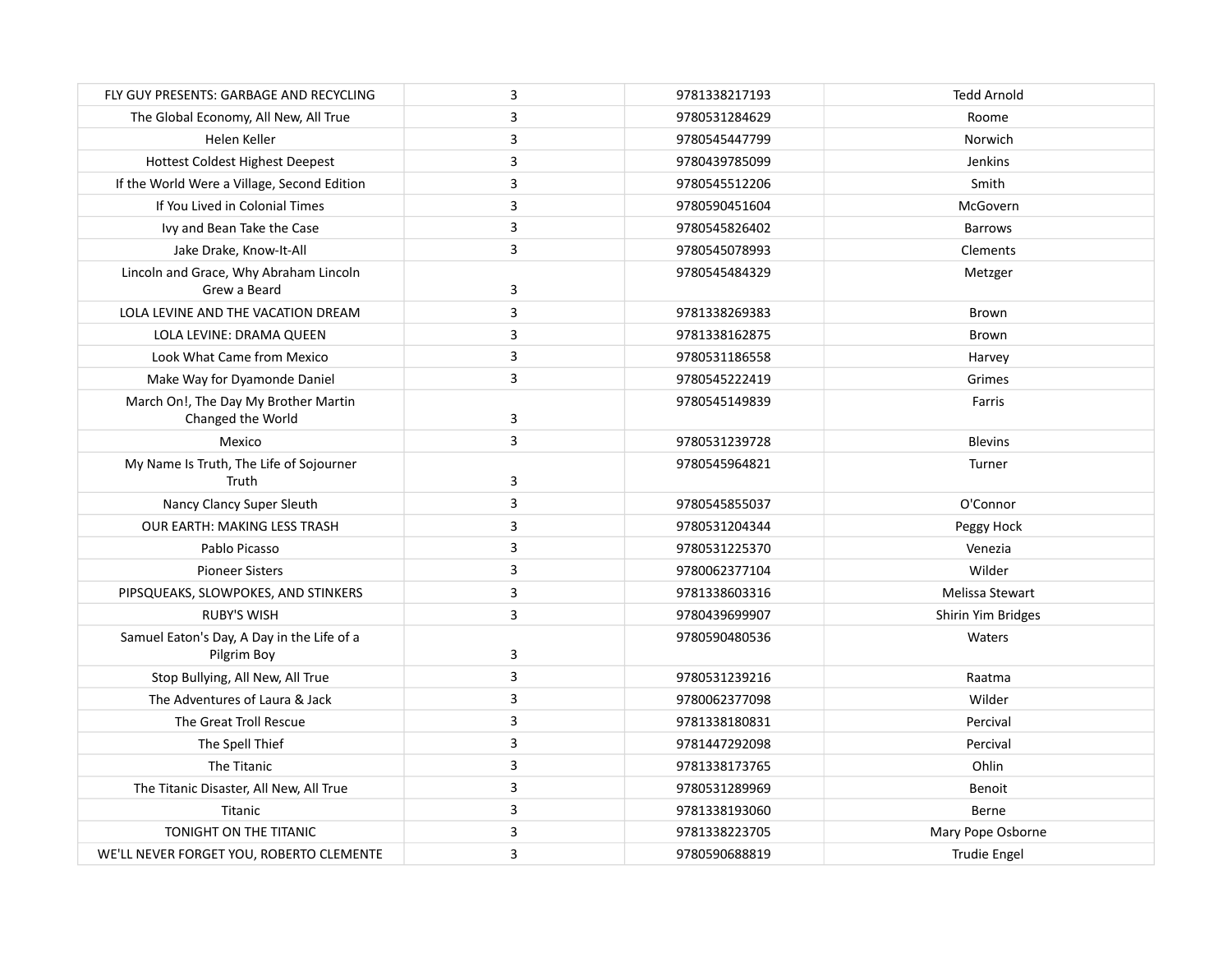| What to Do About Alice?                                                       | 3                       | 9780545123259 | Kerley                                 |
|-------------------------------------------------------------------------------|-------------------------|---------------|----------------------------------------|
| The Yellow Star, The Legend of King<br>Christian X of Denmark                 | 3                       | 9780545487948 | Deedy                                  |
| A Ticket Around the World                                                     | 3                       | 9781338128444 | Melissa Owens & Natalie Diaz           |
| ADVENTURES AT HOUND HOTEL: FEARLESS FREDD                                     | 3                       | 9781338194388 | Shelley Swanson Sateren                |
| <b>ANIMAL ARCHITECTS</b>                                                      | $\overline{3}$          | 9781338566246 | Libby Romero                           |
| <b>BEAUTY AND THE BEAK</b>                                                    | 3                       | 9781338584837 | Deborah Lee Rose                       |
| <b>BIG FOOT AND LITTLE FOOT</b>                                               | 3                       | 9781338600742 | Ellen Potter                           |
| Bunnicula, A Rabbit Tale of Mystery                                           | $\overline{\mathbf{3}}$ | 9780590313186 | Howe                                   |
| <b>CHINA</b>                                                                  | 3                       | 9780531239735 | <b>Blevins</b>                         |
| ELLRAY JAKES WALKS THE PLANK!                                                 | $\overline{\mathbf{3}}$ | 9780545873833 | Warner                                 |
| <b>FRINDLE</b>                                                                | 3                       | 9780439607278 | <b>Clements</b>                        |
| <b>GOT GEOGRAPHY!</b>                                                         | $\overline{3}$          | 9780545484176 | Hopkins                                |
| Heroes for All Times, A Nonfiction<br>Companion to High Time for Heroes       | 3                       | 9780375870279 | Mary Pope Osborne & Natalie Pope Boyce |
| <b>INDIA</b>                                                                  | $\overline{3}$          | 9780531243718 | <b>Wiley Blevins</b>                   |
| <b>IRELAND</b>                                                                | $\overline{3}$          | 9780531243725 | <b>Blevins</b>                         |
| Japan                                                                         | $\overline{3}$          | 9780531239711 | <b>Blevins</b>                         |
| Lady Liberty, A Biography                                                     | 3                       | 9780545904421 | Rappaport                              |
| <b>MARTY MCGUIRE</b>                                                          | $\overline{3}$          | 9780545142465 | Messner                                |
| MAYOR HUBBLE IS IN TROUBLE!                                                   | $\overline{\mathbf{3}}$ | 9780545515641 | Gutman                                 |
| MY FREEDOM TRIP                                                               | 3                       | 9780545808569 | Park                                   |
| MY LIBRARIAN IS A CAMEL                                                       | $\overline{\mathbf{3}}$ | 9780545591935 | Ruurs                                  |
| Of Mice and Magic                                                             | $\overline{\mathbf{3}}$ | 9780803739840 | Ursula Vernon                          |
| On This Spot, An Expedition Back Through<br>Time                              | 3                       | 9780545687799 | Goodman                                |
| Reading Maps, All New, All True                                               | $\overline{3}$          | 9780531262375 | Cunningham                             |
| Ricky Ricotta's Mighty Robot vs. the<br><b>Unpleasant Penguins from Pluto</b> | 3                       | 9780545630177 | Pilkey                                 |
| <b>SKYSCRAPERS</b>                                                            | 3                       | 9780545291170 | York                                   |
| <b>SKYSCRAPERS</b>                                                            | $\overline{3}$          | 9781338163391 | Romero                                 |
| STATUE OF LIBERTY, THE                                                        | 3                       | 9780531147856 | Landau                                 |
| STOPPING BY WOODS ON A SNOWY EVENING                                          | 3                       | 9780590098458 | Frost                                  |
| TALENTED CLEMENTINE, THE                                                      | $\overline{3}$          | 9780545077385 | Pennypacker                            |
| A True Book: The Statue of Liberty                                            | 3                       | 9780531147856 | Elaine Landau                          |
| THEA STILTON #06: THEA STILTON AND THE CHERR                                  | 3                       | 9780545227728 | Stilton                                |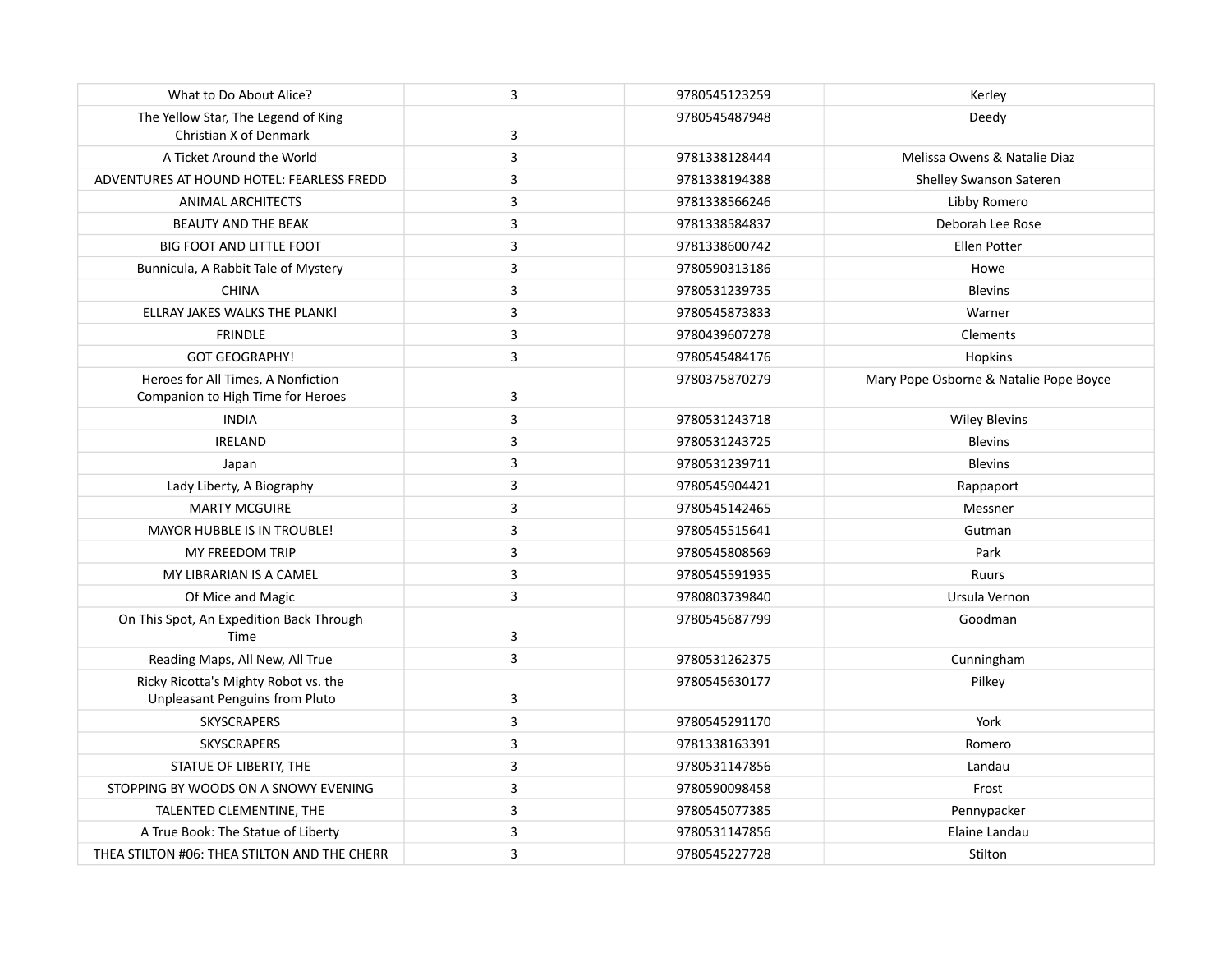| THEA STILTON AND THE PHANTOM OF THE ORCHE                                    | 3                       | 9781338306156 | Stilton                 |
|------------------------------------------------------------------------------|-------------------------|---------------|-------------------------|
| <b>TRACKING TRAINS</b>                                                       | 3                       | 9780545547338 | Alexander               |
| TRANSCONTINENTAL RAILROAD, THE                                               | 3                       | 9780531212486 | Perritano               |
| A Journey Through a History of Magic                                         | $\overline{4}$          | 9781338267105 | <b>Bristish Library</b> |
| Almost a World Record Breaker                                                | $\overline{4}$          | 9780062278111 | Molly Burnham           |
| AMAZING AGE OF JOHN ROY LYNCH, THE                                           | 4                       | 9781338195606 | Chris Barton            |
| <b>BAN THIS BOOK</b>                                                         | 4                       | 9781338323344 | Gratz                   |
| BAT AND THE WAITING GAME                                                     | 4                       | 9781338360349 | Elana Arnold            |
| BILL OF RIGHTS IN TRANSLATION, THE                                           | $\overline{\mathbf{4}}$ | 9781515789932 | Leavitt                 |
| <b>BUZZ ON BEES, THE</b>                                                     | 4                       | 9780545477574 | <b>Shelley Rotner</b>   |
| CIVIL RIGHTS MOVEMENT, THE                                                   | 4                       | 9781338233278 | Nancy Ohlin             |
| Class Dismissed                                                              | 4                       | 9780545800723 | Woodrow                 |
| CLEO EDISON OLIVER, PLAYGROUND MILLIONAIRE                                   | $\overline{4}$          | 9780545822367 | Frazier                 |
| DAD, JACKIE, AND ME                                                          | 4                       | 9781338126655 | Uhlberg                 |
| DISASTER STRIKES #4: VOLCANO BLAST                                           | 4                       | 9780545530477 | Marlane Kennedy         |
| <b>ELECTIONS</b>                                                             | 4                       | 9780531239964 | John Son                |
| GIRL WHO THOUGHT IN PICTURES, THE                                            | $\overline{4}$          | 9781338298277 | Julia Finley Mosca      |
| <b>HOUSE OF ROBOTS</b>                                                       | $\overline{4}$          | 9780545912549 | Grabenstein             |
| HUNDRED DRESSES, THE                                                         | 4                       | 9780590404006 | <b>Eleanor Estes</b>    |
| I Survived the Attacks of September 11, 2001                                 | 4                       | 9780545207003 | Tarshis                 |
| If You Lived When Women Won Their Rights                                     | 4                       | 9780439748698 | Kamma                   |
| Jack, The True Story of Jack and the Beanstalk                               | 4                       | 9780385755825 | Shurtliff               |
| Jackie Robinson, American Hero                                               | 4                       | 9780545540063 | Robinson                |
| A True Book: Knowing Your Civil Rights                                       | 4                       | 9780516279107 | Ditchfield              |
| <b>MANATEE RESCUE</b>                                                        | 4                       | 9781338044416 | Davies                  |
| Missy Piggle-Wiggle and the Whatever Cure                                    | $\overline{4}$          | 9781338182699 | Martin                  |
| <b>MONEY MADNESS</b>                                                         | 4                       | 9780545204217 | David Adler             |
| Once Upon a Cool Motorcycle Dude                                             | $\overline{4}$          | 9780545496568 | O'Malley                |
| One Hen, How One Small Loan Made a Big<br><b>Difference</b>                  | 4                       | 9780545270137 | Milway                  |
| Pip Bartlett's Guide to Magical Creatures                                    | 4                       | 9780545876704 | Pearce                  |
| Ramona's World: Ramona Takes on Fourth Grade                                 | $\overline{4}$          | 9780439219631 | Cleary                  |
| Side By Side / Lado a lado, The Story of<br>Dolores Huerta and Ceasar Chavez | 4                       | 9780545472739 | Brown                   |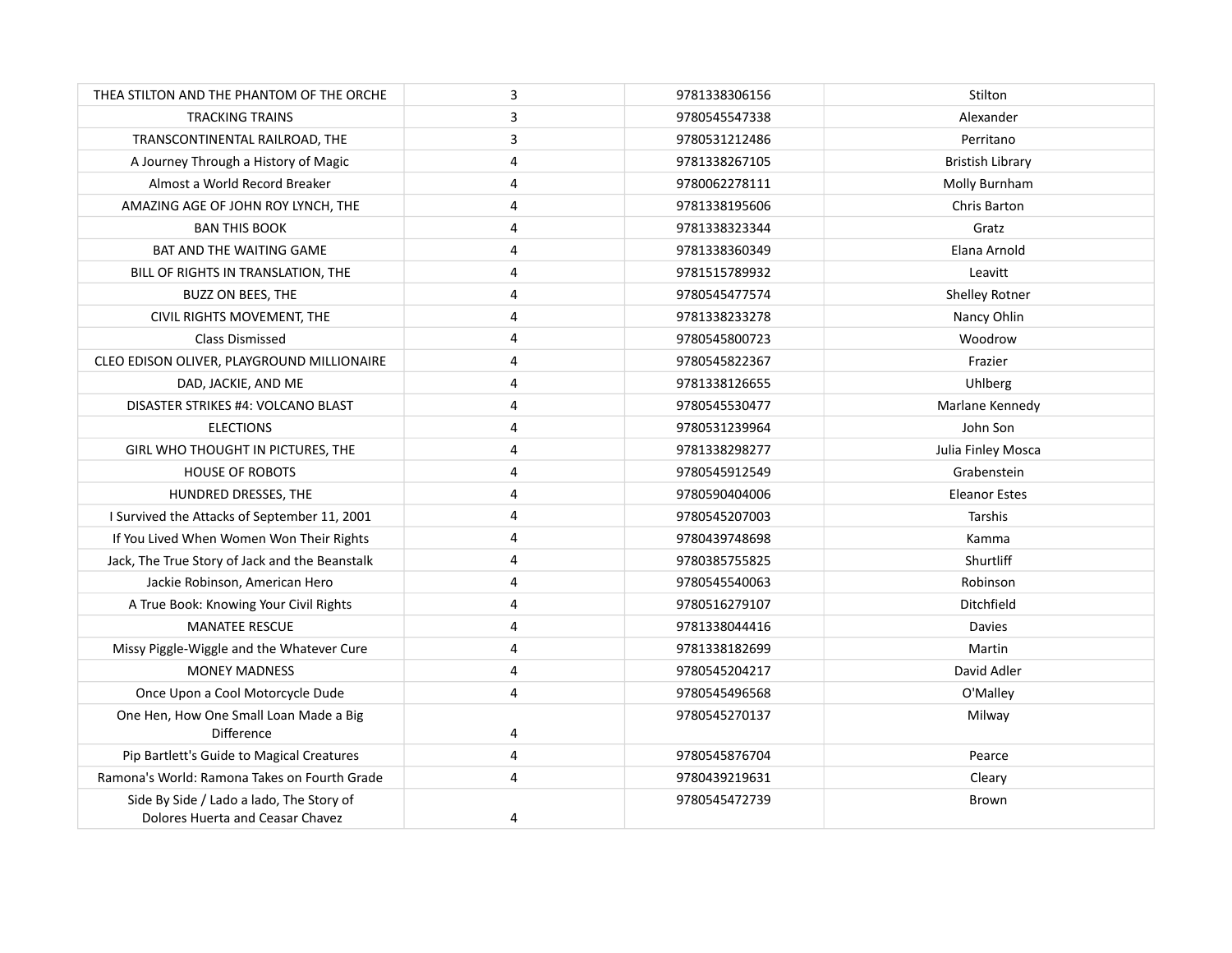| Sonia Sotomayor, A Judge Grows in the Bronx<br>/ La juez que crecio en el Bronx         | 4          | 9780545607001 | Winter                   |
|-----------------------------------------------------------------------------------------|------------|---------------|--------------------------|
| A True Book: Starting Your Own Business                                                 | 4          | 9780531284650 | Yomtov                   |
| Steve Jobs and Steve Wozniak, Geek Heroes<br>Who Put the Personal in Computers          | 4          | 9780531223512 | Venezia                  |
| The Amazing Age of John Roy Lynch                                                       | 4          | 9780802853790 | Barton                   |
| The Election Book: The People Pick a President                                          | 4          | 9780545457835 | Carolyn Jackson          |
| The Kid's Guide to Money, Earning It, Saving<br>It, Spending It, Growing It, Sharing It | 4          | 9780590538534 | Otfinoski                |
| A True Book: The Maryland Colony                                                        | 4          | 9780531266038 | Cunningham               |
| The Wright Brothers, Inventors Whose Ideas<br><b>Really Took Flight</b>                 | 4          | 9780531223536 | Venezia                  |
| Think Outside the Box, a profit plan                                                    | 4          | 9780545547352 | <b>Brereton</b>          |
| Timeless Thomas, How Thomas Edison<br>Changed Our Lives                                 | 4          | 9780545727655 | Barretta                 |
| U.S. CONGRESS, THE                                                                      | 4          | 9780531239940 | Melissa McDaniel         |
| <b>UPSIDE-DOWN MAGIC</b>                                                                | $\sqrt{4}$ | 9780545908221 | Sarah Mlynowski          |
| Disaster Strikes: Volcano Blast                                                         | 4          | 9780545530477 | Kennedy                  |
| Whoosh! Lonnie Johnson's Super-Soaking<br><b>Stream of Inventions</b>                   | 4          | 9781580892988 | Barton                   |
| Wolf                                                                                    | 4          | 9781338045079 | Hobbs                    |
| <b>WOMEN'S SUFFRAGE</b>                                                                 | 4          | 9781338565911 | Nancy Ohlin              |
| You Want Women to Vote, Lizzie Stanton?                                                 | 4          | 9780698117648 | Fritz                    |
| 28 Days, Moments in Black History That<br>Changed the World                             | 4          | 9781338197037 | Smith, Jr.               |
| Aesop's Fables                                                                          | 4          | 9780545467223 | McGovern                 |
| Alice in Wonderland                                                                     | 4          | 9780439291491 | Carroll                  |
| Andersen's Fairy Tales                                                                  | 4          | 9781338135664 | Andersen                 |
| BEAUTY AND THE BEAST AND OTHER STORIES                                                  | 4          | 9780439446051 | Sarah Hines-Stephens     |
| <b>Best Friend Next Door</b>                                                            | 4          | 9780545709453 | Mackler                  |
| <b>Big Wish</b>                                                                         | 4          | 9780545904100 | Robshaw                  |
| Buffalo Bird Girl, A Hidatsa Story                                                      | 4          | 9780545708371 | Nelson                   |
| Champion, The Story of Muhammad Ali                                                     | 4          | 9781338277791 | Haskins                  |
| <b>CREEKFINDING</b>                                                                     | $\sqrt{4}$ | 9781338268331 | Jacqueline Briggs Martin |
| Duke Ellington, The Piano Prince and His<br>Orchestra                                   | 4          | 9780439109949 | Pinkney                  |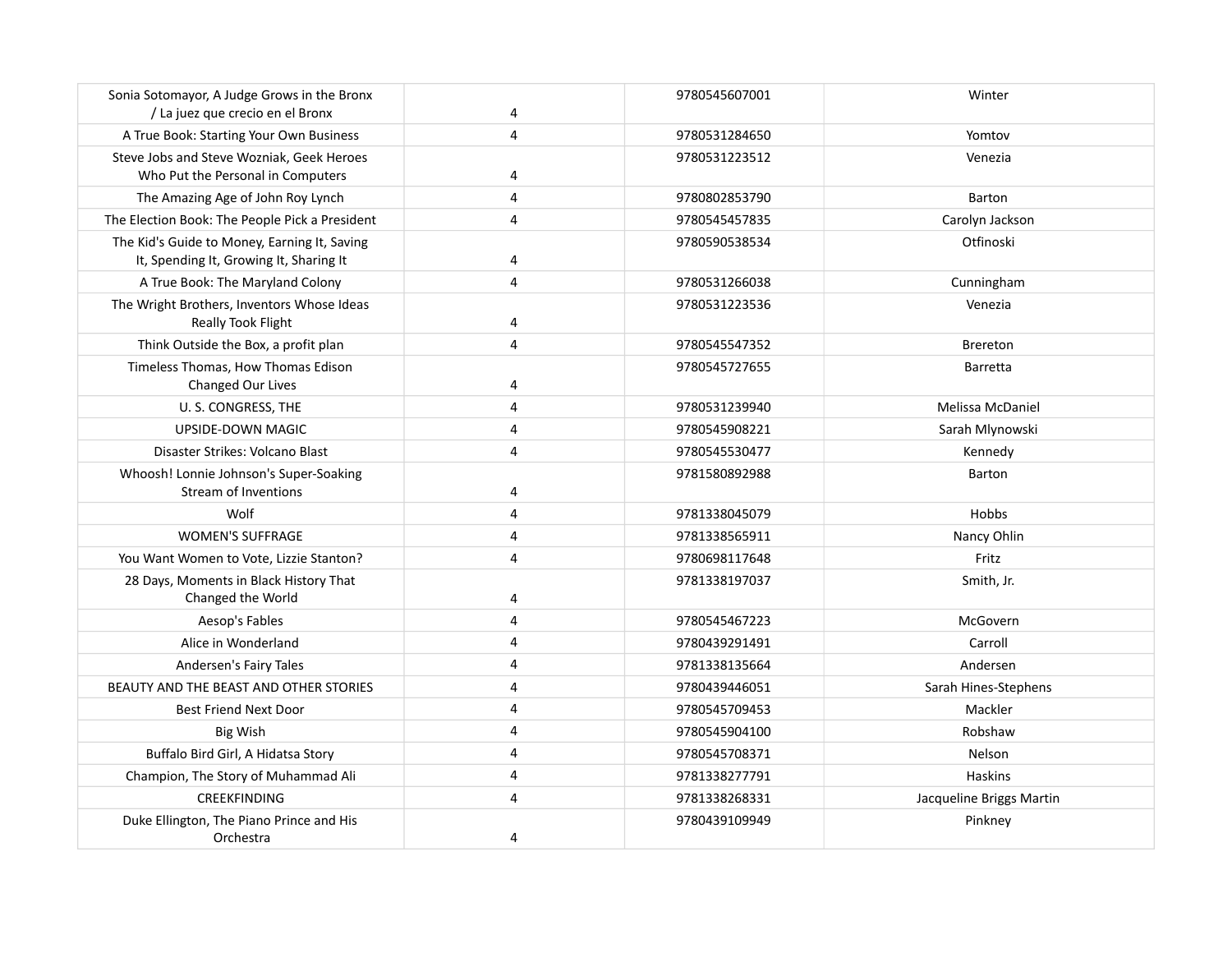| Grimms' Fairy Tales                                                          | 4 | 9780545934909 | Grimm                |
|------------------------------------------------------------------------------|---|---------------|----------------------|
| Growing Up Pedro                                                             | 4 | 9781338163353 | <b>Tavares</b>       |
| HATMAKER'S SIGN, THE                                                         | 4 | 9780439071796 | Franklin             |
| HERO TWO DOORS DOWN, THE                                                     | 4 | 9780545940238 | Robinson             |
| I SURVIVED THE JAPANESE TSUNAMI, 2011                                        | 4 | 9780545459372 | Lauren Tarshis       |
| Immigration                                                                  | 4 | 9780531281574 | Peter Benoit         |
| Just My Luck                                                                 | 4 | 9781338114812 | McGovern             |
| LONG PITCH HOME, A                                                           | 4 | 9781338272789 | Natalie Dias Lorenzi |
| MIRACULOUS JOURNEY OF EDWARD TULANE                                          | 4 | 9780545312561 | DiCamillo            |
| MOUSE WITH THE QUESTION MARK TAIL, THE                                       | 4 | 9780545647984 | Peck                 |
| Muhammad Ali, All New, All True                                              | 4 | 9780531223185 | Squire               |
| My First Book of Biographies, Great Men and<br>Women Every Child Should Know | 4 | 9780590450157 | Marzollo             |
| My Havana, Memories of a Cuban Boyhood                                       | 4 | 9780545627405 | Fernandez            |
| NINE, TEN: A SEPTEMBER 11 STORY                                              | 4 | 9781338221862 | Nora Raleigh Baskin  |
| On Opposite Sides                                                            | 4 | 9780439844901 | Rees                 |
| Playing From the Heart                                                       | 4 | 9781338188455 | Reynolds             |
| Raymie Nightingale                                                           | 4 | 9781338120691 | DiCamillo            |
| Remember Me, Tomah Joseph's Gift to<br>Franklin Roosevelt                    | 4 | 9780545601610 | Soctomah             |
| Sadako and the Thousand Paper Cranes                                         | 4 | 9780439168243 | Coerr                |
| SAVING WINSLOW                                                               | 4 | 9781338607765 | <b>Sharon Creech</b> |
| Seeds of Freedom, The Peaceful Integration of<br>Huntsville, Alabama         | 4 | 9781338151916 | <b>Bass</b>          |
| Thank You, Mr. Falker                                                        | 4 | 9780439098366 | Polacco              |
| We Shall Overcome, The Story of a Song                                       | 4 | 9780545838399 | Levy                 |
| When the Beat Was Born, DJ Kool Herc and<br>the Creation of Hip Hop          | 4 | 9781338193183 | Hill                 |
| Wonder                                                                       | 4 | 9780375869020 | R.J. Palacio         |
| WONDERFUL WIZARD OF OZ, THE                                                  | 4 | 9781338229103 | Baum                 |
| YEAR OF THE DOG, THE                                                         | 4 | 9780545853729 | Lin                  |
| A FROM MISS KELLER, AN                                                       | 4 | 9781338120455 | Polacco              |
| All the Answers                                                              | 4 | 9780545847469 | Kate Messner         |
| Arctic Lights, Arctic Nights                                                 | 4 | 9780545624824 | Miller               |
| AT ELLIS ISLAND: A HISTORY IN MANY VOICES                                    | 4 | 9780545133753 | Louise Peacock       |
| Beast Keeper                                                                 | 4 | 9780545859837 | Coats                |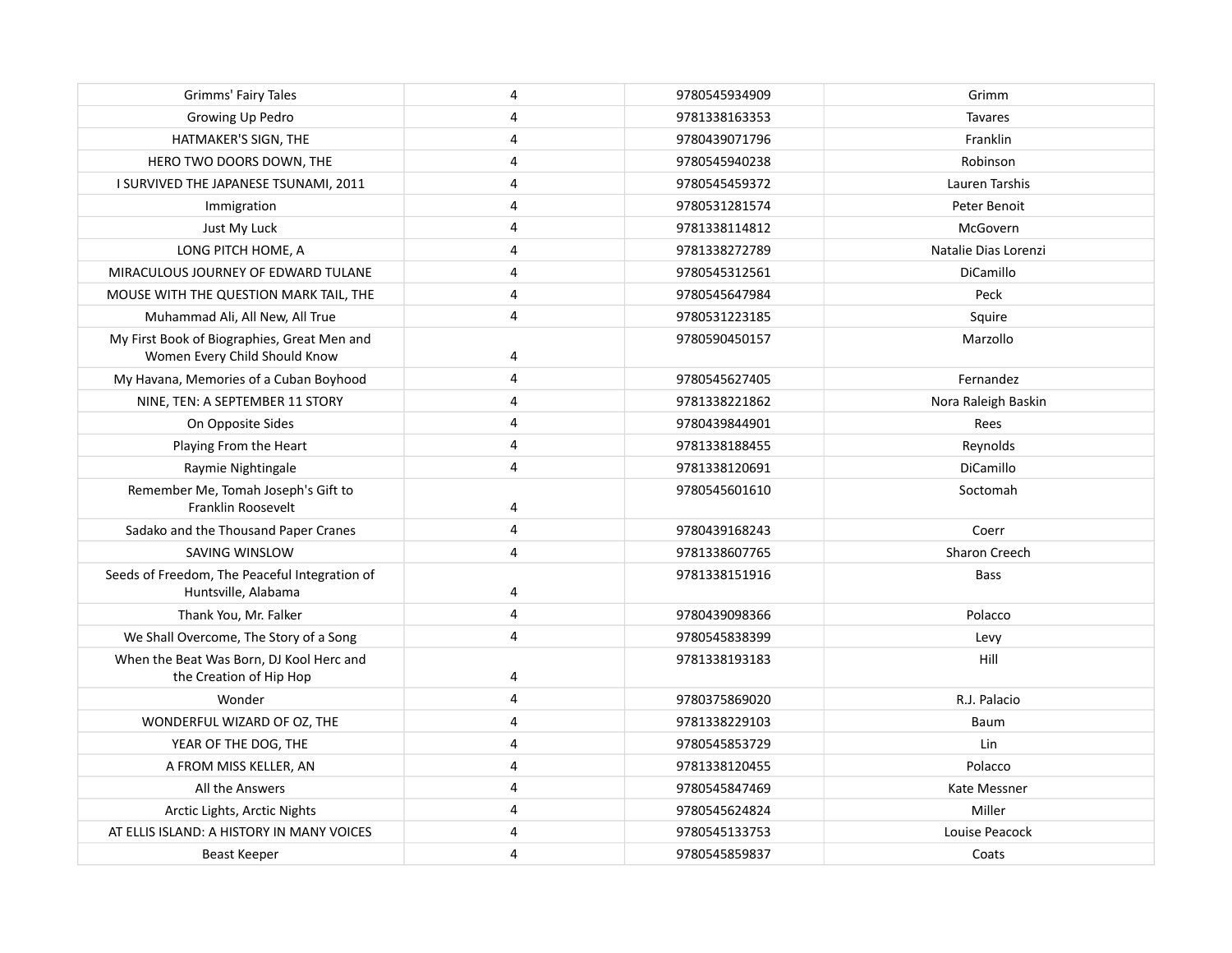| <b>BUFFALO ARE BACK, THE</b>                                  | 4 | 9780545479554 | George                            |
|---------------------------------------------------------------|---|---------------|-----------------------------------|
| Clemente!                                                     | 4 | 9780545348485 | Perdomo                           |
| <b>COMING TO AMERICA</b>                                      | 4 | 9780590441520 | <b>Betsy Maestro</b>              |
| <b>Coordinate Your Coordinates</b>                            | 4 | 9780439844840 | Scott                             |
| Crossing Bok Chitto                                           | 4 | 9780545699693 | Tingle                            |
| DISCOVER SCIENCE: MAPS AND MAPPING                            | 4 | 9780545493406 | Chancellor                        |
| DREAMING OF AMERICA                                           | 4 | 9780439698887 | Eve Bunting                       |
| Echo Echo, Reverso Poems about Greek Myths                    | 4 | 9781338188271 | Singer                            |
| EINSTEIN ANDERSON, SCIENCE GEEK: THE HURRICANE<br><b>HOAX</b> | 4 | 9781338053418 | Seymour Simon                     |
| Ellis Island, All New, All True                               | 4 | 9780531147818 | Landau                            |
| Fiona's Lace                                                  | 4 | 9780545943871 | Polacco                           |
| Flora & Ulysses                                               | 4 | 9780545850070 | <b>DiCamillo</b>                  |
| Freedom's School                                              | 4 | 9781338158960 | Cline-Ransome                     |
| <b>GETTYSBURG</b>                                             | 4 | 9780531135013 | Moira Rose Donohue                |
| <b>GRAND CANYON</b>                                           | 4 | 9780531240205 | Gregory                           |
| A True Book: Great Smoky Mountains                            | 4 | 9780531240199 | Gregory                           |
| If Your Name Was Changed at Ellis Island                      | 4 | 9780590438292 | Levine                            |
| Immigrant Kids                                                | 4 | 9780590465656 | Freedman                          |
| INVENTION OF HUGO CABRET, THE                                 | 4 | 9780439813785 | <b>Brian Selenick</b>             |
| Island, A Story of the Galápagos                              | 4 | 9780545627504 | Chin                              |
| MARYLAND                                                      | 4 | 9780531232880 | Somervill                         |
| A True Book: Maryland                                         | 4 | 9780531232880 | Franchino                         |
| <b>Money Matters</b>                                          | 4 | 9780545547413 | Atkinson                          |
| NATIONAL GEOGRAPHIC READERS: ELLIS ISLAND                     | 4 | 9781338128420 | Carney                            |
| New Nation, New Home                                          | 4 | 9780439844918 | <b>Brocker</b>                    |
| Redwoods                                                      | 4 | 9780545273992 | Chin                              |
| Tales From the Arabian Nights                                 | 4 | 9781338187175 | Scholastic                        |
| Thunder on the Plains, The Story of the<br>American Buffalo   | 4 | 9780545477550 | Robbins                           |
| Types of Maps, All New, All True                              | 4 | 9780531262382 | Cunningham                        |
| Abraham Lincoln                                               | 4 | 9780439095549 | Sullivan                          |
| Abraham Lincoln, A Nonfiction Companion to                    |   | 9780606237406 | Mary Pope Osborne & Natalie Boyce |
| Magic Tree House: Abe Lincoln at Last!                        | 4 |               |                                   |
| AMERICAN REVOLUTION, THE                                      | 4 | 9781338173758 | Nancy Ohlin                       |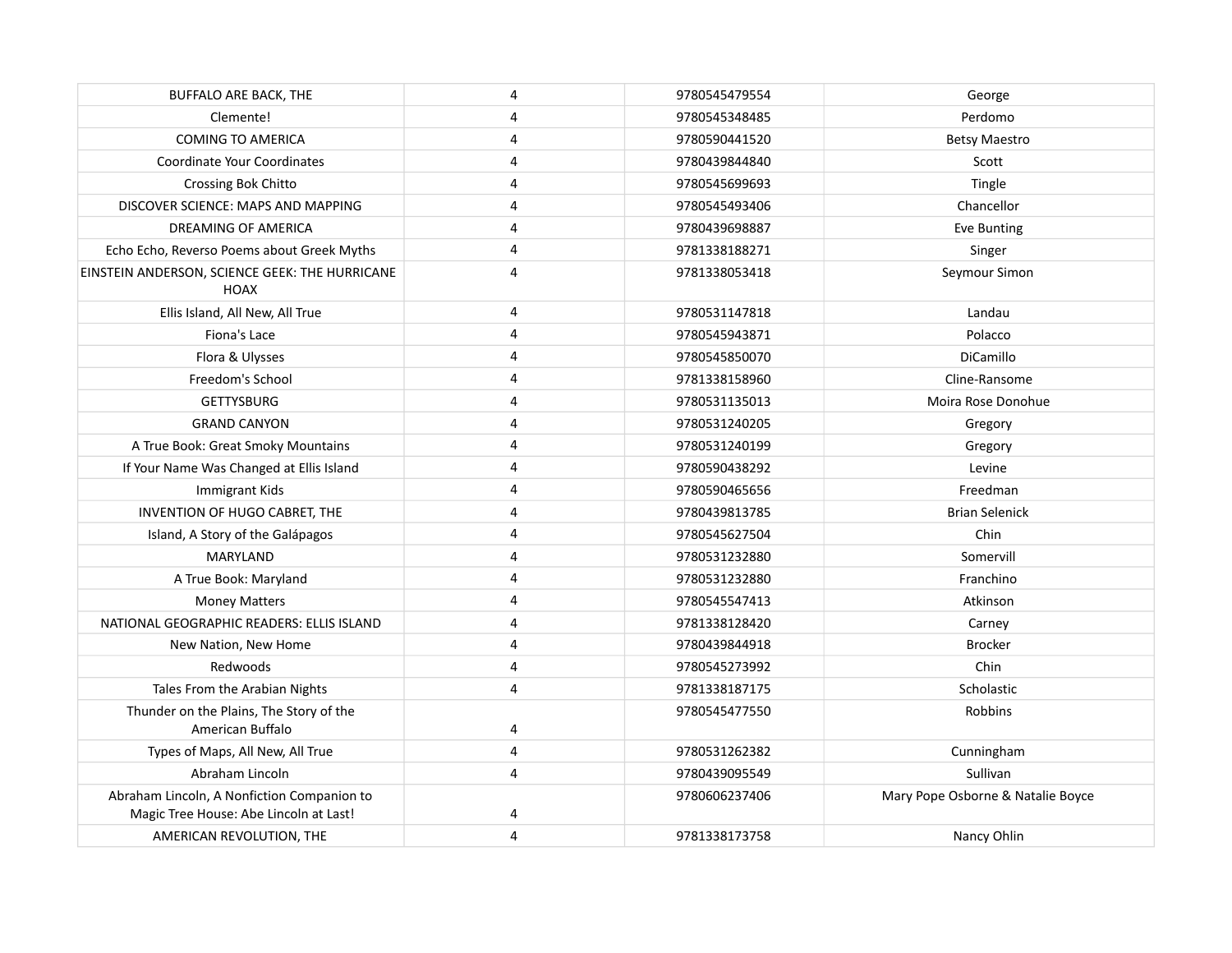| AMISTAD: THE STORY OF A SLAVE SHIP                                                  | 4              | 9781338193237 | Patricia McKissack  |
|-------------------------------------------------------------------------------------|----------------|---------------|---------------------|
| <b>BIRD &amp; SQUIRREL ON ICE</b>                                                   | 4              | 9780545563185 | James Burks         |
| Dear Mr. Henshaw                                                                    | $\overline{4}$ | 9780590687270 | Cleary              |
| DOG'S LIFE, A: THE AUTOBIOGRAPHY OF A STRAY                                         | 4              | 9780439717007 | Martin              |
| <b>Enemies of Slavery</b>                                                           | 4              | 9780823415960 | Adler               |
| Flora & Ulysses                                                                     | 4              | 9780545850070 | DiCamillo           |
| <b>Fourth Grade Rats</b>                                                            | 4              | 9780545464789 | Spinelli            |
| <b>FREDERICK DOUGLASS: THE LION WHO WROTE HIS</b>                                   | $\overline{4}$ | 9781338268317 | Walter Dean Myers   |
| Frederick's Journey, The Life of Frederick<br>Douglass                              | 4              | 9781338137811 | Rappaport           |
| From the Mixed-Up Files of Mrs. Basil E.<br>Frankweiler                             | 4              | 9780545041737 | Konigsburg          |
| Harriet Tubman                                                                      | $\overline{4}$ | 9780545484367 | Norwich             |
| Harriet Tubman                                                                      | $\overline{4}$ | 9780439165846 | Sullivan            |
| Henry's Freedom Box                                                                 | 4              | 9780545057400 | Levine              |
| HEROES OF THE REVOLUTION                                                            | 4              | 9780439644419 |                     |
| HISTORY BUSTERS #6: THE TRUTH (AND MYTHS) A                                         | $\overline{4}$ | 9780545830270 | Peacock             |
| Home of the Brave                                                                   | $\overline{4}$ | 9780545154154 | Katherine Applegate |
| Let It Begin Here! Lexington & Concord, First<br>Battles of the American Revolution | 4              | 9780802797117 | Fradin              |
| Little Dog Lost, The True Story of a Brave Dog<br>Named Baltic                      | 4              | 9780545552288 | <b>Marion Bauer</b> |
| Louisa May's Battle, How the Civil War Led to<br>Little Women                       | 4              | 9780545607353 | Krull               |
| Marching to Appomattox, The Footrace That<br>Ended the Civil War                    | 4              | 9780545627481 | <b>Stark</b>        |
| Bird & Squirrel On Ice                                                              | $\overline{4}$ | 9780545563185 | <b>Burks</b>        |
| Pink and Say                                                                        | $\overline{4}$ | 9780590542104 | Polacco             |
| REVOLUTIONARY WAR, THE                                                              | $\overline{4}$ | 9780516271965 | January             |
| <b>Riding Freedom</b>                                                               | $\overline{4}$ | 9780439087964 | Ryan                |
| SECRET SOLDIER, THE                                                                 | $\overline{4}$ | 9780590430524 |                     |
| STINKY CHEESE MAN AND OTHER FAIRLY STUPID T                                         | 4              | 9780590476768 | Scieszka            |
| TALE OF DESPEREAUX, THE                                                             | 4              | 9780439701679 | DiCamillo           |
| Tales of a Fourth Grade Nothing                                                     | 4              | 9780439559867 | Blume               |
| The Underground Railroad                                                            | 4              | 9781338148923 | Bader               |
| <b>TORNADO TERROR</b>                                                               | 4              | 9781338249170 | Lauren Tarshis      |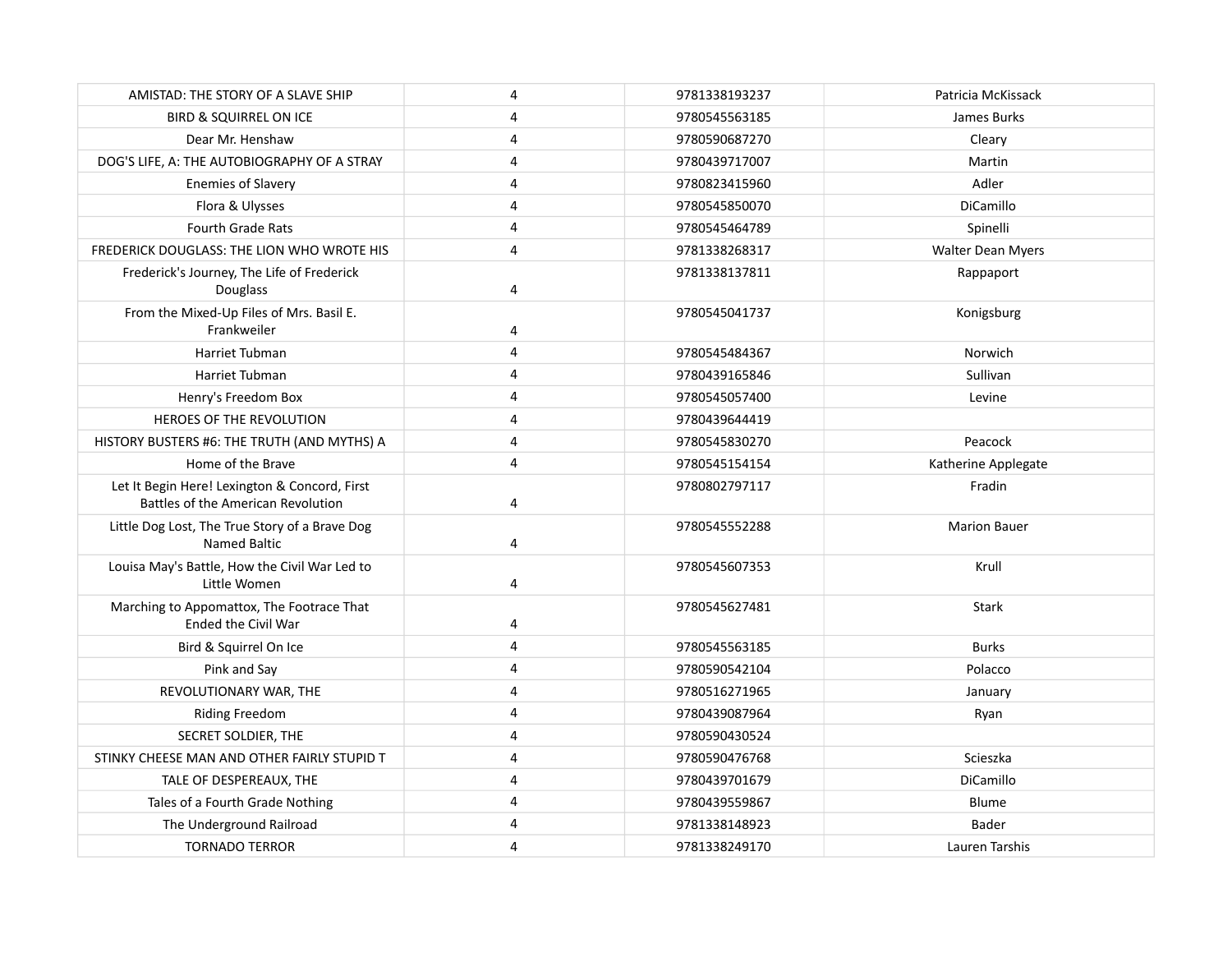| ALEXANDER HAMILTON                                                               | 5           | 9781338277883 | Libby Romero             |
|----------------------------------------------------------------------------------|-------------|---------------|--------------------------|
| Among the Hidden                                                                 | 5           | 9780545493123 | Margaret Peterson Haddox |
| AND THEN WHAT HAPPENED, PAUL REVERE?                                             | 5           | 9780590412049 | Jean Fritz               |
| <b>BICYCLE SPY, THE</b>                                                          | 5           | 9781338129212 | Yona McDonough           |
| Brave Like My Brother                                                            | 5           | 9781338030686 | Nobleman                 |
| Chester and Gus                                                                  | 5           | 9781338277456 | McGovern                 |
| CRENSHAW                                                                         | 5           | 9781250208200 | Katherine Applegate      |
| CROSSING, THE: HOW GEORGE WASHINGTON SAV                                         | 5           | 9780545317948 | Murphy                   |
| Dash                                                                             | 5           | 9780545416368 | Larson                   |
| Electric Ben, The Amazing Life and Times of<br>Benjamin Franklin                 | 5           | 9780545643870 | Byrd                     |
| Ellie's Story                                                                    | $\mathsf S$ | 9780545944823 | Cameron                  |
| Fight for Freedom, The American<br>Revolutionary War                             | 5           | 9780439024136 | <b>Bobrick</b>           |
| I Survived the American Revolution, 1776                                         | 5           | 9780545919739 | Tarshis                  |
| Inside Out & Back Again                                                          | 5           | 9780545447850 | Lai                      |
| King George: What Was His Problem?, The<br>Whole Hilarious Story of the American | 5           | 9780545622554 | Sheinkin                 |
| Liberty or Death, The American Revolution<br>1763-1783                           | 5           | 9780439899147 | Maestro                  |
| Making Friends with Billy Wong                                                   | 5           | 9781338133752 | Scattergood              |
| Molly's Story                                                                    | 5           | 9781338221527 | Cameron                  |
| <b>NOW &amp; BEN</b>                                                             | 5           | 9780545502610 |                          |
| Old Wolf                                                                         | 5           | 9781338033472 | Avi                      |
| Patience Wright, American Sculptor and<br>Revolutionary Spy                      | 5           | 9780545493376 | Shea                     |
| Paul Revere                                                                      | 5           | 9780439095525 | Sullivan                 |
| Return to the Secret Garden                                                      | 5           | 9781492684244 | Webb                     |
| REVOLUTIONARY WAR, THE                                                           | 5           | 9780531265642 | Gregory                  |
| Roanoke: The Lost Colony                                                         | 5           | 9780439024525 | Stemple                  |
| Save Me a Seat                                                                   | 5           | 9781338110791 | Varadarajan              |
| <b>SIEGE</b>                                                                     | 5           | 9781338335101 | Roxane Orgill            |
| The Amazing Life of Benjamin Franklin                                            | 5           | 9780439810654 | Giblin                   |
| THRIFTY GUIDE TO THE AMERICAN REVOLUTION, T                                      | 5           | 9781338325454 | <b>Stokes</b>            |
| Upside Down in the Middle of Nowhere                                             | 5           | 9780545791649 | Lamana                   |
| What's the Big Idea, Ben Franklin?                                               | 5           | 9780590412056 | Fritz                    |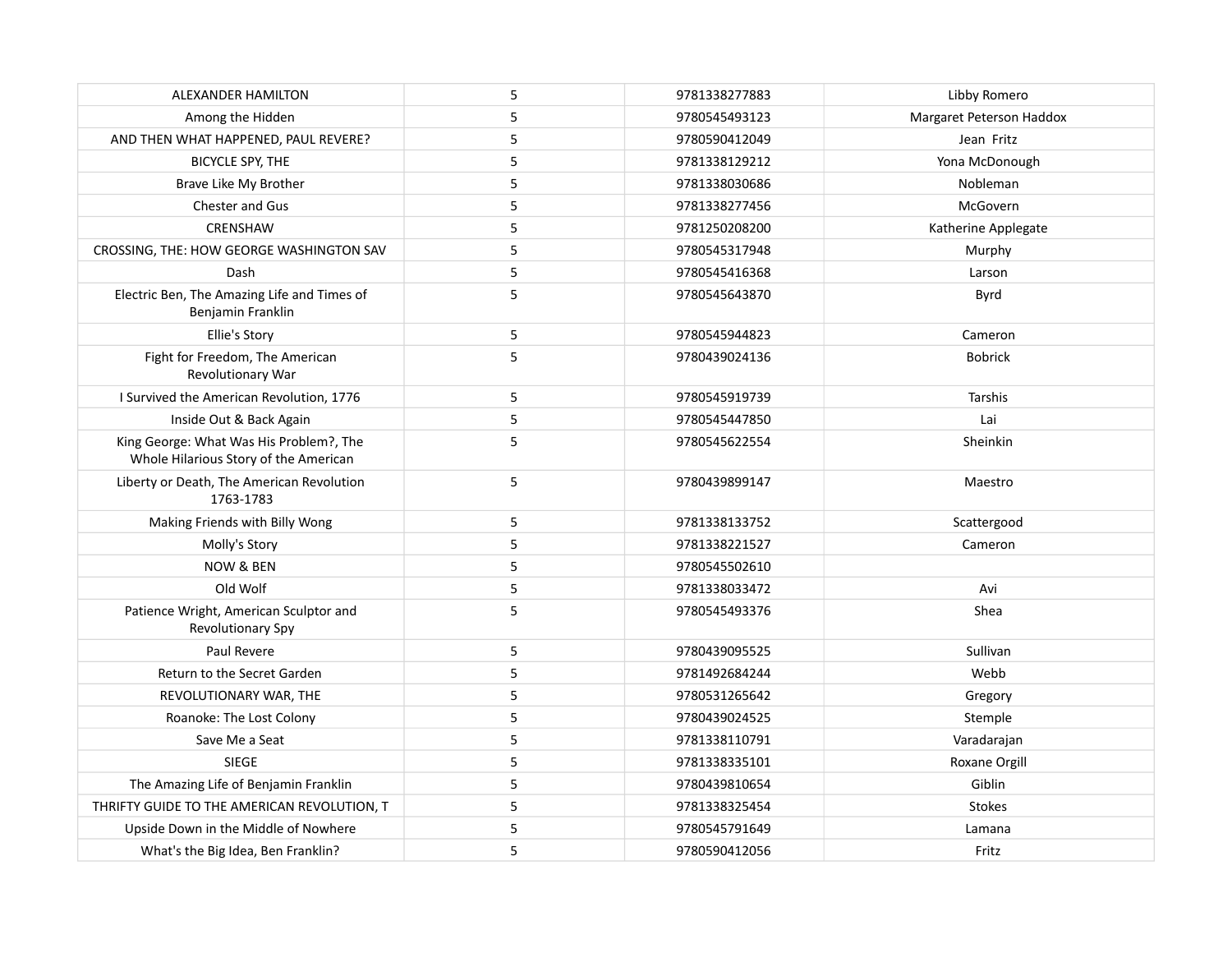| WHOLE NEW BALLGAME, A                                                                  | 5 | 9781338148749 | Bildner                 |
|----------------------------------------------------------------------------------------|---|---------------|-------------------------|
| You Wouldn't Want to Be an American Colonist!, A<br>Settlement You'd Rather Not Start  | 5 | 9780531163986 | Morley                  |
| YOU WOULDN'T WANT TO LIVE WITHOUT CLEAN                                                | 5 | 9780531213100 | Roger Canavan           |
| You Wouldn't Want to Sail With Christopher<br>Columbus!, Uncharted Waters You'd Rather | 5 | 9780531228531 | Macdonald               |
| 28 Days, Moments in Black History That<br>Changed the World                            | 5 | 9781338197037 | Charles R. Smith Jr     |
| Africa Is My Home, A Child of the Amistad                                              | 5 | 9781338058154 | Edinger                 |
| African Americans in the Thirteen Colonies                                             | 5 | 9780531219584 | Burgan                  |
| <b>Battle Bunny</b>                                                                    | 5 | 9780545858021 | <b>Barnett</b>          |
| <b>BETTY BEFORE X</b>                                                                  | 5 | 9781338551341 | Shabazz                 |
| BOY CALLED BAT, A                                                                      | 5 | 9781338274561 | Elana Arnold            |
| BOY CALLED SLOW, A                                                                     | 5 | 9780545627467 | <b>Bruchac</b>          |
| Capture the Flag                                                                       | 5 | 9780545419741 | Messner                 |
| CHILD OF THE DREAM                                                                     | 5 | 9781338615333 | Robinson                |
| <b>CIRCULATORY STORY, THE</b>                                                          | 5 | 9780545496605 | Mary Corcoran           |
| Claudia and Mean Janine, The Graphic Novel                                             | 5 | 9780545886222 | Martin                  |
| <b>COUNTDOWN</b>                                                                       | 5 | 9780545106061 | Deborah Wiles           |
| Dancing Home                                                                           | 5 | 9780545477536 | Ada                     |
| Delivering Justice, W.W. Law and the Fight for<br><b>Civil Rights</b>                  | 5 | 9780545900614 | <b>Haskins</b>          |
| <b>EARTHOUAKE SHOCK</b>                                                                | 5 | 9780545530446 | Kennedy                 |
| El Deafo                                                                               | 5 | 9781419712173 | CeCe Bell               |
| <b>ESCAPE FROM MR. LEMONCELLO'S LIBRARY</b>                                            | 5 | 9780525580379 | Grabenstein             |
| Extraordinary                                                                          | 5 | 9781510711808 | Miriam Spitzer Franklin |
| Fantastic Mr. Fox                                                                      | 5 | 9780142410349 | Dahl                    |
| Gaby, Lost and Found                                                                   | 5 | 9780545798631 | Cervantes               |
| <b>GAME DESIGN</b>                                                                     | 5 | 9780531241462 | Jennifer Hackett        |
| <b>GERTIE'S LEAP TO GREATNESS</b>                                                      | 5 | 9781338257137 | Kate Beasley            |
| <b>HIDDEN FIGURES</b>                                                                  | 5 | 9781338562286 | Margot Lee Shetterly    |
| HOMEWORK MACHINE, THE                                                                  | 5 | 9780545138888 | Gutman                  |
| John, Paul, George & Ben                                                               | 5 | 9780545221672 | Smith                   |
| LAST KIDS ON EARTH AND THE COSMIC BEYOND, T                                            | 5 | 9781338322668 | <b>Max Brallier</b>     |
| LAST KIDS ON EARTH AND THE NIGHTMARE KING,                                             | 5 | 9781338216639 | <b>Max Brallier</b>     |
| LAST KIDS ON EARTH AND THE ZOMBIE PARADE, T                                            | 5 | 9781338116571 | <b>Max Brallier</b>     |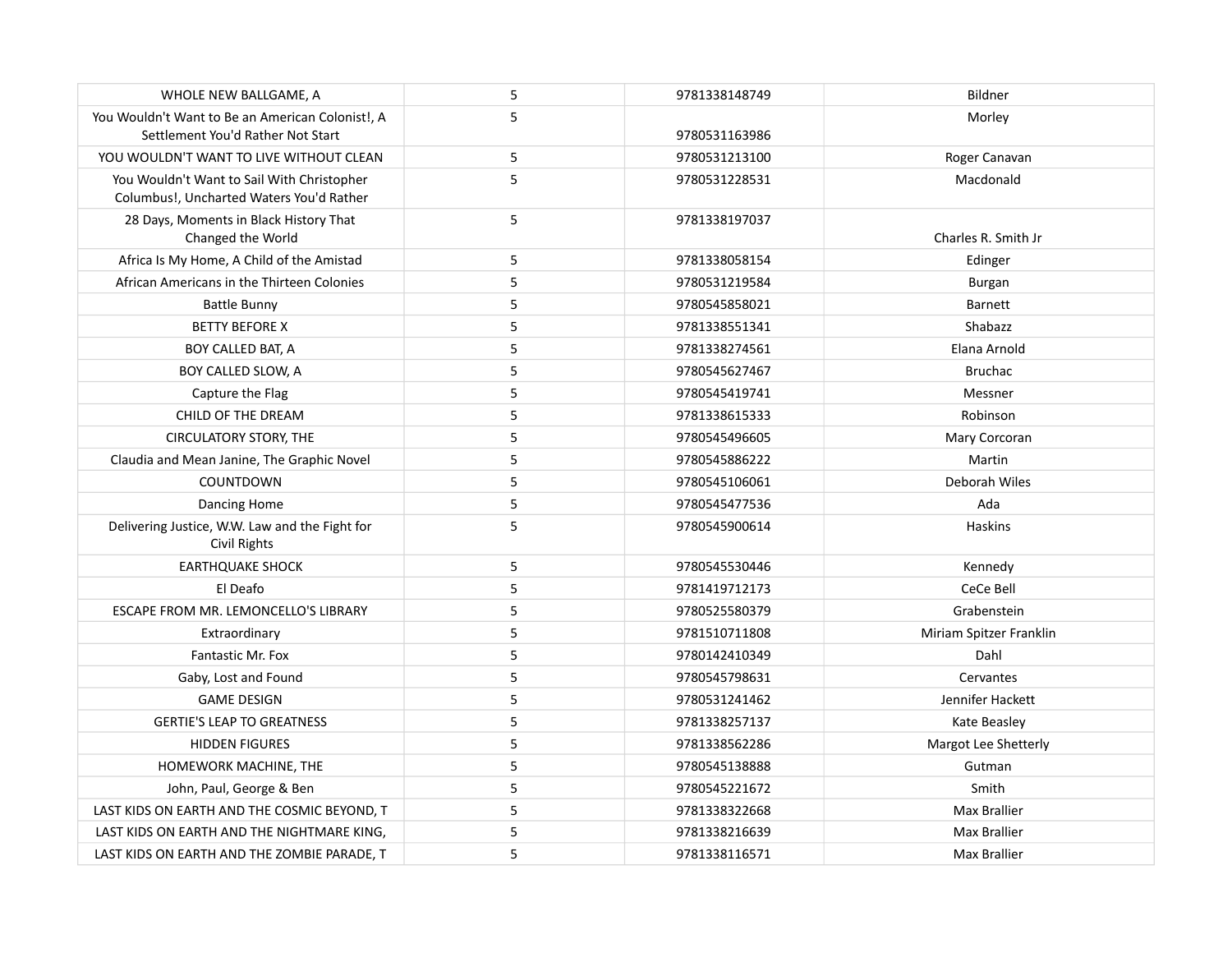| LAST KIDS ON EARTH, THE                                                              | 5 | 9781338030488 | <b>Brallier</b>                            |
|--------------------------------------------------------------------------------------|---|---------------|--------------------------------------------|
| LEGEND OF HONG KIL DONG, THE                                                         | 5 | 9780545317832 | O'Brien                                    |
| LETY OUT LOUD                                                                        | 5 | 9781338531329 | Angela Cervantes                           |
| Little Rock Nine                                                                     | 5 | 9780439351881 | Clark                                      |
| Mary Anne Saves the Day, The Graphic Novel                                           | 5 | 9780545886215 | Martin                                     |
| Maximilian & the Bingo Rematch, A Lucha<br>Libre Sequel                              | 5 | 9781338152043 | Garza                                      |
| <b>Moon Princess</b>                                                                 | 5 | 9781338144567 | Laban                                      |
| Portraits of African-American Heroes                                                 | 5 | 9780439684040 | Bolden                                     |
| RACE TO SPACE, THE                                                                   | 5 | 9781338563375 | Ben Thompson Erik Slader                   |
| RANDI RHODES, NINJA DETECTIV: THE CASE OF THE<br>TIME CAPSULE BANDIT                 | 5 | 9780545782449 | Octavia Spencer                            |
| <b>RESTART</b>                                                                       | 5 | 9781338246032 | Gordon Korman                              |
| Rosa                                                                                 | 5 | 9780439898843 | Giovanni                                   |
| Rosa Parks, My Story                                                                 | 5 | 9780590465380 | Haskins                                    |
| Say It Ain't So                                                                      | 5 | 9780307930071 | Berk                                       |
| She Sang Promise, The Story Of Betty Mae<br>Jumper, Seminole Tribe Leader            | 5 | 9780545620215 | Annino                                     |
| Somewhere Among                                                                      | 5 | 9781338132557 | Donwerth-Chikamatsu                        |
| SPACE RACE, THE                                                                      | 5 | 9781338354874 | Nancy Ohlin                                |
| <b>Swing Sideways</b>                                                                | 5 | 9780062374554 | Steveson                                   |
| The Blossoming Universe of Violet Diamond                                            | 5 | 9780147514301 | Woods                                      |
| The Cursed Scarab                                                                    | 5 | 9780545588492 | Weyn                                       |
| The Salem Witch Trials                                                               | 5 | 9781499804508 | Ohlin                                      |
| The Salem Witch Trials                                                               | 5 | 9780531276716 | Benoit                                     |
| <b>Time Shifters</b>                                                                 | 5 | 9780545926577 | Grine                                      |
| <b>Trouble Makers</b>                                                                | 5 | 9781632154507 | Nick Dragotta, Saul Griffith, Joost Bonsen |
| Ugly                                                                                 | 5 | 9781338211979 | Hoge                                       |
| Unschooled                                                                           | 5 | 9781338229998 | Woodrow                                    |
| When the Wolves Returned, Restoring<br>Nature's Balance in Yellowstone               | 5 | 9781338049077 | Patent                                     |
| Where The Mountain Meets The Moon                                                    | 5 | 9780316038638 | Lin                                        |
| Wild Waters, Facts & Stats                                                           | 5 | 9780545547420 | Alexander                                  |
| Worst of Friends, Thomas Jefferson, John<br>Adams, and the True Story of an American | 5 | 9780545499750 | Jurmain                                    |
| You Wouldn't Want to Be a Salem Witch!                                               | 5 | 9780531210475 | Pipe                                       |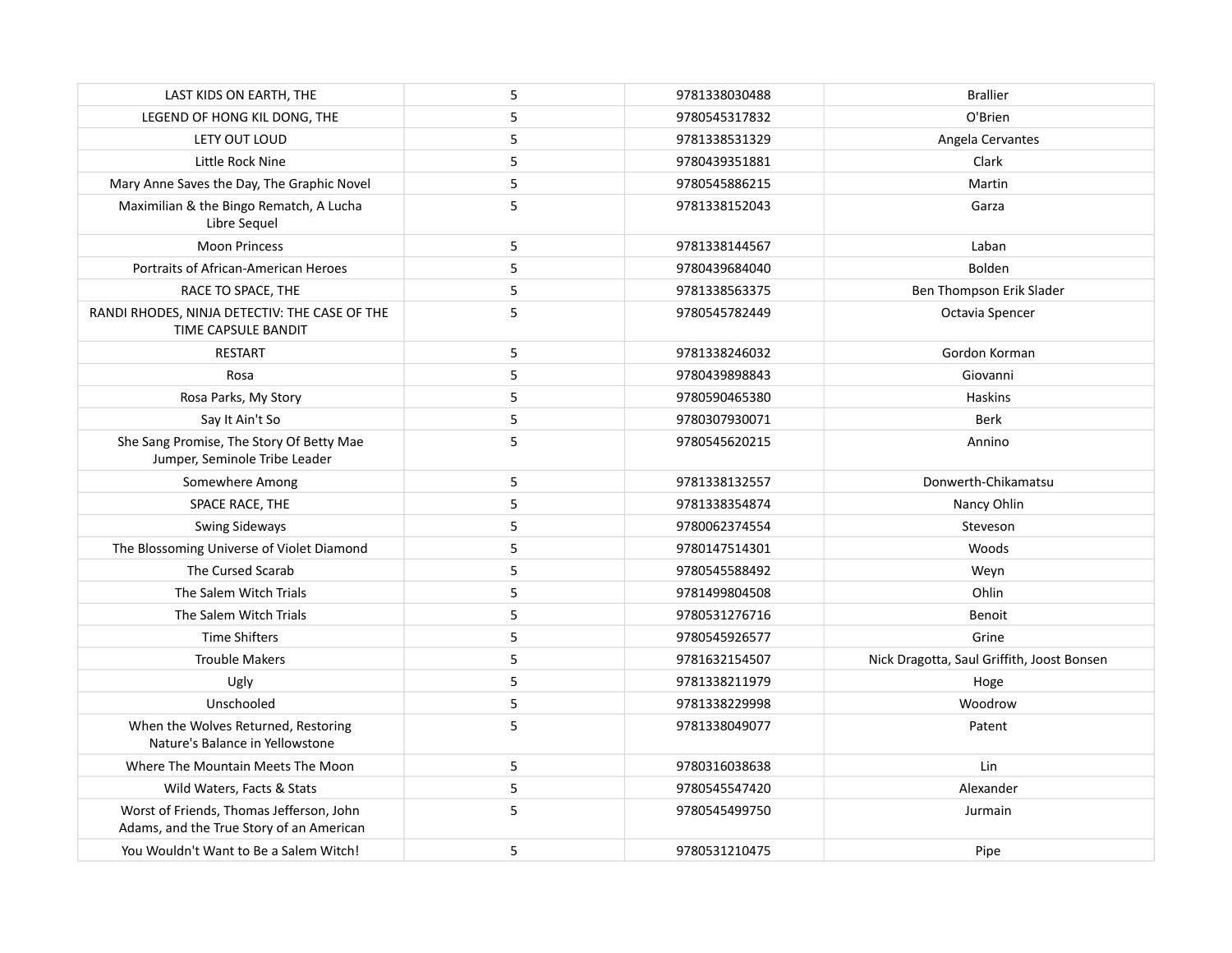| Aaron and Alexander, The Most Famous Duel<br>in American History       | 5          | 9781338136395 | Brown                          |
|------------------------------------------------------------------------|------------|---------------|--------------------------------|
| Abe Lincoln: His Wit and Wisdom from A-Z                               | 5          | 9780823435753 | Schroeder                      |
| <b>Absolutely Truly</b>                                                | 5          | 9780545908658 | <b>Heather Vogel Frederick</b> |
| Alexander Hamilton, The Outsider                                       | 5          | 9780142419861 | Fritz                          |
| America's Struggle with Terrorism                                      | 5          | 9780531265512 | Friedman                       |
| Bats, Learning to Fly                                                  | 5          | 9781626724082 | Koch                           |
| <b>Bayou Magic</b>                                                     | $\sqrt{5}$ | 9781338133325 | Rhodes                         |
| Because of Mr. Terupt                                                  | $\sqrt{5}$ | 9780375858246 | Rob Buyea                      |
| <b>BECAUSE OF THE RABBIT</b>                                           | $\sqrt{5}$ | 9781338538960 | Cynthia Lord                   |
| BOY WHO HARNESSED THE WIND, THE                                        | 5          | 9780545591881 | William Kamkwamba              |
| BRANCHES OF U.S. GOVERNMENT, THE                                       | 5          | 9780531265536 | Burgan                         |
| Dare to Dream                                                          | $\sqrt{5}$ | 9780439168410 | Angela Shelf Medearis          |
| DEMOCRATIC PROCESS, THE                                                | 5          | 9780531281550 | Friedman                       |
| Dolphin Dreams                                                         | $\sqrt{5}$ | 9781338136425 | Hapka                          |
| ECHO                                                                   | 5          | 9781338133028 | Pam Munoz Ryan                 |
| <b>FINDING WONDERS</b>                                                 | 5          | 9781338571646 | Jeannine Atkins                |
| <b>Five Epic Disasters</b>                                             | 5          | 9781338131277 | Tarshis                        |
| FOURTH PRESIDENT, THE (BRAIN BANK)                                     | 5          | 9780439847476 | Laura Layton Strom             |
| <b>FRONT DESK</b>                                                      | $\sqrt{5}$ | 9781338541649 | Kelly Yang                     |
| GREAT SERUM RACE, THE                                                  | 5          | 9780545670784 | Debbie Miller                  |
| Heart of a Dolphin                                                     | $\sqrt{5}$ | 9780545917636 | Hapka                          |
| HOUDINI BOX, THE                                                       | $\sqrt{5}$ | 9780545334112 | Selznick                       |
| JACK MONTGOMERY: WORLD WAR II: GALLANTRY                               | 5          | 9781338575934 | Spradlin                       |
| JACKET, THE                                                            | 5          | 9780545152990 | Clements                       |
| JUMBIES, THE                                                           | 5          | 9780545931861 | <b>Baptiste</b>                |
| KEY TO EXTRAORDINARY, THE                                              | $\sqrt{5}$ | 9781338030129 | Lloyd                          |
| Lesser Spotted Animals, The coolest creatures<br>you've never heard of | 5          | 9781338089349 | Brown                          |
| <b>MONSTER HUNT</b>                                                    | 5          | 9780545607117 | Arnosky                        |
| Nature Attacks!                                                        | 5          | 9781338171495 | Tarshis                        |
| Nightbird                                                              | 5          | 9781338052282 | Hoffman                        |
| ONE AND ONLY IVAN, THE                                                 | 5          | 9780545842006 | Applegate                      |
| Ophelia and the Marvelous Boy                                          | 5          | 9780385753548 | Foxlee                         |
| OUT OF MY SHELL                                                        | 5          | 9781338576535 | Goebel                         |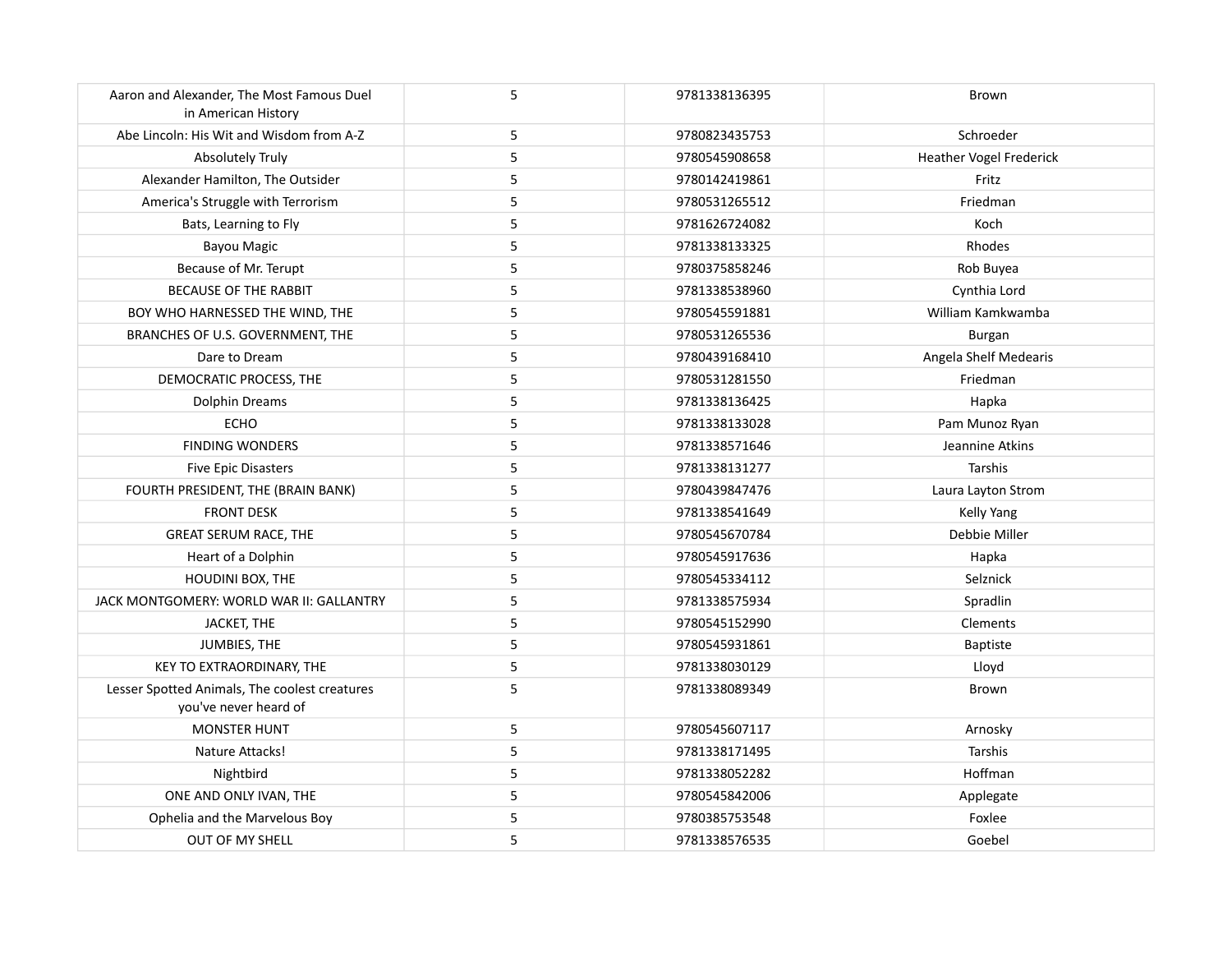| POWER FORWARD                                                                          | 5 | 9781338562330 | Hena Khan        |
|----------------------------------------------------------------------------------------|---|---------------|------------------|
| Radio Fifth Grade                                                                      | 5 | 9780545795852 | Korman           |
| <b>Scholastic Book of Presidents</b>                                                   | 5 | 9781338608847 | Sullivan         |
| Soar                                                                                   | 5 | 9780147513151 | Bauer            |
| Space                                                                                  | 5 | 9781338185614 | Calver           |
| Surviving Bear Island                                                                  | 5 | 9780692977361 | Greci            |
| The Mostly True Adventures of Homer P. Figg                                            | 5 | 9780439668217 | Philbrick        |
| The Secret of Midway                                                                   | 5 | 9780545665858 | Watkins          |
| The Titanic Mission                                                                    | 5 | 9780062236364 | Gutman           |
| The Truth (and Myths) About the Presidents                                             | 5 | 9780545568487 | Peacock          |
| The U.S. Constitution                                                                  | 5 | 9780531265673 | <b>Burgan</b>    |
| Thunder From the Sea, Adventure on Board<br>the HMS Defender                           | 5 | 9780399250897 | Weigel           |
| Tortilla Sun                                                                           | 5 | 9780545846776 | Cervantes        |
| <b>Towers Falling</b>                                                                  | 5 | 9781338120554 | Rhodes           |
| <b>VOYAGE OF THE DOGS</b>                                                              | 5 | 9781338566208 | Greg van Eekhout |
| We the Kids, The Preamble to the<br>Constitution of the United States                  | 5 | 9781338224412 | Catrow           |
| White House Winners, What You Don't Know<br><b>About the Presidents</b>                | 5 | 9781338129977 | Tracosas         |
| Who Killed Darius Drake?                                                               | 5 | 9781338232066 | Philbrick        |
| Wish                                                                                   | 5 | 9781338221442 | O'Connor         |
| You Wouldn't Want to Be on Apollo 13!,<br>(Revised Edition) A Mission You'd Rather Not | 5 | 9780531166505 | Graham           |
| BILL OF RIGHTS, THE                                                                    | 5 | 9780531265529 | Raatma           |
| DECLARATION OF INDEPENDENCE IN TRANSLATIO                                              | 5 | 9781515762089 | Leavitt          |
| DECLARATION OF INDEPENDENCE, THE                                                       | 5 | 9780531147801 | Stein            |
| EARTH DRAGON AWAKES, THE                                                               | 5 | 9781338274493 | Yep              |
| G.I. DOGS: SERGEANT STUBBY, HERO PUP OF WOR                                            | 5 | 9781338185256 | Laurie Calkhoven |
| I SURVIVED THE CHILDREN'S BLIZZARD, 1888                                               | 5 | 9780545919777 | Tarshis          |
| I SURVIVED THE DESTRUCTION OF POMPEII, AD 79                                           | 5 | 9780545459396 | Tarshis          |
| I SURVIVED THE ERUPTION OF MOUNT ST. HELENS                                            | 5 | 9780545658522 | Tarshis          |
| I SURVIVED THE HINDENBURG DISASTER, 1937                                               | 5 | 9780545658508 | Tarshis          |
| I SURVIVED THE NAZI INVASION, 1944                                                     | 5 | 9780545459389 | Tarshis          |
| I SURVIVED THE SAN FRANCISCO EARTHQUAKE, 19                                            | 5 | 9780545206990 | Tarshis          |
| I SURVIVED THE SHARK ATTACKS OF 1916                                                   | 5 | 9780545206952 | Tarshis          |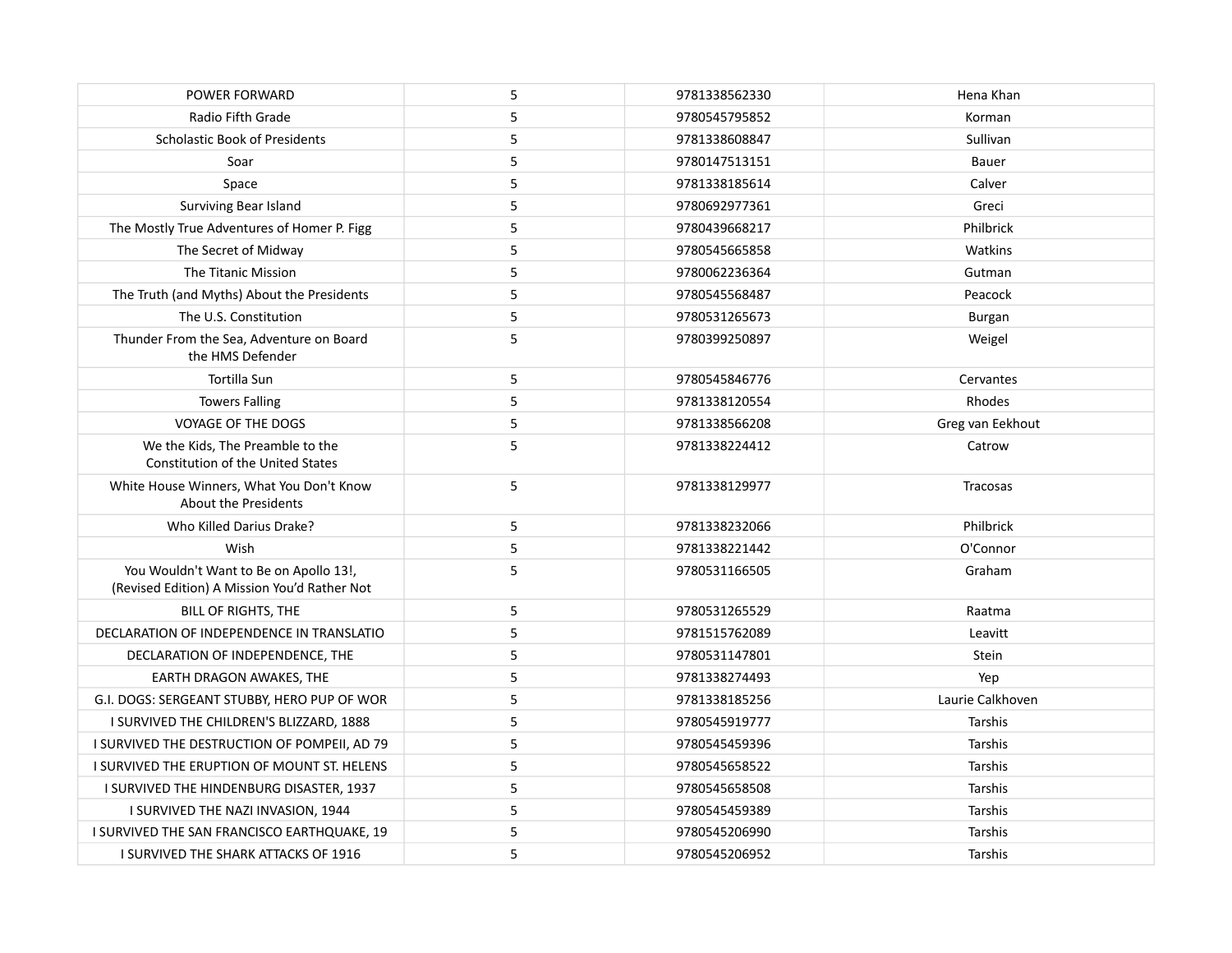| MOSTLY TRUE ADVENTURES OF HOMER P. FIGG, T     | 5                               | 9780545235099      | Tarshis                  |
|------------------------------------------------|---------------------------------|--------------------|--------------------------|
| PRESIDENCY, THE                                | 5                               | 9780531239971      | Kellaher                 |
| The Lincoln Project                            | 5                               | 9780062374424      | Gutman                   |
| THUNDER FROM THE SEA                           | 5                               | 9780545627450      | Jeff Weigel              |
| U.S. CONSTITUTION, THE                         | 5                               | 9780531239957      | Donohue                  |
| <b>WOODEN TEETH &amp; JELLY BEANS</b>          | 5                               | 9780545166430      | Ray Nelson               |
|                                                |                                 |                    |                          |
| <b>Magnet and GATE</b>                         | Grade Level Resource is used in | <b>ISBN Number</b> | Author                   |
| <b>Beautiful Oops</b>                          | Κ                               | 9780761157281      | <b>Barnie Saltzberg</b>  |
| Cornelius                                      | Κ                               | 9780679860402      | Leo Lionni               |
| Coyote Rides the Sun                           | К                               | 9781609731380      | Amanda St. John          |
| Flight School                                  | К                               | 9781442481770      | Lita Judge               |
| Galimoto                                       | Κ                               | 9780688109912      | Karen Lynn Williams      |
| Goldilocks and the Three Bears                 | Κ                               | 9781577681786      | Candice Ransom           |
| Goldilocks and the Three Dinosaurs             | Κ                               | 9780062104182      | Mo Willems               |
| Jospeh Had a Little Overcoat                   | К                               | 9780140563580      | Simms Taback             |
| National Geographic Kids: Frogs                | Κ                               | 9780426303920      | Elizabeth Carney         |
| Not a Box                                      | Κ                               | 9780061123221      | <b>Antoinette Portis</b> |
| Not a Stick                                    | Κ                               | 9780061123252      | <b>Antoinette Portis</b> |
| Oh the Thinks You Can Think                    | К                               | 9780394831299      | Dr. Seuss                |
| Perfect Square                                 | К                               | 9780061915130      | <b>Michael Hall</b>      |
| Rattletrap Car                                 | Κ                               | 9780763620076      | Phyllis Root             |
| Read-Aloud Dragon Series                       | Κ                               | 9780945159421      |                          |
| Read-Aloud Sailing Ship Series                 | К                               | 9780945159438      |                          |
| <b>Read-Aloud Sun Series</b>                   | К                               | 978-0-945159-44-5  |                          |
| The Bed Book                                   | К                               | 9780064431842      | Sylvia Plath             |
| The Four Friends                               | Κ                               | 9780525467267      | A.A. Milne               |
| The Little Engine that Could                   | К                               | 9780593426432      | <b>Watty Piper</b>       |
| The Lobster Quadrille-Poem                     | Κ                               | ASIN: B000GZX4Z2   | Lewis Carroll            |
| The Tiny Seed                                  | Κ                               | 9781416979173      | Eric Carle               |
| Three Pigs, One Wolf and Seven Magic Shapes    | Κ                               | 9780590308571      | Grace Maccarone          |
| Today I Will Fly                               | К                               | 9781423102953      | Mo Willems               |
| Whistle for Wilile                             | К                               | 9780670880461      | Ezra Jack Keats          |
| After The Fall: How Humpty Dumpty Got up Again | $K-1$                           | 978-1626726826     | Dan Santat               |
| The Dot                                        | $K-1$                           | 9781844281695      | Peter Reynolds           |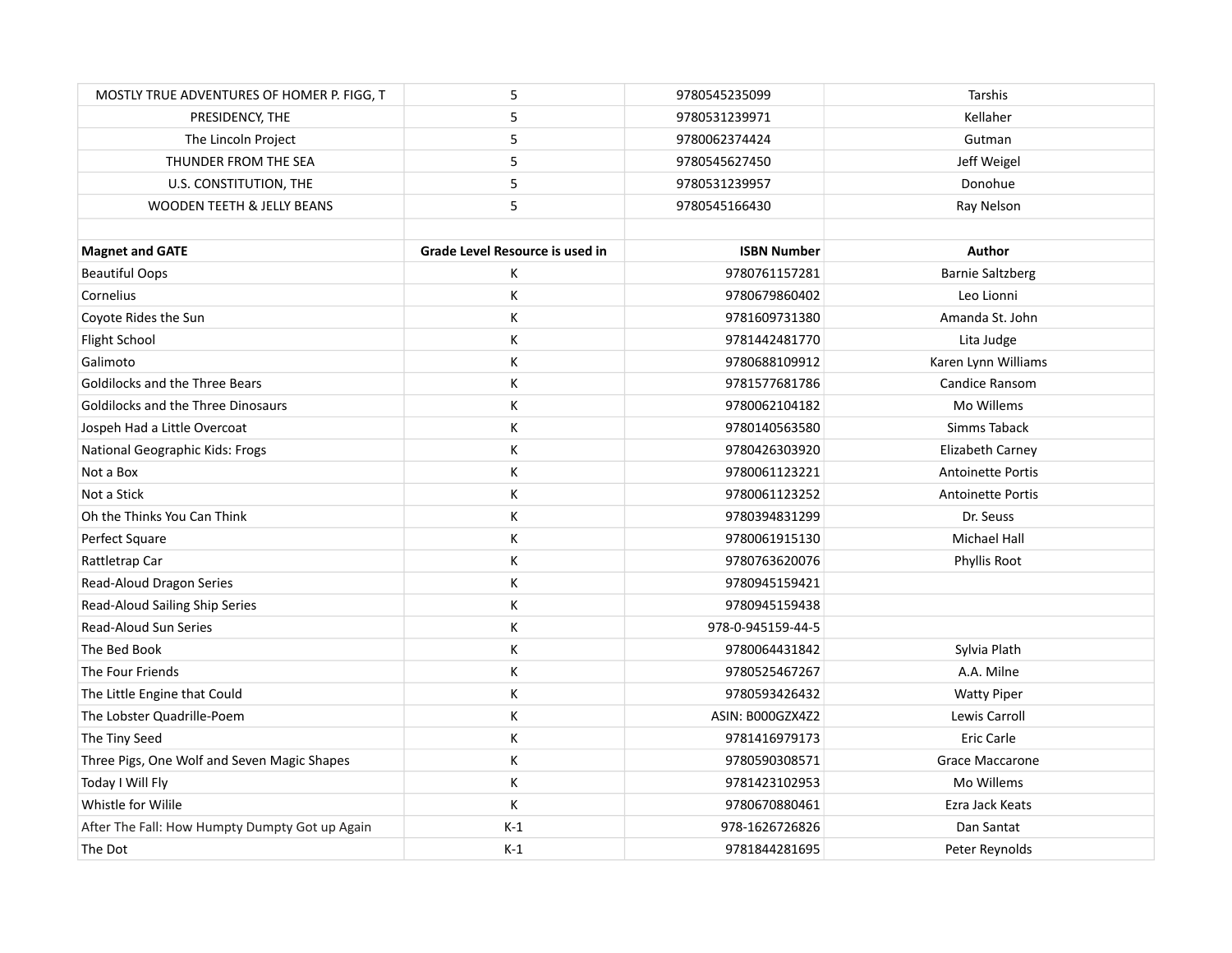| The Most Magnificent Thing                                                  | $K-1$        | 978-1554537044 | <b>Ashley Spires</b>          |
|-----------------------------------------------------------------------------|--------------|----------------|-------------------------------|
| Anno's Journey                                                              | Pre-K        | 978-0698114333 | Mitsumasa Anno                |
| Brown Bear, Brown Bear                                                      | Pre-K        | 9780030641640  | Bill Martin Jr.               |
| Dancing Shoes - Poem in Math-terpeices                                      | Pre-K        | 978-0439443883 | <b>Gret Tang</b>              |
| Going Places - 6 Pack                                                       | Pre-K        | 9781936256693  | N/A                           |
| I Smell Christmas                                                           | Pre-K        | 978-1577192213 | Mercer Mayer                  |
| Make a Marionette                                                           | Pre-K        | 9781616725563  | Lynne Anderson                |
| Make a Paper Airplane                                                       | Pre-K        | 9781616725570  | Cathy French                  |
| Make a Sundial                                                              | Pre-K        | 9781616725587  | Theresa Bryson                |
| Make an Island                                                              | Pre-K        | 9781616725600  | Cathy French                  |
| Making a Terrarium                                                          | Pre-K        | 9781616726126  | Natalie Lunis                 |
| Making Ice Cream                                                            | Pre-K        | 978-1583444788 | Natalie Lunis                 |
| My Five Senses                                                              | Pre-K        | 9780062381927  | Aliki                         |
| The Button Box                                                              | Pre-K        | 978-0140554953 | Margarette Reid               |
| The Elves and the Shoemaker                                                 | Pre-K        | 9780192782359  | Beck, Ian                     |
| The Giving Tree                                                             | Pre-K        | 978-0060284510 | Shel Silverstein              |
| The Listening Walk                                                          | Pre-K        | 9780064433228  | Paul Showers                  |
| The Little Red Hen                                                          | Pre-K        | 9780899193496  | Paul Galdone                  |
| Today I Feel Silly and Other Moods that Make My Day                         | Pre-K        | 9780060245610  | Jamie Lee Curtis              |
| <b>Turkey Trouble</b>                                                       | Pre-K        | 9780761455295  | Wendi Silvano                 |
| When It Rained                                                              | Pre-K        | 9780395519400  | Cheryl Kachenmeister          |
| You Can Make a Memory Scrapbook                                             | Pre-K        | 9781616725655  | Cathy French                  |
| You Can't Taste a Pickle with Your Ear                                      | Pre-K        | 9781929766680  | Ziefert, Harriet              |
| 13 Buildings Children Should Know                                           | $\mathbf{1}$ | 9783791341712  | Annette Roeder                |
| Balloons Over Broadway: The True Story of the<br>Puppeteer of Macy's Parade | 1            | 9780547199450  | Melissa Sweet                 |
| Gingerbread Friends                                                         | $\mathbf 1$  | 9780399251610  | Jan Brett                     |
| Mr. Peabody's Apples                                                        | $\mathbf{1}$ | 9780140569674  | Madonna                       |
| Pop's Bridge                                                                | $\mathbf{1}$ | 9780152047733  | Bunting, Eve                  |
| Rosie Revere Engineer                                                       | $\mathbf 1$  | 9781419708459  | Andrea Beaty                  |
| The Girl Who Thought in Pictures: The Story of Doctor<br>Temple Grandin     | $\mathbf{1}$ | 9781943147618  | Julia Finley Mosca            |
| What if Rain Boots Were Made of Paper                                       | $\mathbf{1}$ | 9781598214925  | Kevin Beals and David Pearson |
| Wonderful Houses Around the World                                           | 1            | 9780936070346  | Yoshio Komatsu                |
| She Persisted                                                               | $\mathbf 2$  | 9781524741723  | Chelsea Clinton               |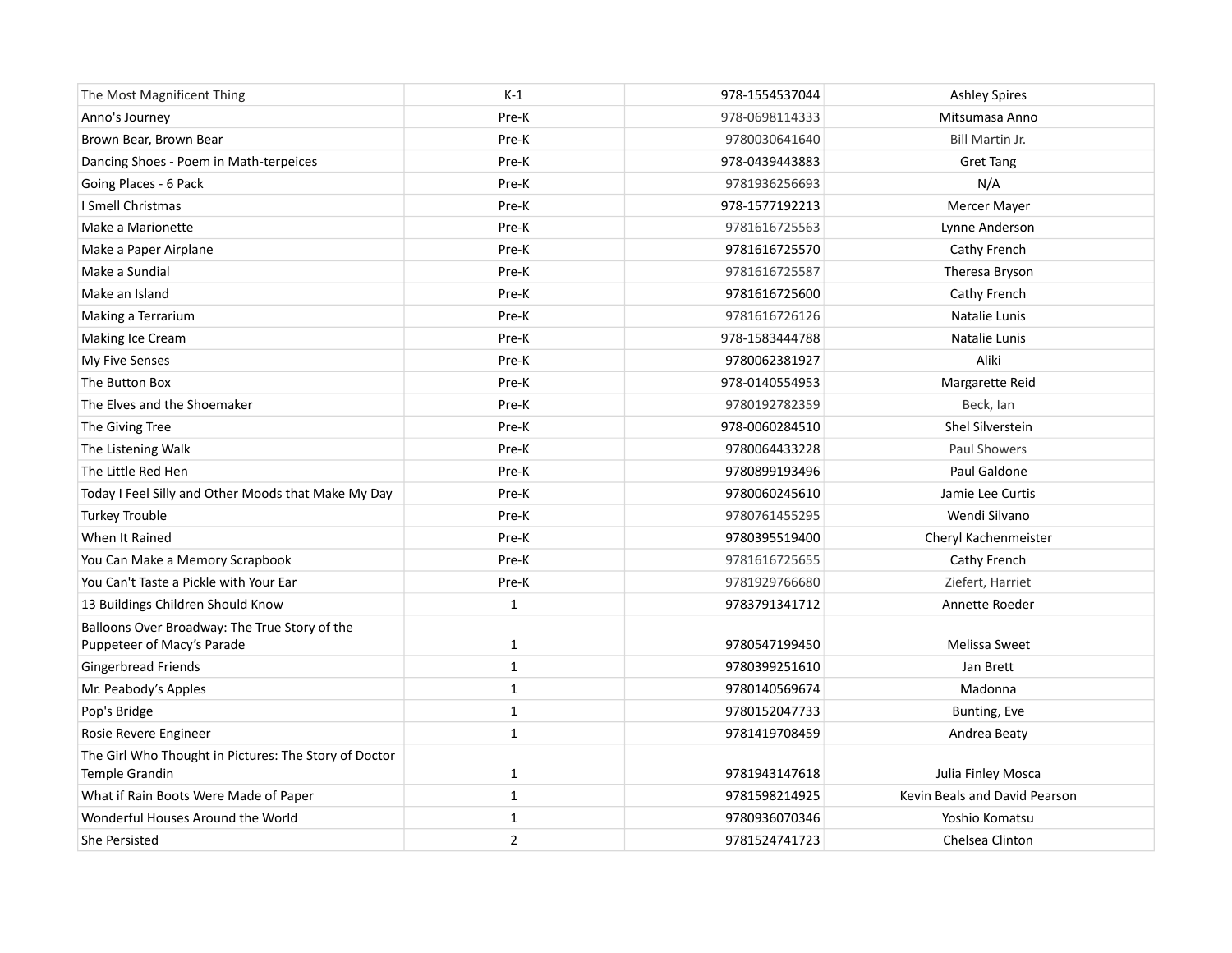| The Sunflower House                                               | $\overline{2}$ | 9780152019525     | Eve Bunting                     |
|-------------------------------------------------------------------|----------------|-------------------|---------------------------------|
| Frindle                                                           | $\overline{2}$ | 689818769         | Clements - Andrew               |
| Junior Great Book Series 2 Book Two                               | $\overline{2}$ | 978-1-939014-88-7 |                                 |
| On Beyond Zebra                                                   | $\overline{2}$ | 9780394800844     | Dr. Suess                       |
| Ancient China                                                     | 3              | 9780791027264     | Nicholson and Watts             |
| From the Mixed-Up Files of Mrs. Basil E. Frankweiler              | 3              | 9780689711817     | Konigsburg, E.L.                |
| George's Secret Key to the Universe                               | 3              | 9781416985846     | Hawking, Stephen; Hawking, Lucy |
| Jennifer, Hecate, Macbeth, William Mckinley, and Me,<br>Elizabeth | 3              | 9781416933960     | Konigsburg, E.L.                |
| Jeremy Fink and the Meaning of Life                               | 3              | 9780316058490     | <b>Wendy Mass</b>               |
| Junior Great Book Series 3 Book One                               | 3              | 978-1-939014-50-4 |                                 |
| Junior Great Book Series 3 Book Two                               | 3              | 978-1-939014-75-7 |                                 |
| Science in Ancient China                                          | 3              | 9780531159149     | George Beshore                  |
| The Great Wall of China                                           | 3              | 9780689801785     | <b>Leonard Fisher</b>           |
| The Green Book                                                    | 3              | 9780312641221     | Jill Walsh                      |
| The Lightning Thief                                               | 3              | 9780786838653     | Riordan, Rick                   |
| The Royal Bee -- Frances Park                                     | 3              | 9781563978678     | <b>Frances Park</b>             |
| The Silk Route: 7000 Miles of History                             | 3              | 9780064434683     | John S. Major                   |
| The Tale of Despereaux                                            | 3              | 9780763625290     | DiCamillo, Kate                 |
| Call It Courage                                                   | 4              | 9780689713916     | Armstrong Sperry                |
| Crispin: The Cross of Lead                                        | 4              | 9780786816583     | Avi                             |
| Elijah of Buxton                                                  | 4              | 9780439023459     | <b>Christopher Paul Curtis</b>  |
| Junior Great Book Series 4 Book One                               | 4              | 978-1-939014-51-1 |                                 |
| Junior Great Book Series 4 Book Two                               | 4              | 978-1-939014-76-4 |                                 |
| <b>Taking Sides</b>                                               | $\overline{4}$ | 978152046941      | Gary Soto                       |
| The Secret Garden                                                 | 4              | 9780064401883     | Francis Hodgson Burnett         |
| Words By Heart                                                    | 4              | 9780440226888     | Ouida Sebestyen                 |
| Year of Impossible Goodbyes                                       | 4              | 9780440407591     | Sook Nyul Choi                  |
| A Long Way from Chicago                                           | 5              | 9780142401101     | <b>Richard Peck</b>             |
| A River Ran Wild                                                  | 5              | 9780152163723     | Lynne Cherry                    |
| A Single Shard                                                    | 5              | 9780547534268     | Linda Sue Park                  |
| A Wrinkle in Time                                                 | 5              | 9780312367541     | Madaleine L'Engle               |
| <b>Chasing Vermeer</b>                                            | 5              | 9780439372978     | <b>Blue Balliett</b>            |
| Junior Great Book Series 5 Book One                               | 5              | 978-1-939014-52-8 |                                 |
| Junior Great Book Series 5 Book Two                               | 5              | 978-1-939014-77-1 |                                 |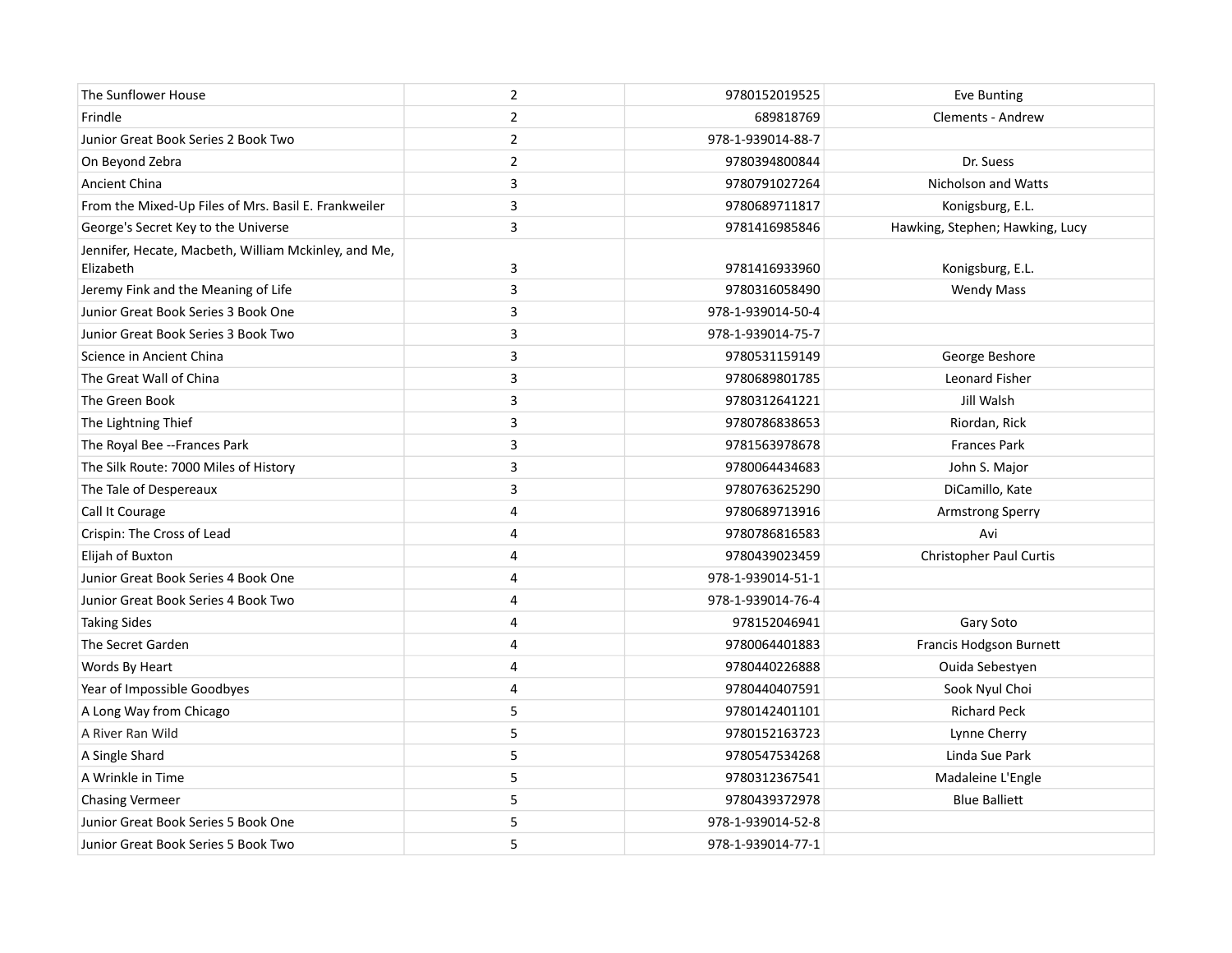| My Daniel                                       | 5                  | 9780064403092  | Pam Conrad                          |
|-------------------------------------------------|--------------------|----------------|-------------------------------------|
| Replay                                          | 5                  | 9780060540210  | <b>Sharon Creech</b>                |
| The Watson Go to Birimingham                    | 5                  | 9780440414124  | <b>Chris Paul Curtis</b>            |
| The Wednesday Wars                              | 5                  | 9780547237602  | Gary Schmidt                        |
| Shipwreck at the Bottom of the World            | $4 - 5$            | 9780375810497  | Armstrong, Jennifer                 |
| Anno's Journey                                  | $K-2$              | 978-0698114333 | Mitsumasa Anno                      |
| Come Away from the Water Shirley                | $K-2$              | 9780099899402  | Burningham, John                    |
| Doctor De Soto                                  | $K-2$              | 9780606146067  | Steig, William                      |
| Ella Sarah Gets Dressed                         | $K-2$              | 9781328886163  | Chodos-Irvine, Margaret             |
| Flotsam                                         | $K-2$              | 978-0618194575 | David Wiesner                       |
| Girl Who Loved Wild Horses                      | $K-2$              | 9781435207493  | Paul Goble                          |
| Jumanji 30th Anniversary Ed.                    | $K-2$              | 9780547608389  | Chris Van Allsburg                  |
| Kitten's First Full Moon                        | $K-2$              | 9780062417107  | Kevin Henkes                        |
| Make Way for Ducklings                          | $K-2$              | 9781101997956  | McCloskey, Robert                   |
| Man Who Walked Between the Towers               | $K-2$              | 9780761317913  | Mordicai Gerstein                   |
| Noah's Ark                                      | $K-2$              | 978-1587172014 | Jerry Pinkney                       |
| <b>OWEN</b>                                     | $K-2$              | 9780688114497  | Kevin Henkes                        |
| Owl Moon                                        | $K-2$              | 9780399214578  | Jane Yolen                          |
| Ox-Cart Man                                     | $K-2$              | 9780140504415  | Donald Hall                         |
| Paul Bunyan: My Story                           | $K-2$              | 9780375846885  | David Harrison                      |
| Polar Express 30th Ann. Ed                      | $K-2$              | 9780544580145  | Chris Van Allsburg                  |
| Red Book                                        | $K-2$              | 97806184328588 | Barbara Lehman                      |
| Red Sings from Treetops                         | $K-2$              | 9780547014944  | Joyce Sidman Pamela Zagarenski      |
| Sick Day for Amos McGee                         | $K-2$              | 9781596434028  | Philip Stead                        |
| Snowflake Bentley                               | $K-2$              | 9780547248295  | Jacqueline Briggs Martin            |
| Stinky Cheese Man and other Fairly Stupid Tales | $K-2$              | 9780670844876  | John Scieszka                       |
| Sylvester and the Magic Pebble                  | $K-2$              | 9780606003544  | William Steig                       |
| There's a Nightmare in My Closet                | $K-2$              | 9780140547122  | Mercer Mayer                        |
| Where the Wild Things Are                       | $K-2$              | 9780060254926  | Maurice Sendak                      |
| Dictionary for a Better World                   | $K-5$              | 9781541557758  | Irene Latham, Charles Waters, et al |
|                                                 |                    |                |                                     |
|                                                 |                    |                |                                     |
| <b>English Language</b>                         | <b>Grade Level</b> | <b>ISBN</b>    | <b>Publisher</b>                    |
| Finish Line for ELs 2.0,                        | $\mathbf{1}$       | 978-1524000561 | <b>Continental Press</b>            |
| Finish Line for ELs 2.0,                        | $\overline{2}$     | 978-1524000578 | <b>Continental Press</b>            |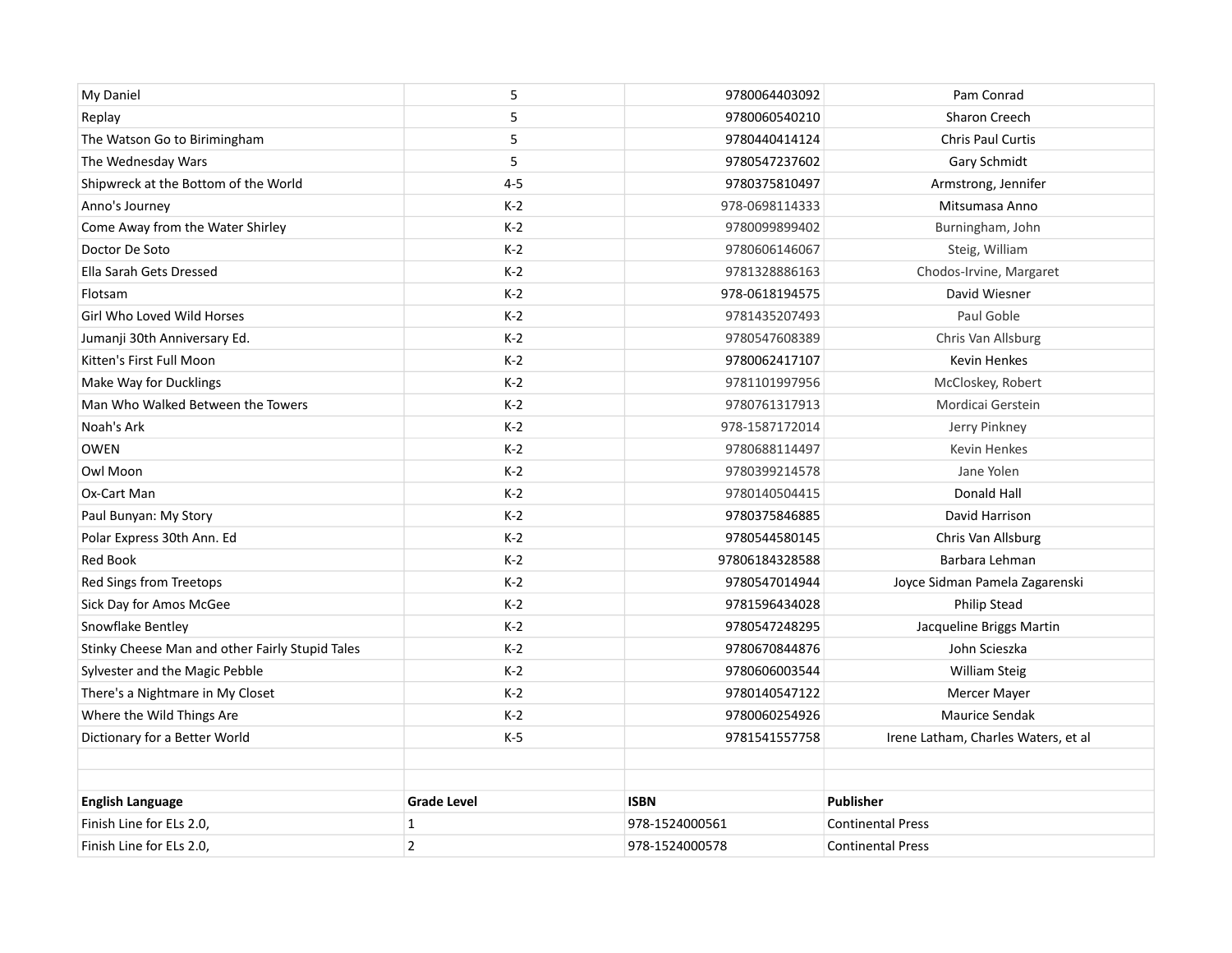| Finish Line for ELs 2.0,                   | 3                    | 978-1524000585             | <b>Continental Press</b>         |
|--------------------------------------------|----------------------|----------------------------|----------------------------------|
| Finish Line for ELs 2.0,                   | 4                    | 978-1524000592             | <b>Continental Press</b>         |
| Finish Line for ELs 2.0,                   | 5                    | 978-1524000608             | <b>Continental Press</b>         |
|                                            |                      |                            |                                  |
| <b>Health Education</b>                    | <b>Grade Level</b>   | <b>ISBN</b>                | Publisher                        |
| Kidshealth.org                             | PK, K, 1, 2, 3, 4, 5 | <b>Electronic Resource</b> |                                  |
|                                            |                      |                            |                                  |
| Math                                       | <b>Grade Level</b>   | <b>ISBN</b>                | <b>Publisher</b>                 |
| Pre-K Bridges in Mathematics, 2nd Edition, | PK                   |                            | <b>Math Learning Center</b>      |
| Counting On Fall                           | PK                   | 9781771473101              | Owlkids Books                    |
| Leaf Man                                   | PK                   | 9780152053048              | <b>Harper Collins</b>            |
| Leaves                                     | PK                   | 97800399246364             | Penguin Young Readers Group      |
| Mousekins Golden House                     | PK                   | 9780671669720              | Simon and Shuster                |
| Pumpkin Soup                               | PK                   | 9780374460310              | Square Fish                      |
| Pumpkin Town                               | PK                   | 9780547181936              | <b>Harper Collins</b>            |
| Red Leaf, Yellow Leaf                      | PK                   | 9781506183671              | CreateSpace                      |
| Seed, Sprout, Pumpkin Pie                  | PK                   | 9781426305825              | National Geographic              |
| Ten Orange Pumpkins                        | PK                   | 9780803739383              | Penguin Young Readers Group      |
| Very Best Pumpkin                          | PK                   | 9781416982883              | Simon and Shuster                |
| Zero Is The Leaves on the Tree             | PK                   | 9781582462493              | Random House                     |
| Bear Has A Story to Tell                   | PK                   | 9781250221940              | Roaring Brook Press              |
| Changes, Changes                           | PK                   | 978689711374               | Aladdin                          |
| CUbes, Cones, Cylinders, Spheres           | PK                   | 9780688153250              | <b>Harper Collins</b>            |
| Snow                                       | PK                   | 9780374468620              | Square Fish                      |
| Snow Day                                   | PK                   | 9780545013215              | Scholastic Inc                   |
| Snow is Falling                            | PK                   | 9780064451864              | <b>Harper Collins</b>            |
| Snowflakes and Ice Skates                  | PK                   | 9780736853798              | Capstone                         |
| Ten on the Sled                            | PK                   | 978145911913               | <b>Sterling Children's Books</b> |
| <b>Three Snow Bears</b>                    | PK                   | 9780399260094              | Penguin Young Readers Group      |
| When It Starts to Snow                     | PK                   | 9780805067651              | Square Fish                      |
| When The Snow Comes                        | PK                   | 9781907152542              | <b>Boxer Books</b>               |
| Winter Is Here                             | <b>PK</b>            | 9781481046213              | <b>CreateSpace Publishing</b>    |
| 123 Build A Snowman With Me                | PK                   | 9781942314417              | Frog Leg Ink                     |
| <b>Biggest Snowman Ever</b>                | PK                   | 9780439627689              | Scholastic Inc                   |
| Jacket I Wear In The Snow                  | PK                   | 9780688045876              | <b>Harper Collins</b>            |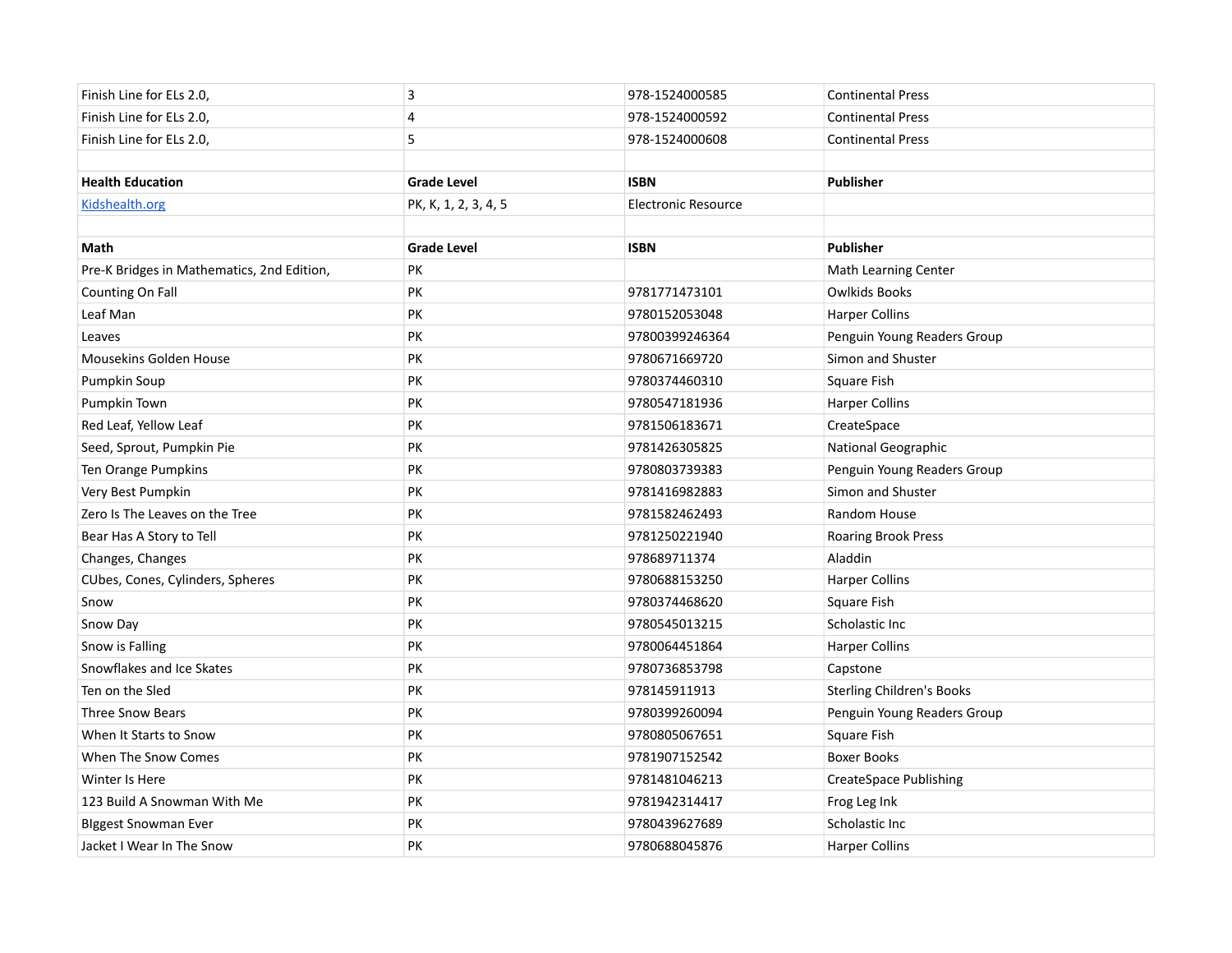|                                                            | <b>PK</b>            | 9780142301920     | Penguin Young Readers Group                   |
|------------------------------------------------------------|----------------------|-------------------|-----------------------------------------------|
| <b>Missing Mitten Mystery</b><br><b>Sneezy The Snowman</b> | <b>PK</b>            | 9781477810545     | Amazon Publishing                             |
|                                                            | PK                   |                   |                                               |
| Snowballs                                                  |                      | 9780152020958     | <b>Harper Collins</b>                         |
| <b>Illustrative Mathematics</b>                            | K, 1, 2, 3, 4, 5     |                   |                                               |
|                                                            |                      |                   |                                               |
| <b>Music</b>                                               | <b>Grade Level</b>   | <b>ISBN</b>       | <b>Publisher</b>                              |
| Quaver Music                                               | PK, K, 1, 2, 3, 4, 5 | www.quavered.com  |                                               |
| Premier Performance,                                       | 4, 5                 | 9781930292192     | Ed Sueta                                      |
|                                                            |                      |                   |                                               |
| <b>Science</b>                                             | <b>Grade Level</b>   | <b>ISBN</b>       | <b>Publisher</b>                              |
| <b>Generation Genius (K-5 Resources)</b>                   | K, 1, 2, 3, 4, 5     |                   | Generation Genius, Inc.                       |
| National Geographic Exploring Science                      | K, 1, 2, 3           | 978-13055-06657   | National Geographic Learning Cengage Learning |
| Picture Perfect Science, Grade K                           | K, 1, 2, 3           | 978-1-68140-679-4 | National Science Teachers Association         |
| What Will the Weather Be                                   | К                    | 9780062381989     | Harper                                        |
| Arnold's Apple Tree                                        | К                    | 9780152712457     | <b>HMH Book</b>                               |
| Seasons of the Year                                        | К                    | 9780736896184     | Capstone                                      |
| Sheep in a Jeep                                            | К                    | 9780395470305     | <b>HarperCollins Publishers</b>               |
| Move It!                                                   | К                    | 978-1-55337-759-7 | Kids Can Press; Illustrated edition           |
| Motion: Push and Pull, Fast and Slow                       | К                    | 9781404803480     | Capstone                                      |
| Diary of A Worm                                            | К                    | 9780060001506     | <b>HarperCollins Publishers</b>               |
| Wiggling Worms at Work                                     | К                    | 9780064451994     | <b>HarperCollins Publishers</b>               |
| How a Seed Grows                                           | К                    | 9780062381880     | <b>HarperCollins Publishers</b>               |
| What's Alive                                               | К                    | 9780064451321     | <b>HarperCollins Publishers</b>               |
| <b>Wonderful Worms</b>                                     | К                    | 9781562947309     | Lerner Publishing Group                       |
| The Three R's: Reduce, Reuse, Recycle                      | К                    | 9780764135811     | Peterson's                                    |
| Michael Recycle                                            | К                    | 9781600102240     | <b>IDW Publishing</b>                         |
| Oil Spill                                                  | К                    | 9780064451215     | <b>HarperCollins Publishers</b>               |
| Prince William                                             | К                    | 9780805033847     | Square Fish                                   |
| Be A Friend to Trees                                       | К                    | 9780064451208     | <b>HarperCollins Publishers</b>               |
| <b>Roller Coaster</b>                                      | К                    | 9780152057442     | <b>HarperCollins Publishers</b>               |
| Engineering in Our Everyday Lives                          | К                    | 9780778700999     | <b>Crabtree Publishing</b>                    |
| <b>Summer Sun Arising</b>                                  | К                    | 9781584302520     | Lee & Low Books                               |
| The Sun, Our Nearest Star                                  | К                    | 9780064452021     | <b>HarperCollins Publishers</b>               |
| Do You Know Which Ones Will Grow?                          | К                    | 9781609050627     | <b>Blue Apple Books</b>                       |
| Our Tree Named Steve                                       | К                    | 9780142407431     | Penguin Young Readers Group                   |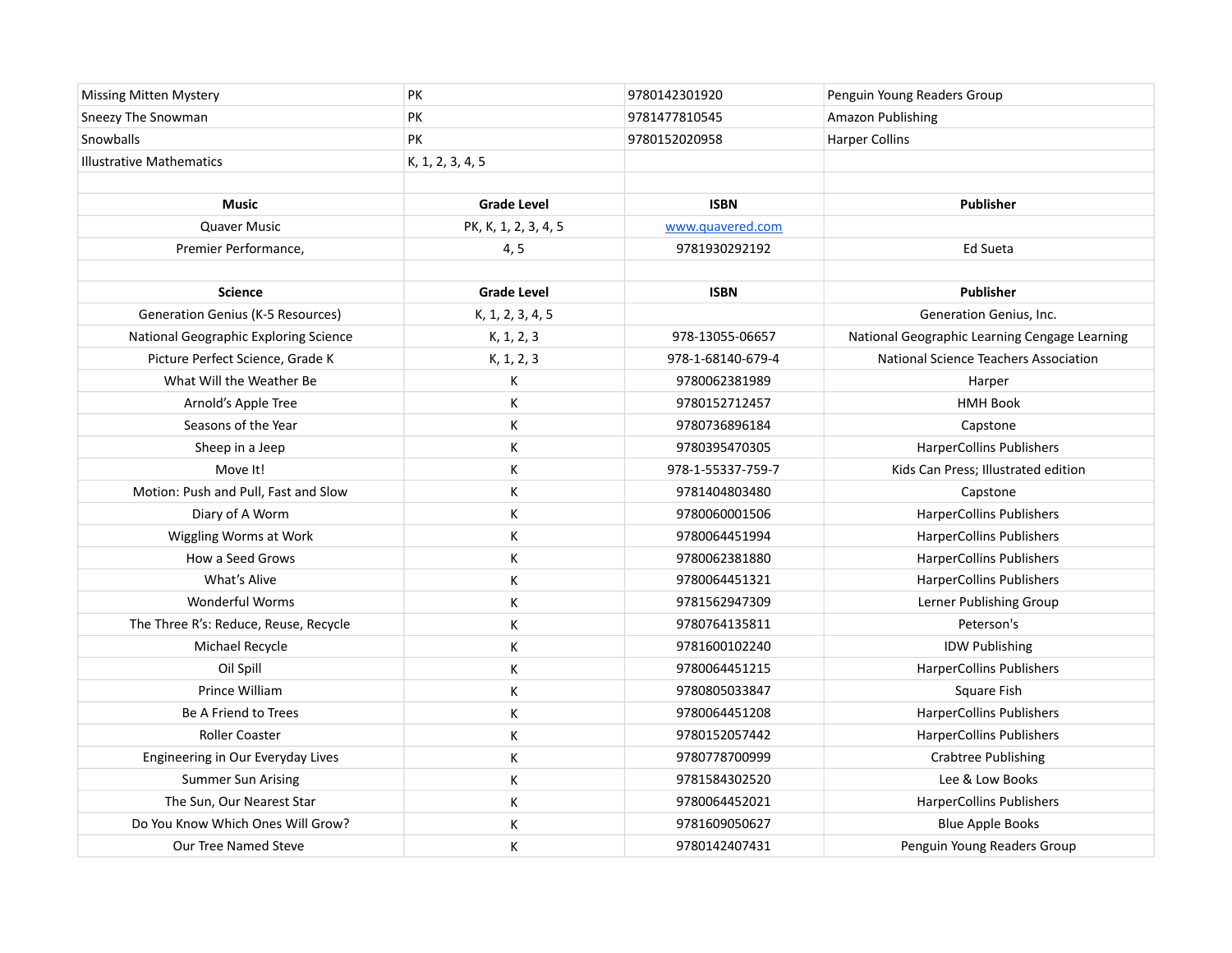| Wangari's Trees of Peace                               | К            | 9781328869210     | <b>HMH Books</b>                                                                    |
|--------------------------------------------------------|--------------|-------------------|-------------------------------------------------------------------------------------|
| We Planted A Tree                                      | К            | 9780553539035     | Random House Children's Books                                                       |
| NSTA Interactive E-book: Sunlight Science              | К            | 978-1-68140-594-0 | Interactive E-book Kids                                                             |
| NSTA Interactive E-book: Kristel Pushes and Pulls      | K            | 978-1-68140-645-9 | Interactive E-book Kids                                                             |
| When I Heard the Learned Astronomer                    | $\mathbf{1}$ | 9780689863974     | Simon & Schuster Books for Young Readers; Illustrated<br>edition (November 1, 2004) |
| Next Time You See A Sunset                             | $\mathbf{1}$ | 9781936959167     | NSTA Kids; Illustrated edition (October 1, 2012)                                    |
| I See Myself                                           | $\mathbf{1}$ | 9780688178369     | HarperCollins Publishers, 2002                                                      |
| Light is All Around Us                                 | $\mathbf{1}$ | 9780062381903     | HarperCollins Publishers, 2015                                                      |
| Sounds All Around                                      | $\mathbf{1}$ | 9780062386694     | HarperCollins Publishers Inc, 2016                                                  |
| Horton Hears a Who!                                    | $\mathbf{1}$ | 9780593303412     | Random House Children's Books, 2020                                                 |
| The Listening Walk                                     | $\mathbf 1$  | 9780064433228     | HarperCollins Publishers, 1993                                                      |
| <b>Beaks</b>                                           | $\mathbf{1}$ | 9781570913884     | Charlesbridge, 2002                                                                 |
| What If You Had Animal Hair                            | $\mathbf{1}$ | 9780606353748     | Turtleback Books, 2014                                                              |
| What If You Had Animal Teeth                           | $\mathbf{1}$ | 9780545484381     | Scholastic Inc., 2013                                                               |
| What If You Had Animal Feet                            | $\mathbf{1}$ | 9780545733120     | Scholastic Inc., 2015                                                               |
| What If You Had Animal Ears                            | $\mathbf{1}$ | 9780545859264     | Scholastic Inc., 2016                                                               |
| Communication Long Ago and Today                       | $\mathbf{1}$ | 9781491403037     | Capstone, 2014                                                                      |
| Drum City                                              | $\mathbf{1}$ | 9780553523508     | Random House Children's Books, 2015                                                 |
| <b>Robots</b>                                          | $\mathbf{1}$ | 9781426313448     | National Geographic, 2014                                                           |
| Next Time You See a Pill Bug                           | $\mathbf{1}$ | 9781936959174     | NSTA Kids, 2013                                                                     |
| Beep, Beep Go To Sleep                                 | $\mathbf{1}$ | 9780316254434     | Little Brown Books for Young Readers, 2015                                          |
| rum Dream Girl: How One Girl's Courage Changed Musi    | $\mathbf{1}$ | 9780544102293     | HarperCollins Publishers, 2015                                                      |
| Jackrabbit McCabe and the Electric Telegraph           | $\mathbf{1}$ | 9780385378437     | Random House Children's Books, 2015                                                 |
| What's That Sound                                      | $\mathbf{1}$ | 9781575651187     | Astra Publishing House, 2002                                                        |
| <b>Coral Reefs</b>                                     | $\mathbf{1}$ | 9781426321139     | National Geographic, 2015                                                           |
| From Caterpillar to Butterfly                          | $\mathbf{1}$ | 9780062381835     | HarperCollins Publishers, 2015                                                      |
| Pop! A Book About Bubbles                              | $\mathbf{1}$ | 9780064452083     | HarperCollins Publishers, 2001                                                      |
| Over in the Ocean: In a Coral Reef                     | $\mathbf{1}$ | 9781584690627     | Sourcebooks, 2004                                                                   |
| NSTA Interactive E-book: The Amazing Light Show        | $\mathbf{1}$ | 9781681405919     | Interactive E-book Kids, 2017                                                       |
| NSTA Interactive E-book: Did You Get My Message?       | $\mathbf{1}$ | 978-1-68140-648-0 | Interactive E-book Kids, 2018                                                       |
| NSTA Interactive E-book: Help Me Grow                  | $\mathbf{1}$ | 978-1-68140-694-7 | Interactive E-book Kids, 2018                                                       |
| NSTA Interactive E-book: Sounds All Around             | $\mathbf{1}$ | 978-1-68140-588-9 | Interactive E-book Kids, 2017                                                       |
| A Interactive E-book: The Light Explorers Go on a Camp | $\mathbf{1}$ | 978-1-68140-592-6 | Interactive E-book Kids, 2017                                                       |
| NSTA Interactive E-book: Are They the Same?            | $\mathbf{1}$ | 978-1-68140-693-0 | Interactive E-book Kids, 2018                                                       |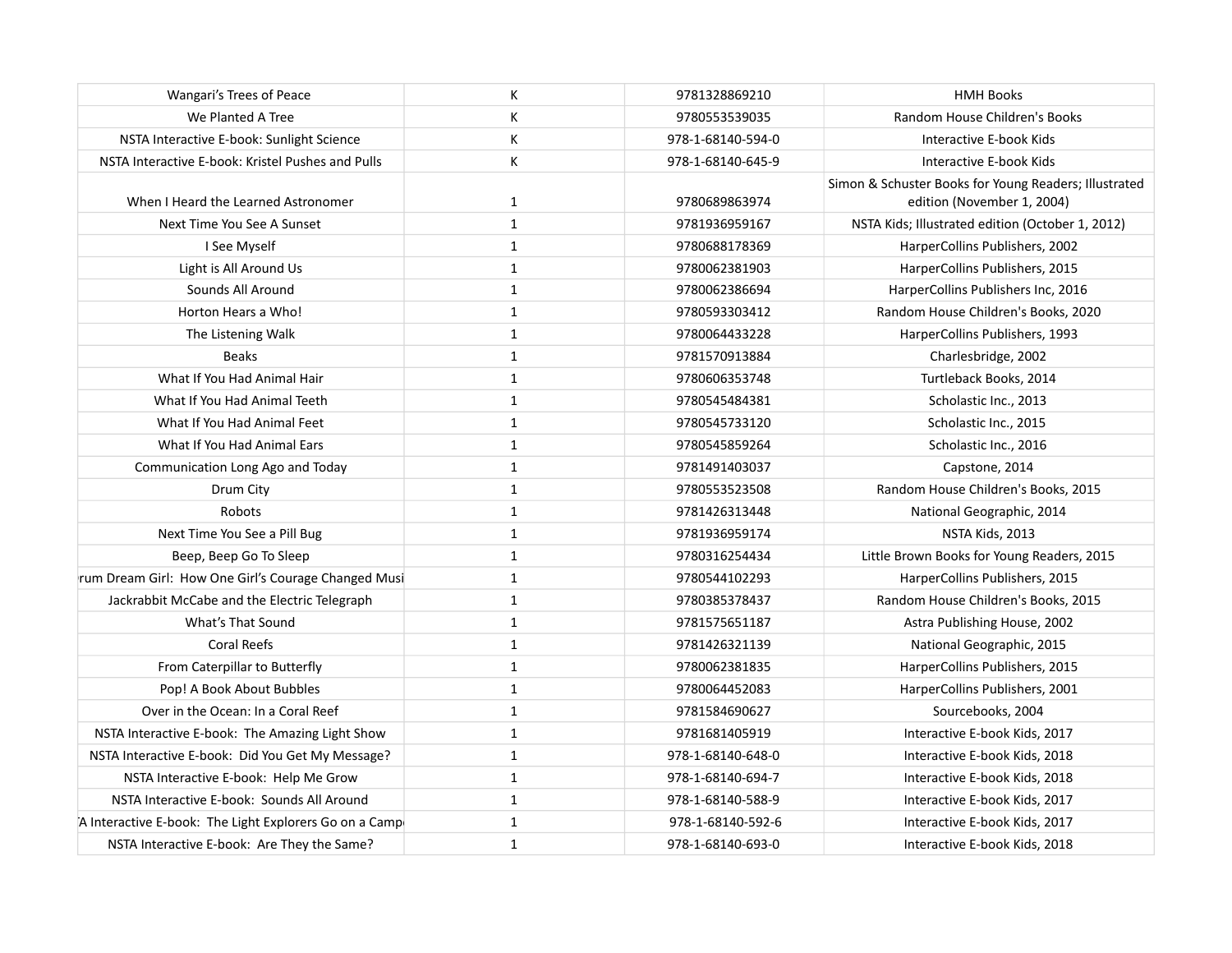| The Important Book                          | $\overline{2}$ | 9780064432276     | HarperCollins Publishers, 1999                                             |
|---------------------------------------------|----------------|-------------------|----------------------------------------------------------------------------|
| The True Story of the Three Little Pigs     | $\overline{2}$ | 9780140544510     | Penguin Young Readers Group, 196                                           |
| The Popcorn Book                            | $\overline{2}$ | 9780823440603     | Holiday House, 2018                                                        |
| Wemberly's Ice Cream                        | $\overline{2}$ | 9780060504052     | HarperCollins Publishers, 2003                                             |
| If You Find a Rock                          | $\overline{2}$ | 9780152063542     | HMH Books, 2008                                                            |
| Rocks Hard, Soft, Smooth, and Rough         | $\overline{2}$ | 9781404803343     | Capstone, 2002                                                             |
| Who Will Plant A Tree?                      | $\overline{2}$ | 9781585365029     | Sleeping Bear Press, 2010                                                  |
| Flip, Float, Fly: Seeds On The Move         | $\overline{2}$ | 9780823437580     | Holiday House, 2016                                                        |
| Ada Twist Scientist                         | $\overline{2}$ | 978-1419721373    | Abrams Books for Young Readers; Illustrated edition<br>(September 6, 2016) |
| Dreaming Up: A Celebration of Building      | $\overline{2}$ | 9781600606519     | Lee & Low Books, 1996                                                      |
| From Wax to Crayon                          | $\overline{2}$ | 9781467707985     | Lerner Publishing Group, 2013                                              |
| How Big is a Foot?                          | $\mathbf 2$    | 9780440404958     | Random House Children's Books, 1991                                        |
| How Tall, How Short, How Faraway            | $\overline{2}$ | 9780823416325     | Holiday House, 1999                                                        |
| Iggy Peck, Architect                        | $\overline{2}$ | 9780810911062     | ABRAMS, 2007                                                               |
| Imaginative Inventions                      | $\overline{2}$ | 9780316347259     | Little Brown Books for Young Readers, 2001                                 |
| Matter                                      | $\overline{2}$ | 9781515709718     | Capstone, 2016                                                             |
| The Day the Crayons Came Home               | $\overline{2}$ | 9780399172755     | Penguin Young Readers Group, 2015                                          |
| <b>Flowers Are Calling</b>                  | $\overline{2}$ | 9780544340121     | HarperCollins Publishers, 2015                                             |
| John Muir: America's Naturalist             | $\overline{2}$ | 9781555917050     | Fulcrum Publishing, 2010                                                   |
| Rachel Carson: Preserving a Sense of Wonder | $\overline{2}$ | 9781555916954     | Fulcrum Publishing, 2009                                                   |
| What is pollination?                        | $\overline{2}$ | 9780778733065     | <b>Crabtree Publishing Company</b>                                         |
| NSTA Interactive E-book: Properties Matter  | $\mathbf 2$    | 978-1-68140-593-3 | Interactive E-book Kids, 2018                                              |
| Newton & Me                                 | 3              | 9781607188667     | Arbordale Publishing, 2010                                                 |
| <b>Roller Coaster</b>                       | 3              | 9780152057442     | HarperCollins Publishers, 2006                                             |
| Magnets Pulling Together                    | 3              | 9781404803336     | Capstone, 2002                                                             |
| Rising Waters ~ A Book About Floods         | 3              | 9781404818460     | Capstone, 2005                                                             |
| <b>Build It</b>                             | 3              | 9781429679817     | Capstone, 2012                                                             |
| On the Same Day in March                    | 3              | 9780064435284     | HarperCollins Publishers, 2001                                             |
| Ant, Ant, Ant!                              | 3              | 9781559719223     | Cooper Square Publishing Llc, 2005                                         |
| Fossils Tell of Long Ago                    | 3              | 9780062382078     | HarperCollins Publishers, 2016                                             |
| <b>Gusts and Gales</b>                      | 3              | 9781404803381     | Capstone, 2003                                                             |
| Clouds, Rain, Clouds Again                  | 3              | 9781938946721     | NSTA Press, National Science Teachers Association,<br>2013                 |
| How Does the Wind Blow                      | 3              | 9781938946714     | Capstone Press, 2013                                                       |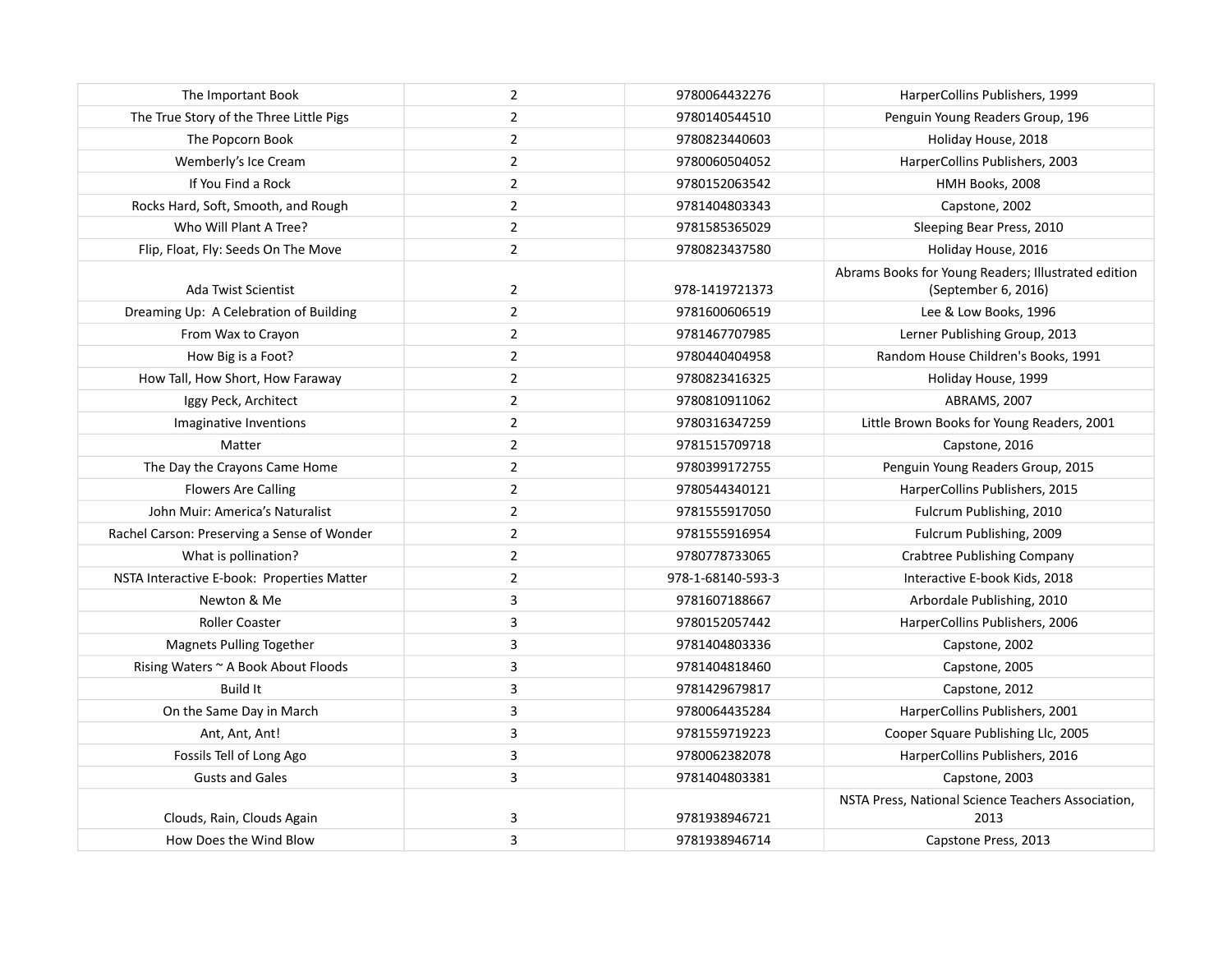| An Ambush of Tigers                                          | 3    | 9781467714648     | Lerner Publishing Group, 2015                 |
|--------------------------------------------------------------|------|-------------------|-----------------------------------------------|
| Wangari's Trees of Peace                                     | 3    | 9781328869210     | HMH Books, 2018                               |
| Nefertiti, the Spidernaut                                    | 3    | 9781629440613     | Mims House, 2016                              |
| <b>Good Trick Walking Stick</b>                              | 3    | 9781585369812     | Sleeping Bear Press, 2016                     |
| Next Time You See a Spiderweb                                | 3    | 9781938946349     | National Science Teachers Association, 2015   |
| aptain Kidd's Crew Experiments with Sinking and Floatin      | 3    | 9781404872363     | Picture Window Books, 2012                    |
| Clink                                                        | 3    | 9780061929281     | HarperCollins, 2011                           |
| How People Learned to Fly                                    | 3    | 9780064452212     | HarperCollins Publishers, 2007                |
| I Face the Wind                                              | 3    | 9780688178406     | HarperCollins Publishers, 2003                |
| Making Machines with Springs                                 | 3    | 9781410968104     | Capstone, 2015                                |
| Sheep in a Jeep                                              | 3    | 9780395470305     | HarperCollins Publishers, 1988                |
| The Wind Blew                                                | 3    | 9780812446159     | Simon & Schuster Adult Publishing Group, 1986 |
| Kids Make Paper Airplane Book                                | 3    | 9780761104780     | Workman Publishing Company, 1996              |
| Toy Boat                                                     | 3    | 9780399167973     | Penguin Young Readers Group, 2014             |
| I Fall Down                                                  | 3    | 9780688178420     | HarperCollins Publishers, 2004                |
| Fossil                                                       | 3    | 9781477847008     | Amazon Publishing, 2013                       |
| Oil Spill                                                    | 3    | 9780064451215     | HarperCollins Publishers, 1994                |
| Prince William                                               | 3    | 9780805033847     | Square Fish, 1994                             |
| From Caterpillar to Butterfly                                | 3    | 9780062381835     | HarperCollins Publishers, 2015                |
| Turtle, Turtle Watch Out                                     | 3    | 9781580891493     | Charlesbridge, 2010                           |
| NSTA Interactive E-book: Properties Matter                   | 3    | 978-1-68140-587-2 | Interactive E-book Kids, 2017                 |
| Investigating Weather and Climate                            | 4, 5 | 978-13055-06633   | National Geographic Learning Cengage Learning |
| Picture Perfect Science, Grade 4                             | 4, 5 | 978-1-68140-683-1 | National Science Teachers Association         |
| The Next Wave                                                | 4    | 9780544099999     | <b>Houghton Mifflin Harcourt</b>              |
| Solving the Puzzle Under the Sea                             | 4    | 9781481416009     | Simon & Schuster/Paula Wiseman Books          |
| Biomedical Engineering and Human Body Systems                | 4    | 9780778775263     | Crabtree Publishing Company                   |
| Winter's Tail                                                | 4    | 9780545348300     | Scholastic Inc.                               |
| How Things Work: Lightbulbs                                  | 4    | 9780531214565     | Scholastic Inc.                               |
| Orion and the Dark                                           | 4    | 9780763675950     | <b>Candlewick Press</b>                       |
| <b>How Mountains Are Made</b>                                | 4    | 9780062382030     | <b>HarperCollins Publishers</b>               |
| A Cool Drink of Water                                        | 4    | 9780792254898     | National Geographic Society                   |
| Erosion                                                      | 4    | 9780756944414     | Perfection Learning                           |
| Rocks Hard, Soft, Smooth, Rough                              | 4    | 9781404803343     | Capstone                                      |
| The Inventor's Secret: What Thomas Edison Told<br>Henry Ford | 4    | 9781580896672     | Charlesbridge                                 |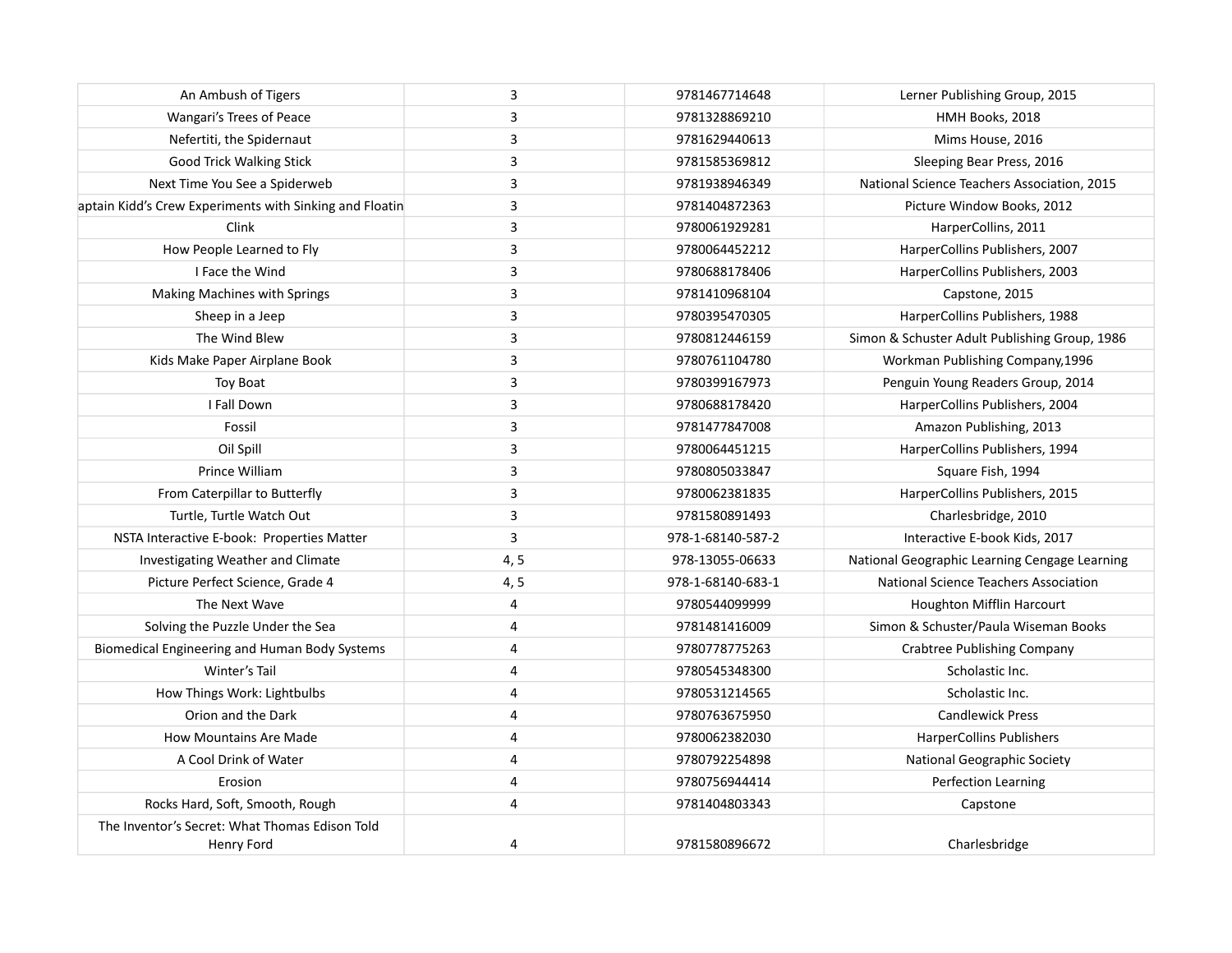| The Remarkable Farkle McBride                     | 4 | 9780689833403     | Simon & Schuster Books for Young Readers |
|---------------------------------------------------|---|-------------------|------------------------------------------|
| The Wind Blew                                     | 4 | 9780812446159     | Simon & Schuster Adult Publishing Group, |
| Too Many Toys                                     | 4 | 9780545530132     | Scholastic Inc.                          |
| A House for Hermit Crab                           | 4 | 9781481409155     | Simon Spotlight                          |
| Ant, Ant, Ant! (An Insect Chant)                  | 4 | 9781559719223     | Cooper Square Publishing Llc             |
| <b>Bugs Are Insects</b>                           |   |                   |                                          |
|                                                   | 4 | 9780062381828     | <b>HarperCollins Publishers</b>          |
| Diary of a Worm                                   | 4 | 9780060001506     | <b>HarperCollins Publishers</b>          |
| Ducks Don't Get Wet                               | 4 | 9780064451871     | <b>HarperCollins Publishers</b>          |
| Just Ducks!                                       | 4 | 9780763670511     | Candlewick Press, 2014                   |
| If You Find a Rock                                | 4 | 9780152063542     | <b>HMH Books</b>                         |
| Wiggling Worms at Work                            |   |                   |                                          |
|                                                   | 4 | 9780064451994     | <b>HarperCollins Publishers</b>          |
| Next Time You See a Seashell                      | 4 | 9781936959150     | National Science Teachers Association    |
| <b>Electrical Circuits</b>                        | 4 | 9780756947040     | Perfection Learning                      |
| Sound                                             | 4 | 9780756944520     | Perfection Learning Corporation          |
| I Face the Wind                                   | 4 | 9780688178406     | <b>HarperCollins Publishers</b>          |
| The Perfect Pet                                   | 4 | 9780060001100     | <b>HarperCollins Publishers</b>          |
| National Geographic Exploring Science             | 4 | Ebook             |                                          |
| NSTA Interactive E-book: Fish out of Water        | 4 | 978-1-68140-691-6 | Interactive E-book Kids                  |
| NSTA Interactive E-book: Geology on the Move      | 4 | 978-1-68140-702-9 | Interactive E-book Kids                  |
| NSTA Interactive E-book: Peeking Inside of Plants | 4 | 978-1-68140-701-2 | Interactive E-book Kids                  |
| Next Time You See the Moon                        | 5 | 9781938946332     | NSTA Kids, 2014                          |
| Next Time You See a Sunset                        | 5 | 9781936959167     | NSTA Kids, 2012                          |
| Somewhere in the World Right Now                  | 5 | 9780679885498     | Random House Children's Books, 1997      |
| <b>Twilight Comes Twice</b>                       | 5 | 9780395848265     | HMH Books, 1997                          |
| Star Stuff                                        | 5 | 9781596439603     | Roaring Brook Press, 2014                |
| A Drop Around the World                           | 5 | 9781627651752     | Perfection Learning Corporation, 1998    |
| Oil Spill!                                        | 5 | 9780064451215     | HarperCollins Publishers, 1994           |
| Prince William                                    | 5 | 9780805033847     | Square Fish, 1994                        |
| Pancakes, Pancakes!                               | 5 | 9780689822469     | Aladdin, 1998                            |
| <b>Butternut Hollow Pond</b>                      | 5 | 9780822559931     | Lerner Publishing Group, 2006            |
| White Owl Barn Owl                                | 5 | 9780763641436     | Candlewick Press, 2009                   |
| <b>Recycling Crafts</b>                           | 5 | 9781482402209     | Gareth Stevens Publishing, 2014          |
| One Plastic Bag                                   | 5 | 9781467716086     | Lerner Publishing Group, 2015            |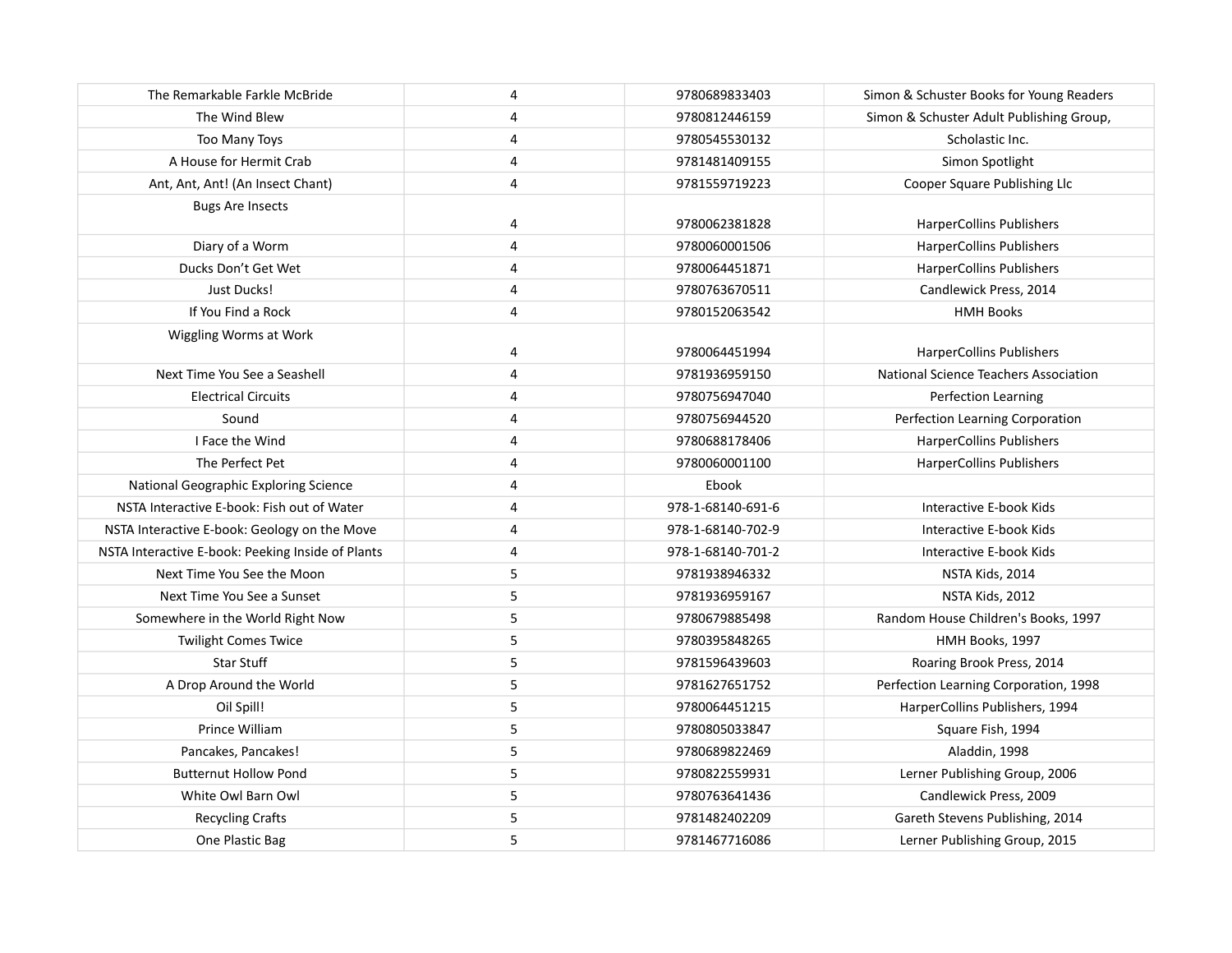| Burn: Micheal Faraday's Candle                                     | 5                  | 9781629440446       | Mims House, 2016                               |
|--------------------------------------------------------------------|--------------------|---------------------|------------------------------------------------|
| If You Hold a Seed                                                 | 5                  | 9780762447213       | Running Press Book Publishers, 2013            |
| Next Time You See a Maple Seed                                     | 5                  | 9781938946356       | NSTA Kids, 2014                                |
| How People Learn to Fly                                            | 5                  | 9780064452212       | HarperCollins Publishers, 2007                 |
| Kid's Paper Airplane Book                                          | 5                  | 9780761104780       | Workman Publishing Company, 1996               |
| Papa Please Get the Moon for Me                                    | 5                  | 9780887080265       | Simon & Schuster Books for Young Readers, 1986 |
| Space Exploration                                                  | 5                  | 9781433336744       | Teacher Created Materials, 2012                |
| A Cool Drink of Water                                              | 5                  | 9780792254898       | National Geographic Society, 2006              |
| Girls Think of Everything: Stories of Ingenious                    | 5                  | 9780618195633       | HarperCollins Publishers, 2002                 |
| Imaginative Inventions                                             | 5                  | 9780316347259       | Little Brown Books for Young Readers, 2001     |
| National Geographic Kids: Wildfires                                | 5                  | 9781426321337       | National Geographic, 2015                      |
| Seven Blind Mice                                                   | 5                  | 9780698118959       | Penguin Young Readers Group, 2002              |
| What is Eating You?                                                | 5                  | 9780763645212       | Candlewick Press, 2009                         |
| Let's Think about the Power of Advertising                         | 5                  | 9781484602959       | Capstone, 2014                                 |
| Mesmerized                                                         | 5                  | 9781536220582       | Candlewick Press, 2020                         |
| Popcorn!                                                           | 5                  | 9781570914430       | Charlesbridge, 2003                            |
| NSTA Interactive E-book: Properties Matter                         | 5                  | 978-1-68140-593-3   | Interactive E-book Kids, 2018                  |
|                                                                    |                    |                     |                                                |
|                                                                    |                    |                     |                                                |
| <b>Social Studies</b>                                              | <b>Grade Level</b> | <b>ISBN</b>         | <b>Publisher</b>                               |
| Impact Explorer Magazine- Learning and Working<br>Together         | К                  | 978-0-07-691496-8   | <b>McGraw Hill</b>                             |
|                                                                    |                    |                     |                                                |
| Impact Explorer Inquiry Journal - Learning and<br>Working Together | К                  | 978-0-07-691486-9   | <b>McGraw Hill</b>                             |
| Impact Explorer Magazine- Our Place in the World                   | $\mathbf{1}$       | 978-0-07-69=15=66-8 | McGraw Hill                                    |
| Impact Explorer Inquiry Journal- Our Place in the<br>World         | $\mathbf{1}$       | 978-0-07-691564-4   | <b>McGraw Hill</b>                             |
| Impact Explorer Magazine- Exploring Who We Are                     | $\overline{2}$     | 978-0-07-691352-7   | McGraw Hill                                    |
| Impact Explorer Inquiry Journal - Exploring Who We<br>Are          | 2                  | 978-0-07-691350-3   | <b>McGraw Hill</b>                             |
| Impact Explorer Magazine- Our Communities                          | 3                  | 978-0-07-691378-7   | McGraw Hill                                    |
| Impact Explorer Inquiry Journal - Our Communities                  | 3                  | 978-0-07-691376-3   | McGraw Hill                                    |
| Impact Explorer Magazine- U.S. History Making a New                |                    |                     |                                                |
| Nation                                                             | 5                  | 978-0-076-691418-0  | McGraw Hill                                    |